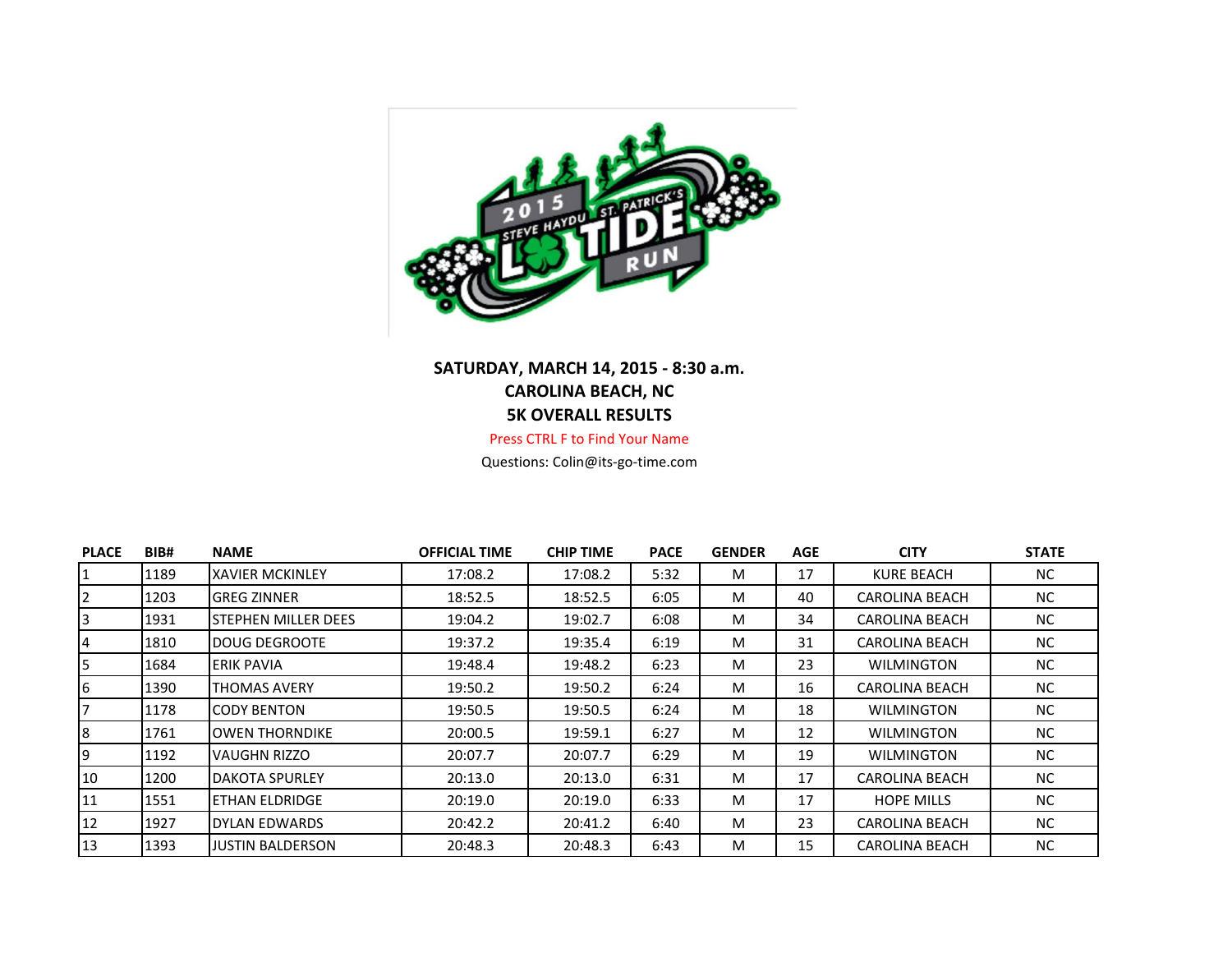| 14 | 1451 | <b>MARK BASQUILL</b>     | 20:51.6 | 20:51.0 | 6:44 | M           | 53 | <b>WILMINGTON</b>     | <b>NC</b> |
|----|------|--------------------------|---------|---------|------|-------------|----|-----------------------|-----------|
| 15 | 1072 | <b>DAVID STREB</b>       | 20:52.9 | 20:40.5 | 6:40 | M           | 37 | <b>CAROLINA BEACH</b> | <b>NC</b> |
| 16 | 1430 | <b>JOHN MALAN</b>        | 20:58.1 | 20:53.0 | 6:44 | M           | 31 | <b>CAROLINA BEACH</b> | NC.       |
| 17 | 1180 | <b>PEYTON CHITTY</b>     | 20:59.3 | 20:58.2 | 6:46 | M           | 46 | <b>WILMINGTON</b>     | $\sf NC$  |
| 18 | 1604 | WILLIAM HOWARD           | 21:01.9 | 20:58.7 | 6:46 | M           | 15 | OAK ISLAND            | <b>NC</b> |
| 19 | 1794 | DAVID DALY               | 21:07.9 | 21:03.1 | 6:47 | M           | 54 | <b>BEAUFORT</b>       | NC.       |
| 20 | 1389 | <b>JAMES AVERY</b>       | 21:09.5 | 21:07.8 | 6:49 | M           | 16 | <b>CAROLINA BEACH</b> | <b>NC</b> |
| 21 | 1167 | <b>KEVIN BLACKBURN</b>   | 21:11.0 | 21:11.0 | 6:50 | M           | 25 | <b>WILMINGTON</b>     | <b>NC</b> |
| 22 | 1202 | PETER VOGIATZIS          | 21:22.2 | 21:20.8 | 6:53 | M           | 18 | <b>WILMINGTON</b>     | NC        |
| 23 | 1510 | <b>GRAYSON BRYANT</b>    | 21:22.3 | 21:22.3 | 6:54 | M           | 18 | <b>PITTSBORO</b>      | NC        |
| 24 | 1529 | THOMAS CONDON            | 21:23.3 | 21:12.7 | 6:50 | M           | 15 | <b>WILMINGTON</b>     | <b>NC</b> |
| 25 | 1780 | <b>BRIAN WOOD</b>        | 21:26.1 | 21:26.1 | 6:55 | M           | 28 | <b>SOUTHPORT</b>      | NC        |
| 26 | 1269 | KAYLA DARDEN             | 21:26.4 | 21:24.8 | 6:54 | F           | 22 | DAYTONA BEACH         | FL.       |
| 27 | 1678 | <b>RICHARD OGLE</b>      | 21:31.0 | 21:31.0 | 6:56 | M           | 45 | <b>WILMINGTON</b>     | <b>NC</b> |
| 28 | 1549 | <b>DUSTIN ELDRIDGE</b>   | 21:34.0 | 21:32.3 | 6:57 | M           | 14 | <b>HOPE MILLS</b>     | <b>NC</b> |
| 29 | 1090 | <b>BRIAN HEUGEL</b>      | 21:37.9 | 21:32.1 | 6:57 | M           | 26 | RALEIGH               | <b>NC</b> |
| 30 | 1920 | TOM FANNON               | 21:38.6 | 21:35.2 | 6:58 | M           | 58 | <b>DUBLIN</b>         | OH        |
| 31 | 1941 | <b>SHAWN MCKEE</b>       | 21:42.8 | 21:42.2 | 7:00 | M           | 35 | <b>CAROLINA BEACH</b> | <b>NC</b> |
| 32 | 1580 | MICHAEL GRINNELL         | 21:43.2 | 21:43.2 | 7:00 | M           | 36 | SPRINGFIELD           | <b>VA</b> |
| 33 | 1223 | <b>JASON FRIZZELLE</b>   | 21:49.1 | 21:48.0 | 7:02 | M           | 34 | <b>WILMINGTON</b>     | NC        |
| 34 | 1865 | <b>TJ IVEY</b>           | 21:57.1 | 21:57.1 | 7:05 | M           | 30 | CAROLINA BEACH        | <b>NC</b> |
| 35 | 1362 | <b>DUKE HAGESTROM</b>    | 21:58.2 | 21:40.2 | 7:05 | M           | 41 | <b>CAROLINA BEACH</b> | <b>NC</b> |
| 36 | 1112 | <b>SUSAN VARGA</b>       | 22:02.0 | 21:58.1 | 7:05 | F           | 50 | <b>GREENSBORO</b>     | <b>NC</b> |
| 37 | 1912 | <b>AUSTIN EDWARDS</b>    | 22:07.8 | 22:05.2 | 7:07 | M           | 14 | <b>WILMINGTON</b>     | <b>NC</b> |
| 38 | 1179 | <b>PAXTON CHITTY</b>     | 22:10.1 | 22:07.8 | 7:08 | F.          | 11 | <b>WILMINGTON</b>     | NC        |
| 39 | 1879 | <b>CARSEN MAYS</b>       | 22:11.5 | 21:57.2 | 7:05 | M           | 16 | <b>WILMINGTON</b>     | <b>NC</b> |
| 40 | 1388 | <b>CHRISTOPHER AVERY</b> | 22:18.0 | 22:18.0 | 7:12 | M           | 17 | CAROLINA BEACH        | NC.       |
| 41 | 1177 | <b>CAYNE BENINCASA</b>   | 22:18.4 | 22:18.4 | 7:12 | M           | 15 | <b>WILMINGTON</b>     | NC.       |
| 42 | 1797 | <b>HUNTER PEDEN</b>      | 22:23.6 | 22:23.6 | 7:13 | M           | 28 | <b>DURHAM</b>         | <b>NC</b> |
| 43 | 1943 | JOSHUA YOUSE             | 22:24.8 | 22:04.3 | 7:07 | M           | 30 | <b>CAROLINA BEACH</b> | <b>NC</b> |
| 44 | 1066 | <b>CHRISTINA DEES</b>    | 22:27.4 | 22:23.1 | 7:13 | $\mathsf F$ | 35 | <b>CAROLINA BEACH</b> | NC        |
| 45 | 1693 | LISA PORTER              | 22:27.8 | 22:27.8 | 7:15 | F           | 37 | <b>KURE BEACH</b>     | NC.       |
| 46 | 1395 | <b>DAVIDSON ELROD</b>    | 22:42.8 | 22:42.8 | 7:19 | M           | 18 | <b>CAROLINA BEACH</b> | NC        |
| 47 | 1805 | <b>MARLEY VONCANNON</b>  | 22:43.2 | 22:43.2 | 7:20 | M           | 15 | <b>WILMINGTON</b>     | NC        |
|    |      |                          |         |         |      |             |    |                       |           |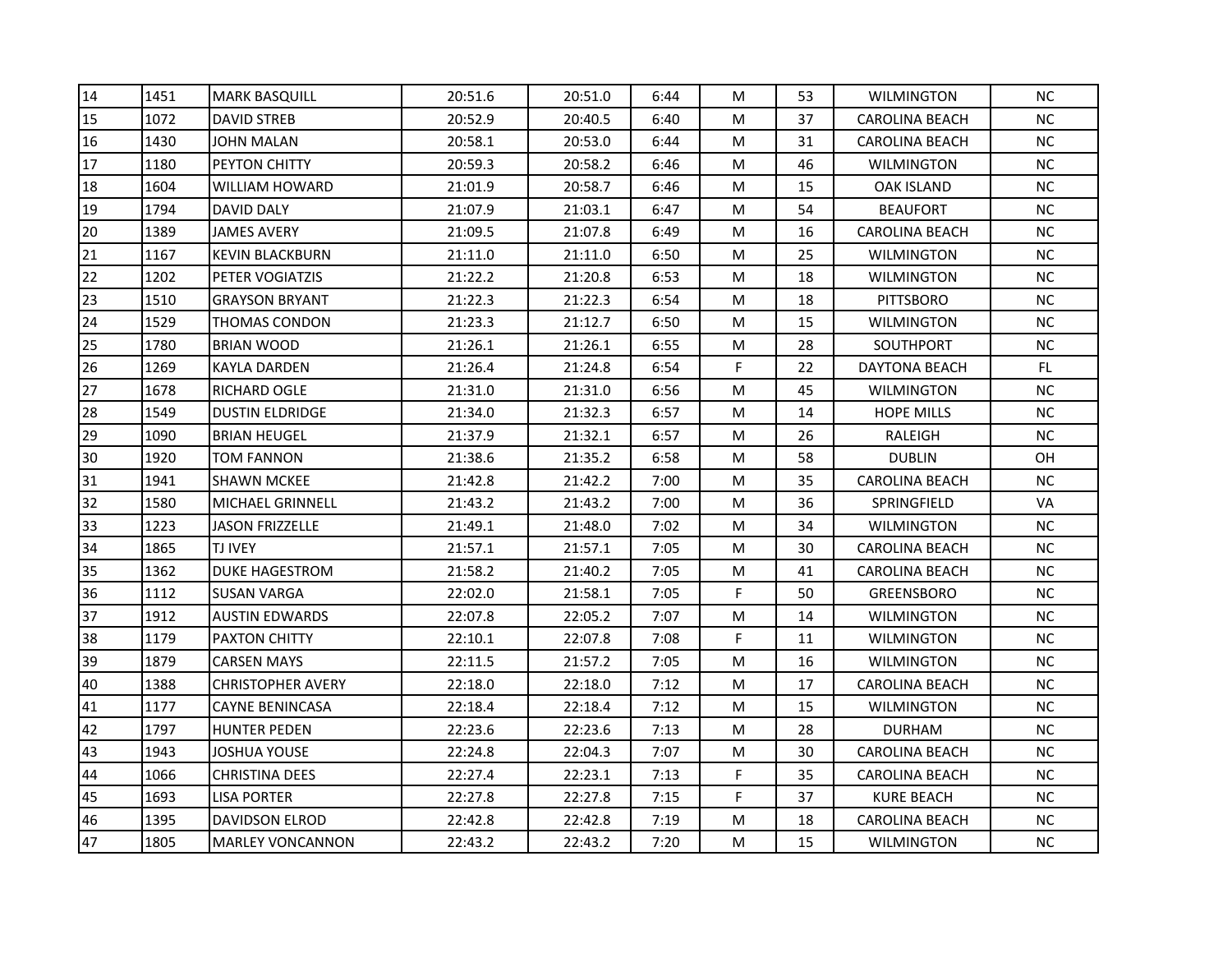| 48 | 1619 | <b>BILLY TURNER</b>        | 23:03.2 | 23:01.9 | 7:25 | M  | 52 | <b>CAROLINA BEACH</b>     | <b>NC</b> |
|----|------|----------------------------|---------|---------|------|----|----|---------------------------|-----------|
| 49 | 1787 | <b>RYLEIGH MCINTYRE</b>    | 23:03.6 | 22:59.8 | 7:25 | F  | 15 | <b>WILMINGTON</b>         | NC        |
| 50 | 1493 | <b>BARBARA BASS</b>        | 23:05.6 | 23:05.6 | 7:27 | F. | 43 | KURE BEACH                | NC.       |
| 51 | 1929 | <b>BODI LOWE</b>           | 23:09.7 | 22:52.2 | 7:23 | M  | 17 | <b>CAROLINA BEACH</b>     | NC        |
| 52 | 1108 | <b>ROBBY STRICKLAND</b>    | 23:12.6 | 23:05.6 | 7:27 | M  | 56 | <b>CAROLINA BEACH</b>     | <b>NC</b> |
| 53 | 1122 | <b>SHAWN HORTON</b>        | 23:15.8 | 22:54.3 | 7:23 | M  | 36 | <b>WILMINGTON</b>         | <b>NC</b> |
| 54 | 902  | JOESPH SILVA               | 23:20.5 | 23:13.5 | 7:29 | M  | 28 | <b>CAROLINA BEACH</b>     | <b>NC</b> |
| 55 | 1225 | <b>MASON OWENS</b>         | 23:24.1 | 23:24.1 | 7:33 | M  | 19 | <b>CAROLINA BEACH</b>     | <b>NC</b> |
| 56 | 1527 | <b>MARYELLEN CONDON</b>    | 23:29.1 | 23:19.1 | 7:31 | F  | 47 | <b>WILMINGTON</b>         | NC        |
| 57 | 1860 | <b>CHRISTIAN CARDAMONE</b> | 23:35.0 | 23:24.3 | 7:33 | M  | 35 | <b>WRIGHTSVILLE BEACH</b> | NC        |
| 58 | 1785 | JOHN ZACHARY               | 23:37.2 | 23:21.5 | 7:32 | M  | 28 | <b>WILMINGTON</b>         | <b>NC</b> |
| 59 | 1550 | EDWARD ELDRIDGE            | 23:39.6 | 23:36.1 | 7:37 | M  | 42 | <b>HOPE MILLS</b>         | NC        |
| 60 | 1656 | <b>ELISA MCWHORTER</b>     | 23:41.1 | 23:30.4 | 7:35 | F  | 30 | <b>WILMINGTON</b>         | <b>NC</b> |
| 61 | 1444 | <b>REVELIN LABRECQUE</b>   | 23:41.8 | 23:40.0 | 7:38 | M  | 12 | KURE BEACH                | <b>NC</b> |
| 62 | 1107 | <b>VALERIE STINSON</b>     | 23:42.7 | 23:39.4 | 7:38 | F  | 30 | <b>WILMINGTON</b>         | <b>NC</b> |
| 63 | 1363 | TRACEE HAGESTROM           | 23:44.0 | 23:26.5 | 7:34 | F  | 41 | <b>CAROLINA BEACH</b>     | <b>NC</b> |
| 64 | 1790 | <b>CAT PARRIS</b>          | 23:53.0 | 23:47.8 | 7:40 | F  | 30 | <b>WILMINGTON</b>         | <b>NC</b> |
| 65 | 1013 | <b>GARRETT BECKER</b>      | 23:54.4 | 23:30.3 | 7:35 | M  | 32 | <b>WILMINGTON</b>         | <b>NC</b> |
| 66 | 1690 | <b>BILLY PLATZ</b>         | 23:55.0 | 23:52.2 | 7:42 | M  | 35 | <b>CAROLINA BEACH</b>     | NC        |
| 67 | 1791 | DANIEL TOZOUR              | 23:55.4 | 23:53.0 | 7:42 | M  | 30 | <b>WILMINGTON</b>         | NC        |
| 68 | 1915 | JACOB GOYNE                | 24:02.2 | 23:47.3 | 7:40 | M  | 21 | WILMINGTON                | <b>NC</b> |
| 69 | 1945 | <b>GRAHAM PATE</b>         | 24:07.6 | 24:05.0 | 7:46 | M  | 22 | <b>WILMINGTON</b>         | <b>NC</b> |
| 70 | 1889 | PATRICK MCCARTHY           | 24:08.0 | 22:50.5 | 7:22 | M  | 33 | <b>WILMINGTON</b>         | <b>NC</b> |
| 71 | 1666 | ZACH MORROW                | 24:09.0 | 24:09.0 | 7:47 | M  | 31 | <b>WILMINGTON</b>         | NC.       |
| 72 | 1606 | JOSEPH LEBLANC             | 24:10.3 | 23:58.9 | 7:44 | M  | 44 | <b>WILMINGTON</b>         | NC        |
| 73 | 1622 | ANTHONY KOZOL              | 24:12.6 | 24:07.0 | 7:47 | M  | 37 | <b>WILMINGTON</b>         | NC        |
| 74 | 1760 | <b>MICHAEL THOMPSON</b>    | 24:15.6 | 24:03.7 | 7:45 | M  | 38 | <b>WILMINGTON</b>         | NC.       |
| 75 | 1335 | <b>KEVIN ROBINSON</b>      | 24:23.1 | 21:08.5 | 6:49 | M  | 32 | <b>ROCK HILL</b>          | SC        |
| 76 | 1073 | <b>KATE SULLIVAN</b>       | 24:30.4 | 24:18.2 | 7:50 | F  | 37 | <b>CAROLINA BEACH</b>     | NC        |
| 77 | 1577 | <b>BRITTANY GRENWELL</b>   | 24:33.0 | 24:33.0 | 7:55 | F  | 24 | <b>GREENVILLE</b>         | NC        |
| 78 | 1777 | <b>SARAH WINTER</b>        | 24:33.0 | 24:33.0 | 7:55 | F  | 37 | <b>WILMINGTON</b>         | NC        |
| 79 | 1778 | <b>SHAWN WINTER</b>        | 24:33.5 | 24:33.5 | 7:55 | M  | 39 | <b>WILMINGTON</b>         | <b>NC</b> |
| 80 | 1593 | <b>JEANNE HEADRICK</b>     | 24:34.1 | 24:22.8 | 7:52 | F  | 41 | <b>FREDERICKSBURG</b>     | VA        |
| 81 | 1612 | PHILLIP KELLEY             | 24:34.5 | 24:12.0 | 7:48 | M  | 40 | <b>WILMINGTON</b>         | NC        |
|    |      |                            |         |         |      |    |    |                           |           |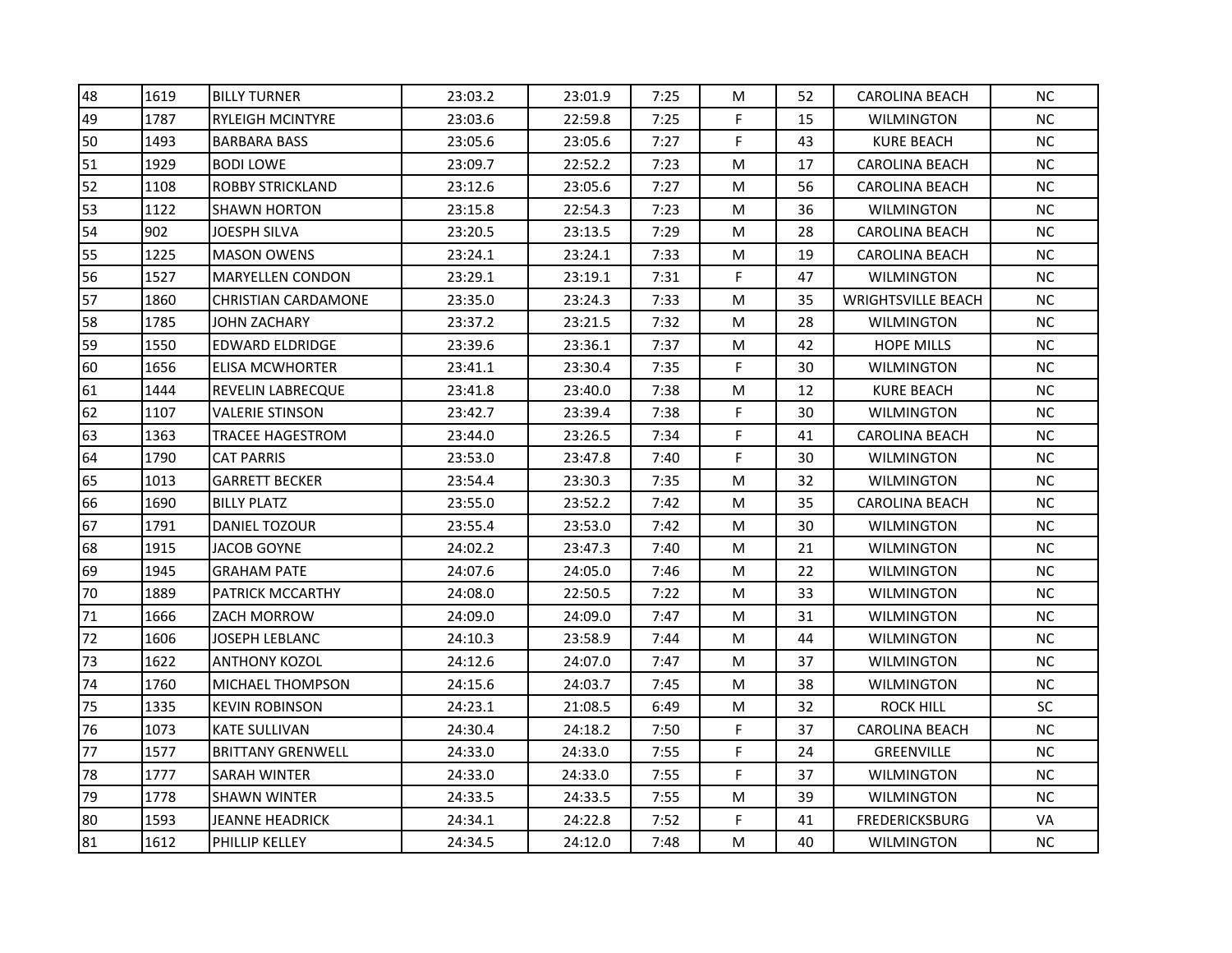| 1058 | <b>CHRIS JOHNSTON</b>    | 24:35.4 | 23:39.4 | 7:38 | M         | 34 | LELAND                | <b>NC</b> |
|------|--------------------------|---------|---------|------|-----------|----|-----------------------|-----------|
| 1840 | <b>GORDON MASSENGILL</b> | 24:40.3 | 24:27.1 | 7:53 | M         | 51 | <b>WILMINGTON</b>     | NC.       |
| 1771 | JORDAN WEST              | 24:46.7 | 24:46.7 | 7:59 | M         | 23 | <b>MONROE</b>         | <b>NC</b> |
| 1514 | <b>SHOLL BURKHEAD</b>    | 24:47.1 | 24:33.5 | 7:55 | F         | 10 | SANFORD               | NC        |
| 1909 | JOEL ELLIOTT             | 24:48.7 | 24:32.8 | 7:55 | M         | 32 | WINTERVILLE           | NC        |
| 1226 | <b>KYLE PAGE</b>         | 24:50.3 | 24:47.9 | 7:59 | M         | 32 | <b>WILMINGTON</b>     | <b>NC</b> |
| 1248 | <b>LIBBY KING</b>        | 24:51.3 | 24:40.3 | 7:57 | F         | 32 | <b>WILMINGTON</b>     | <b>NC</b> |
| 1907 | <b>MATT ZEBOOR</b>       | 24:52.5 | 24:40.7 | 7:57 | M         | 42 | <b>WILMINGTON</b>     | NC        |
| 1511 | <b>HERB BRYANT</b>       | 24:53.1 | 24:37.2 | 7:56 | ${\sf M}$ | 45 | <b>SOUTHPORT</b>      | NC        |
| 1292 | <b>NIKKI SANTUCCI</b>    | 24:59.7 | 24:49.1 | 8:00 | F         | 43 | <b>CAROLINA BEACH</b> | NC        |
| 1765 | <b>BOB UNDERWOOD</b>     | 25:00.1 | 24:47.0 | 7:59 | M         | 64 | <b>CAROLINA BEACH</b> | <b>NC</b> |
| 1669 | <b>JEREMY MYERS</b>      | 25:04.7 | 25:04.7 | 8:05 | M         | 29 | LELAND                | <b>NC</b> |
| 1465 | <b>AMY STEWART</b>       | 25:12.3 | 25:04.8 | 8:05 | F.        | 48 | <b>WILMINGTON</b>     | <b>NC</b> |
| 1564 | <b>GREG MAYS</b>         | 25:14.4 | 24:59.9 | 8:04 | M         | 53 | <b>WILMINGTON</b>     | <b>NC</b> |
| 1244 | <b>BAILEY HARMON</b>     | 25:14.4 | 24:24.3 | 7:52 | F         | 27 | <b>WILMINGTON</b>     | NC        |
| 1921 | LAURA OBERMEYER          | 25:16.4 | 24:58.9 | 8:03 | F         | 30 | <b>CAROLINA BEACH</b> | <b>NC</b> |
| 1815 | <b>JIM PRESTON</b>       | 25:17.4 | 25:17.4 | 8:09 | M         | 54 | RALEIGH               | <b>NC</b> |
| 1046 | <b>TRUDY ROBARE</b>      | 25:19.5 | 25:15.4 | 8:09 | F         | 58 | <b>WILMINGTON</b>     | NC        |
| 1884 | <b>MICHELLE FOGLE</b>    | 25:20.5 | 24:34.7 | 7:55 | F         | 32 | <b>WILMINGTON</b>     | <b>NC</b> |
| 1120 | <b>JAY HOPPER</b>        | 25:20.7 | 24:34.2 | 7:55 | M         | 52 | <b>WILMINGTON</b>     | NC        |
| 1660 | JARED MILLET             | 25:22.1 | 25:22.1 | 8:11 | M         | 34 | WILMINGTON            | NC        |
| 1910 | <b>BRADFORD BIRON</b>    | 25:25.0 | 25:13.8 | 8:08 | M         | 40 | <b>WILMINGTON</b>     | <b>NC</b> |
| 1714 | <b>CHASE BLACKBURN</b>   | 25:26.8 | 25:26.8 | 8:12 | M         | 27 | <b>WILMINGTON</b>     | <b>NC</b> |
| 1618 | <b>MATTHEW KNIGHT</b>    | 25:27.1 | 25:10.0 | 8:07 | M         | 36 | <b>WILMINGTON</b>     | <b>NC</b> |
| 1932 | <b>ALEX SILCEN</b>       | 25:29.2 | 25:29.2 | 8:13 | M         | 28 | <b>WILMINGTON</b>     | <b>NC</b> |
| 1788 | <b>KERRI CUNNINGHAM</b>  | 25:30.8 | 25:05.7 | 8:05 | F         | 99 | <b>WILMINGTON</b>     | NC        |
| 1773 | <b>ANNA WHITENER</b>     | 25:34.7 | 25:34.7 | 8:15 | F         | 31 | <b>WILMINGTON</b>     | <b>NC</b> |
| 1146 | <b>ERIKA BERNIER</b>     | 25:38.4 | 23:38.5 | 7:37 | F         | 25 | <b>WILMINGTON</b>     | <b>NC</b> |
| 1035 | <b>KENNETH HODGES</b>    | 25:41.0 | 25:41.0 | 8:17 | M         | 50 | <b>CAROLINA BEACH</b> | <b>NC</b> |
| 1275 | <b>GABLE KNIGHT</b>      | 25:42.3 | 25:42.3 | 8:17 | M         | 13 | <b>KURE BEACH</b>     | NC        |
| 1608 | KATHRYN JENNINGS-BREED   | 25:44.9 | 25:39.6 | 8:16 | F         | 32 | <b>CAROLINA BEACH</b> | NC        |
| 1085 | <b>TRAVIS FRYAR</b>      | 25:50.3 | 25:43.2 | 8:18 | M         | 30 | <b>WILMINGTON</b>     | <b>NC</b> |
| 1243 | <b>ASHLEY GERDES</b>     | 25:51.7 | 24:58.1 | 8:03 | F         | 26 | <b>WILMINGTON</b>     | NC        |
| 1846 | <b>ALYSSA PARKER</b>     | 25:55.7 | 25:32.4 | 8:14 | F         | 11 | <b>WILMINGTON</b>     | NC        |
|      |                          |         |         |      |           |    |                       |           |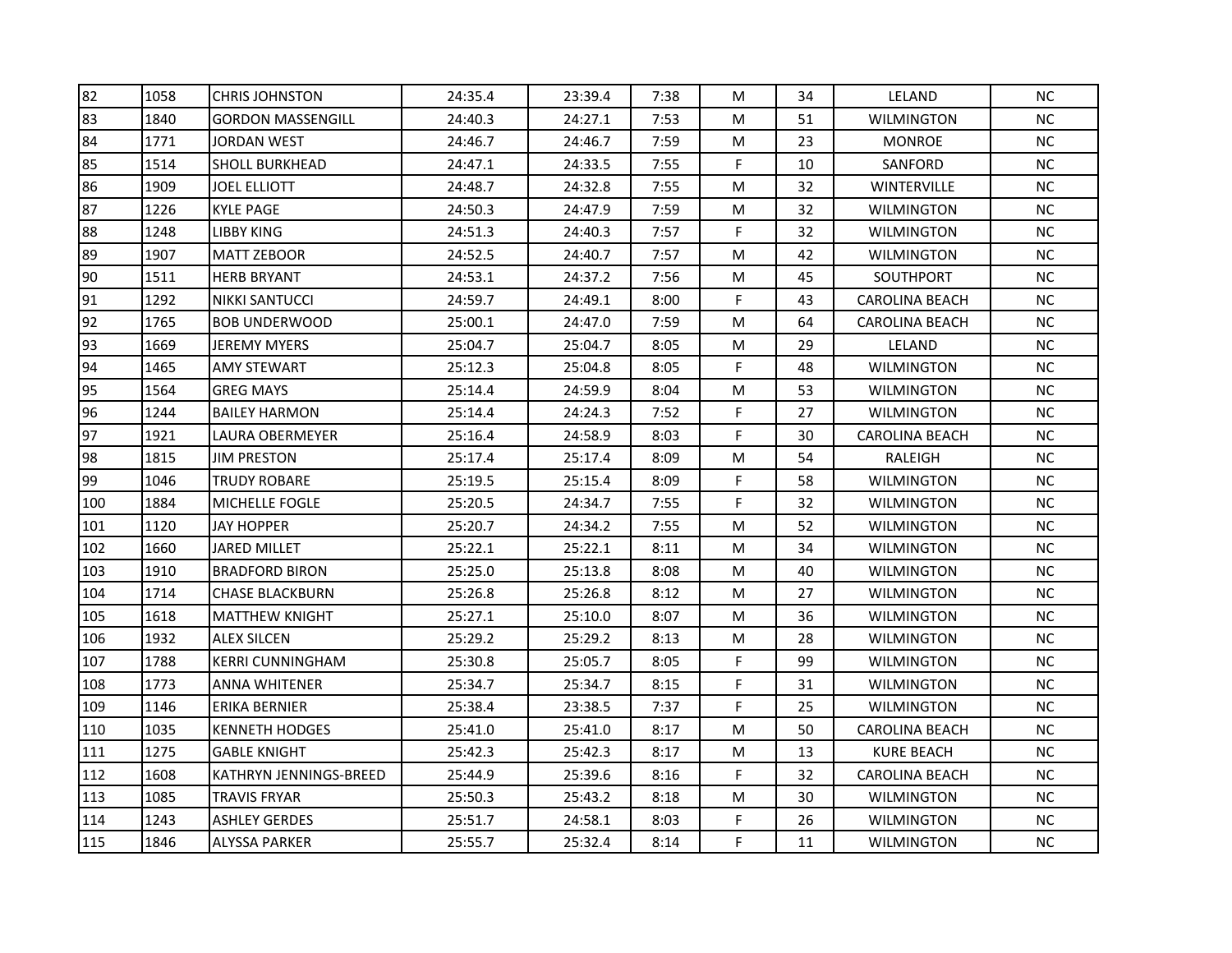| 116 | 1894 | le. BETH SHEPPARD           | 25:59.5 | 25:49.6 | 8:20 | F. | 48 | <b>WILMINGTON</b>       | NC.       |
|-----|------|-----------------------------|---------|---------|------|----|----|-------------------------|-----------|
| 117 | 1197 | <b>GARRETT SHUTTLEWORTH</b> | 26:01.2 | 25:58.7 | 8:23 | M  | 12 | <b>CAROLINA BEACH</b>   | $NC$      |
| 118 | 1441 | <b>JOHN HOFFER</b>          | 26:03.5 | 26:00.8 | 8:23 | М  | 11 | CAROLINA BEACH          | NC.       |
| 119 | 1427 | JESSICA KEENAN              | 26:07.6 | 25:55.1 | 8:22 | F  | 36 | <b>CAROLINA BEACH</b>   | NC        |
| 120 | 1071 | <b>KRISTIN MAGNE</b>        | 26:16.4 | 25:06.7 | 8:06 | F  | 44 | WILMINGTON              | NC        |
| 121 | 1574 | <b>BRIAN GRAY</b>           | 26:18.3 | 26:18.3 | 8:29 | М  | 30 | WILMINGTON              | NC        |
| 122 | 1374 | <b>KATHLEEN LAWLESS</b>     | 26:19.8 | 26:19.8 | 8:29 | F  | 48 | <b>WRIGHTSVILLE BCH</b> | NC        |
| 123 | 1431 | AMY SAWYER                  | 26:20.2 | 26:20.2 | 8:30 | F  | 43 | CAROLINA BEACH          | NC        |
| 124 | 1075 | <b>SUSAN WESTBERRY</b>      | 26:20.9 | 25:06.9 | 8:30 | F. | 37 | <b>WILMINGTON</b>       | NC        |
| 125 | 1272 | <b>RICK GIBSON</b>          | 26:21.9 | 26:21.9 | 8:30 | M  | 59 | CONCORD                 | NC        |
| 126 | 1548 | <b>DORIAN ELDRIDGE</b>      | 26:22.4 | 26:12.9 | 8:27 | F  | 41 | HOPE MILLS              | NC        |
| 127 | 1620 | <b>KYLE DEVLIN</b>          | 26:22.8 | 25:59.3 | 8:23 | M  | 33 |                         | <b>NC</b> |
| 128 | 1856 | <b>ALEX NATALICCHIO</b>     | 26:26.2 | 24:40.5 | 7:57 | M  | 13 | <b>WILMINGTON</b>       | NC        |
| 129 | 1453 | DOMINADOR GOBALEZA          | 26:26.7 | 25:47.8 | 8:19 | M  | 48 | <b>WILMINGTON</b>       | NC        |
| 130 | 1692 | <b>SHERRY POLLOCK</b>       | 26:27.1 | 26:23.1 | 8:31 | F  | 51 | GREENSBORO              | $NC$      |
| 131 | 1535 | JOHN DITTMAR                | 26:33.2 | 26:21.2 | 8:30 | M  | 41 | <b>KURE BEACH</b>       | NC        |
| 132 | 1536 | <b>MEGAN DITTMAR</b>        | 26:33.4 | 26:33.4 | 8:34 | F  | 36 | <b>KURE BEACH</b>       | NC.       |
| 133 | 1949 | <b>RODNEY STREETER</b>      | 26:34.2 | 26:34.2 | 8:34 | M  | 35 | <b>WILMINGTON</b>       | NC        |
| 134 | 1775 | <b>MELANIE WILLETTS</b>     | 26:34.2 | 26:20.2 | 8:30 | F. | 52 | <b>WILMINGTON</b>       | NC        |
| 135 | 1443 | <b>CAREY JONES</b>          | 26:35.0 | 25:58.0 | 8:23 | F  | 41 | <b>KURE BEACH</b>       | NC        |
| 136 | 1507 | KEVIN BREED                 | 26:37.6 | 26:31.7 | 8:33 | м  | 39 | CAROLINA BEACH          | $NC$      |
| 137 | 1933 | <b>MATTHEW MITCHELL</b>     | 26:37.8 | 26:15.5 | 8:28 | M  | 29 | <b>WILMINGTON</b>       | NC        |
| 138 | 1170 | <b>BOB JONES</b>            | 26:40.7 | 26:05.2 | 8:25 | M  | 46 | <b>WILMINGTON</b>       | NC        |
| 139 | 1208 | <b>CHRISTINE FURMICK</b>    | 26:43.2 | 26:10.4 | 8:26 | F. | 35 | <b>WILMINGTON</b>       | NC.       |
| 140 | 1621 | <b>CHRISTINA KORT</b>       | 26:51.0 | 26:51.0 | 8:40 | F  | 28 | <b>WILMINGTON</b>       | NC        |
| 141 | 1700 | KIM RATCLIFF                | 26:52.6 | 26:50.1 | 8:39 | F  | 48 | WILMINGTON              | NC        |
| 142 | 1446 | JOEY LANGHORST              | 26:53.1 | 26:49.0 | 8:39 | M  | 11 | CAROLINA BEACH          | NC.       |
| 143 | 1218 | <b>JENNI BATTLE</b>         | 26:53.5 | 24:34.7 | 7:55 | F  | 34 | CAROLINA BEACH          | NC        |
| 144 | 1832 | <b>STEPHANIE FISHER</b>     | 26:54.0 | 26:51.3 | 8:40 | F  | 26 | <b>WILMINGTON</b>       | NC        |
| 145 | 1186 | <b>ELAINE MCINTYRE</b>      | 26:55.4 | 26:22.6 | 8:30 | F  | 46 | <b>WILMINGTON</b>       | NC        |
| 146 | 1290 | NICOLAS BURGHARDT           | 26:55.7 | 26:53.8 | 8:40 | M  | 13 | <b>WILMINGTON</b>       | NC        |
| 147 | 1282 | DYLAN MCGOWAN               | 26:56.0 | 26:53.6 | 8:40 | м  | 13 | WILMINGTON              | NC.       |
| 148 | 1121 | <b>SARAH HORTON</b>         | 26:56.2 | 26:33.8 | 8:34 | F  | 35 | <b>WILMINGTON</b>       | NC.       |
| 149 | 1528 | <b>MEGAN CONDON</b>         | 26:57.6 | 26:57.6 | 8:42 | F  | 15 | <b>WILMINGTON</b>       | NC        |
|     |      |                             |         |         |      |    |    |                         |           |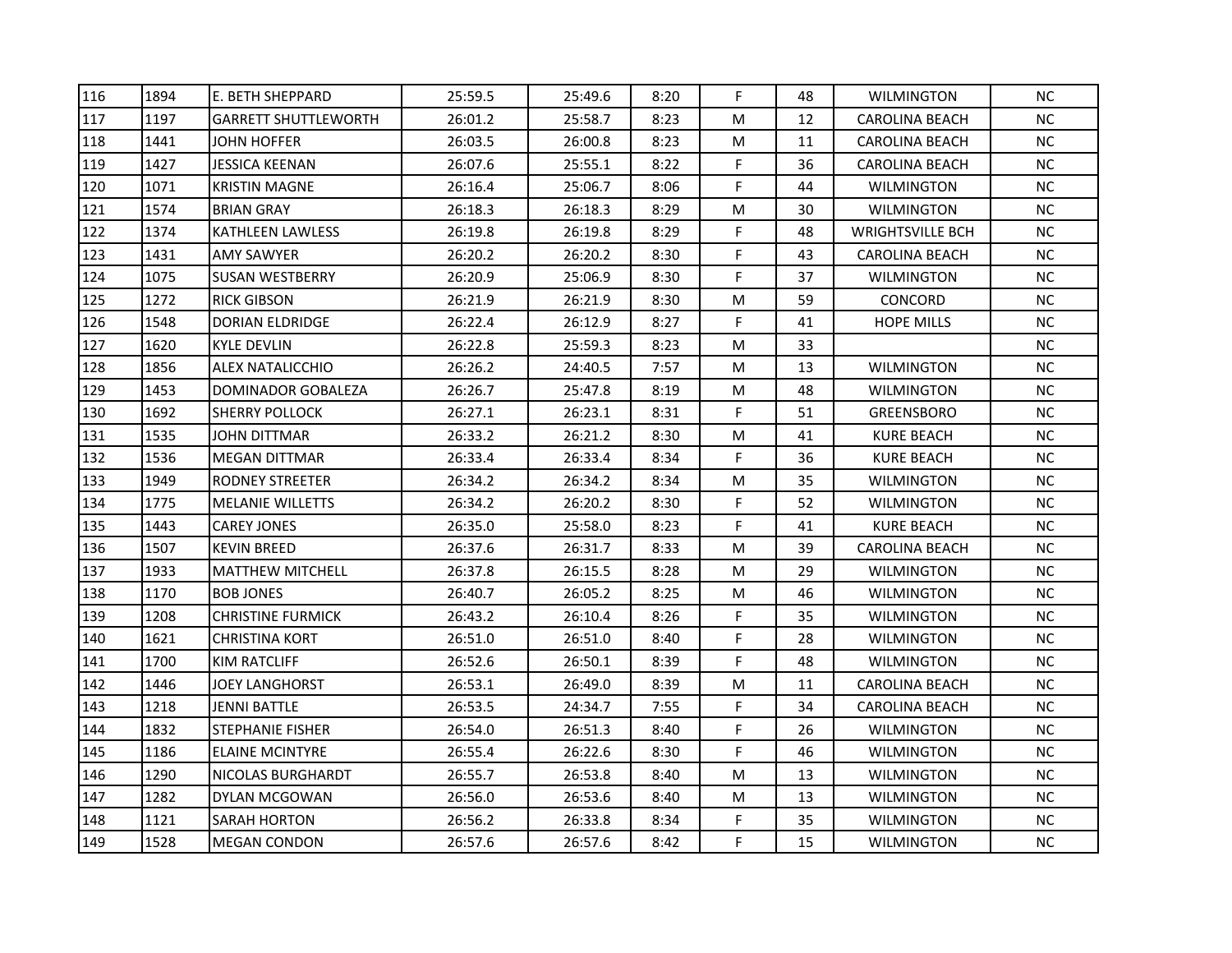| 150 | 1262 | <b>ALIX HUCKABEE</b>    | 26:58.3 | 26:58.3 | 8:42 | F  | 49 | <b>WB</b>             | <b>NC</b> |
|-----|------|-------------------------|---------|---------|------|----|----|-----------------------|-----------|
| 151 | 1568 | <b>CURTIS GILBERT</b>   | 27:00.1 | 25:57.3 | 8:22 | M  | 23 | <b>HUBERT</b>         | <b>NC</b> |
| 152 | 1366 | <b>OWEN HUGHES</b>      | 27:01.7 | 26:34.1 | 8:34 | M  | 15 | <b>WILMINGTON</b>     | NC.       |
| 153 | 1367 | SAM NESSELROAD          | 27:02.1 | 26:35.1 | 8:35 | F. | 16 | <b>WILMINGTON</b>     | NC        |
| 154 | 1228 | <b>ERIC PIPER</b>       | 27:04.1 | 27:04.1 | 8:44 | M  | 42 | WILMINGTON            | <b>NC</b> |
| 155 | 1916 | <b>GRAY LECOMPTE</b>    | 27:07.8 | 27:00.6 | 8:43 | M  | 22 | <b>CAROLINA BEACH</b> | <b>NC</b> |
| 156 | 1005 | <b>BRITTANY JACKWAY</b> | 27:08.5 | 26:58.8 | 8:42 | F  | 25 | <b>WILMINGTON</b>     | <b>NC</b> |
| 157 | 1552 | <b>CODY ELLIS</b>       | 27:14.9 | 26:22.7 | 8:30 | M  | 15 | <b>WILMINGTON</b>     | <b>NC</b> |
| 158 | 1278 | <b>WES KNIGHT</b>       | 27:15.4 | 26:56.2 | 8:41 | M  | 46 | KURE BEACH            | NC        |
| 159 | 1664 | <b>JOSH MORRIS</b>      | 27:18.2 | 25:59.2 | 8:23 | M  | 31 | <b>WILMINGTON</b>     | NC        |
| 160 | 1406 | <b>KYLE MALONEYT</b>    | 27:18.5 | 27:12.0 | 8:46 | M  | 22 | <b>WILMINGTON</b>     | <b>NC</b> |
| 161 | 1289 | <b>CHRIS BURGHARDT</b>  | 27:18.6 | 26:26.8 | 8:32 | M  | 33 | <b>WILMINGTON</b>     | NC        |
| 162 | 1837 | <b>CONNOR KACZYNSKI</b> | 27:20.4 | 27:04.5 | 8:44 | M  | 10 | <b>WILMINGTON</b>     | <b>NC</b> |
| 163 | 1838 | DAN KACZYNSKI           | 27:21.3 | 27:05.5 | 8:44 | M  | 44 | <b>WILMINGTON</b>     | <b>NC</b> |
| 164 | 1803 | JOSH WARD               | 27:22.8 | 25:32.5 | 8:14 | M  | 35 | WILMINGTON            | <b>NC</b> |
| 165 | 1562 | <b>IAN FLYNN</b>        | 27:23.2 | 27:23.2 | 8:50 | M  | 38 | <b>FREDERICKSBURG</b> | VA        |
| 166 | 1614 | <b>ANNA KING</b>        | 27:24.4 | 27:20.2 | 8:49 | F  | 12 | <b>CAROLINA BEACH</b> | <b>NC</b> |
| 167 | 1343 | LUKE LAPERRIERE         | 27:24.7 | 27:24.7 | 8:50 | M  | 53 | <b>CAROLINA BEACH</b> | <b>NC</b> |
| 168 | 1068 | JACQUI DONOVAN          | 27:27.3 | 26:17.4 | 8:29 | F  | 41 | <b>WILMINGTON</b>     | NC        |
| 169 | 1643 | <b>DON MARCUM</b>       | 27:29.2 | 27:18.2 | 8:48 | M  | 56 | <b>WILMINGTON</b>     | NC        |
| 170 | 1900 | KATE RIKE               | 27:33.0 | 27:28.7 | 8:52 | F  | 38 | WILMINGTON            | <b>NC</b> |
| 171 | 1763 | <b>MATT TREPPEL</b>     | 27:34.1 | 25:36.2 | 8:15 | M  | 45 | <b>WILMINGTON</b>     | <b>NC</b> |
| 172 | 1698 | <b>JULIE RAMY</b>       | 27:36.0 | 27:36.0 | 8:54 | F  | 44 | <b>CAROLINA BEACH</b> | <b>NC</b> |
| 173 | 1681 | LOGAN PARKER            | 27:38.0 | 27:05.5 | 8:44 | M  | 11 | <b>WILMINGTON</b>     | <b>NC</b> |
| 174 | 1404 | <b>SCOTT HARDWICK</b>   | 27:42.7 | 27:27.6 | 8:51 | M  | 33 | <b>WILMINGTON</b>     | NC        |
| 175 | 1543 | <b>DENNIS EAGAN</b>     | 27:43.4 | 27:43.4 | 8:56 | M  | 65 | <b>CAROLINA BEACH</b> | NC        |
| 176 | 1448 | <b>SHANNON PURYEAR</b>  | 27:43.5 | 27:20.9 | 8:49 | F  | 44 | WILMINGTON            | NC.       |
| 177 | 1470 | <b>KENSLEIGH ABLES</b>  | 27:46.0 | 26:40.1 | 8:36 | F  | 18 | <b>WILMINGTON</b>     | NC.       |
| 178 | 1813 | <b>FREDERIC DUBOIS</b>  | 27:46.0 | 27:20.5 | 8:49 | M  | 29 | <b>CARY</b>           | <b>NC</b> |
| 179 | 1866 | <b>ASHLEY HINTON</b>    | 27:48.5 | 27:20.3 | 8:49 | F  | 36 | <b>WILMINGTON</b>     | NC        |
| 180 | 1924 | <b>KURT CROSBIE</b>     | 27:49.1 | 26:45.4 | 8:38 | M  | 30 | <b>CAROLINA BEACH</b> | NC        |
| 181 | 1680 | JEFF PARKER             | 27:54.9 | 27:16.6 | 8:48 | M  | 44 | <b>WILMINGTON</b>     | <b>NC</b> |
| 182 | 1447 | JENNA MEEKS-LANIER      | 28:00.3 | 27:23.4 | 8:50 | F  | 33 | <b>WILMINGTON</b>     | NC.       |
| 183 | 1173 | <b>MARISSA ROMAN</b>    | 28:02.3 | 27:58.0 | 9:01 | F  | 23 | <b>WILMINGTON</b>     | NC        |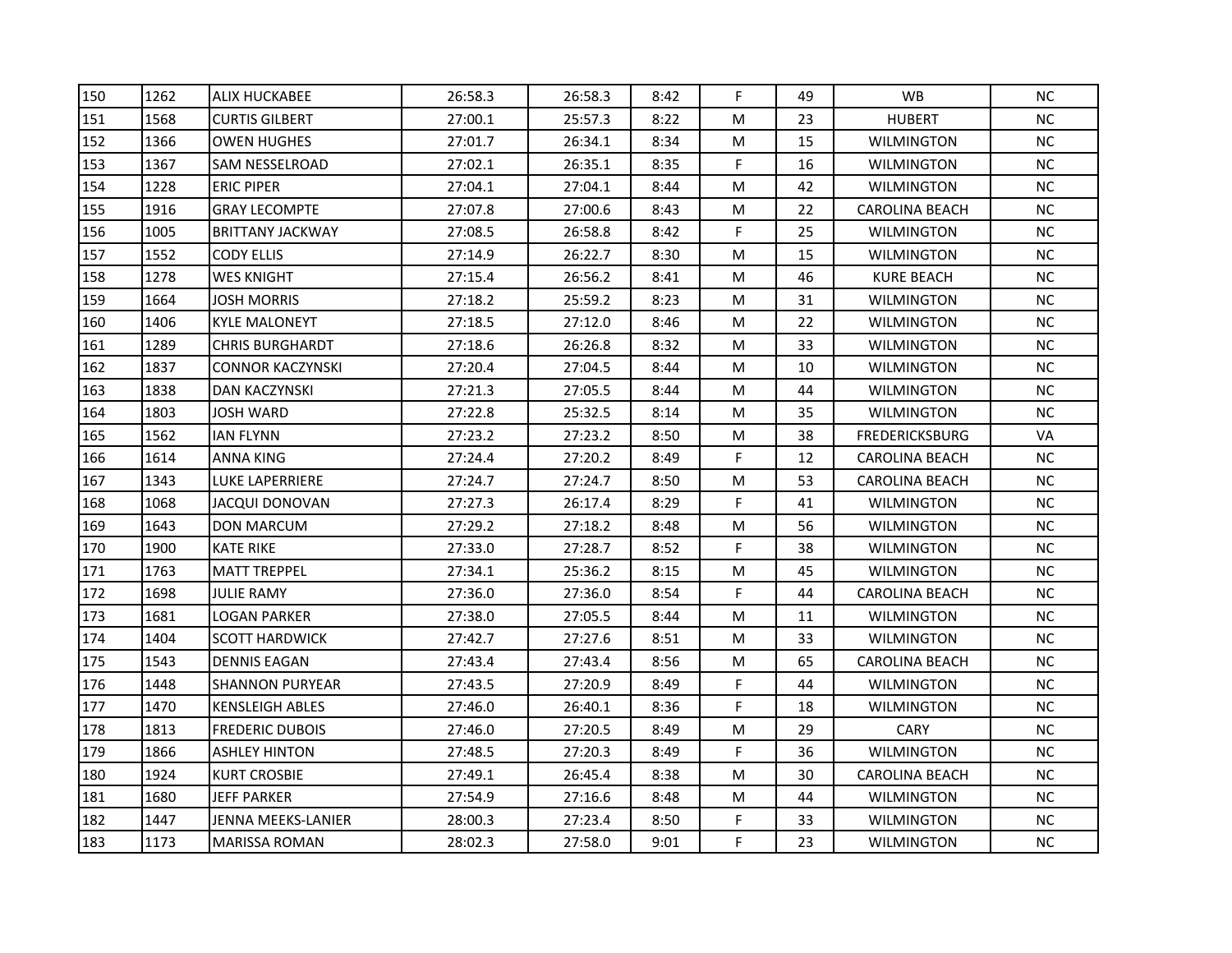| 184 | 1725 | <b>SUZANNE SHELTON</b>   | 28:06.6 | 27:56.9 | 9:01 | F  | 39 | <b>WILMINGTON</b>     | <b>NC</b> |
|-----|------|--------------------------|---------|---------|------|----|----|-----------------------|-----------|
| 185 | 1654 | <b>EMILY MCKEEN</b>      | 28:12.9 | 28:12.9 | 9:06 | F  | 35 | <b>CHARLOTTE</b>      | <b>NC</b> |
| 186 | 1521 | ALICIA COLEMAN           | 28:13.4 | 27:59.7 | 9:02 | F  | 37 | <b>WILMINGTON</b>     | NC.       |
| 187 | 1849 | <b>MELISSA HERZOG</b>    | 28:14.8 | 27:49.5 | 8:58 | F  | 46 | <b>CAROLINA BEACH</b> | NC        |
| 188 | 1634 | <b>BRIAN LEWIS</b>       | 28:16.3 | 27:47.2 | 8:58 | M  | 47 | RALEIGH               | <b>NC</b> |
| 189 | 1515 | <b>MEAGHAN BURNS</b>     | 28:16.6 | 28:10.0 | 9:05 | F  | 25 | <b>WILMINGTON</b>     | NC.       |
| 190 | 1051 | <b>CHRIS ROYAL</b>       | 28:17.1 | 27:06.5 | 8:45 | M  | 42 | <b>WILMINGTON</b>     | <b>NC</b> |
| 191 | 1942 | <b>NIKKI STRAWN</b>      | 28:23.6 | 28:23.6 | 9:09 | F  | 28 | <b>CAROLINA BEACH</b> | <b>NC</b> |
| 192 | 1904 | <b>PAUL FOX</b>          | 28:24.0 | 28:07.9 | 9:04 | M  | 47 | <b>WILMINGTON</b>     | <b>NC</b> |
| 193 | 1903 | JOANNE FOX               | 28:24.1 | 28:07.4 | 9:04 | F  | 39 | <b>WILMINGTON</b>     | NC        |
| 194 | 1825 | <b>CARLY LABRUNO</b>     | 28:27.0 | 27:57.5 | 9:01 | F  | 34 | <b>WILMINGTON</b>     | <b>NC</b> |
| 195 | 1648 | MICHAEL MCARTHUR         | 28:27.8 | 28:09.2 | 9:05 | M  | 67 | <b>CONESUS</b>        | <b>NY</b> |
| 196 | 1885 | DANIEL WIKE              | 28:32.9 | 28:25.3 | 9:10 | M  | 13 | <b>CAROLINA BEACH</b> | NC.       |
| 197 | 1273 | <b>GREG HICKS</b>        | 28:33.1 | 28:23.5 | 9:09 | M  | 65 | <b>BENTON</b>         | LA        |
| 198 | 1848 | <b>CHRIS MAYS</b>        | 28:34.8 | 28:20.5 | 9:08 | M  | 46 | <b>WILMINGTON</b>     | <b>NC</b> |
| 199 | 1882 | <b>BENGAMIN KOVACH</b>   | 28:38.1 | 26:53.0 | 8:40 | M  | 35 | <b>LIVERPOOL</b>      | <b>NY</b> |
| 200 | 1004 | ANDREW JACKWAY           | 28:41.0 | 28:30.2 | 9:12 | M  | 26 | <b>WILMINGTON</b>     | <b>NC</b> |
| 201 | 1452 | <b>ANDREW BUCHFELLER</b> | 28:43.4 | 28:43.4 | 9:16 | M  | 25 | <b>WILMINGTON</b>     | NC        |
| 202 | 1756 | <b>DAVID TEPPER</b>      | 28:47.9 | 28:47.9 | 9:17 | M  | 40 | CAROLINA BEACH        | <b>NC</b> |
| 203 | 1354 | <b>MICHAEL SPENCE</b>    | 28:48.7 | 28:48.7 | 9:17 | M  | 37 | OCEAN ISLE BEACH      | <b>NC</b> |
| 204 | 1936 | SEAN KOCHOK              | 28:49.3 | 27:05.1 | 8:44 | M  | 25 | RALEIGH               | NC        |
| 205 | 1271 | <b>KEN EWING</b>         | 28:52.1 | 28:39.0 | 9:15 | M  | 67 | <b>NEWPORT</b>        | PA        |
| 206 | 1602 | <b>KELLY HOWARD</b>      | 28:55.0 | 28:37.6 | 9:14 | F. | 34 | OAK ISLAND            | NC.       |
| 207 | 1707 | <b>NATHANIEL ROSE</b>    | 28:55.6 | 27:53.4 | 8:59 | M  | 30 | <b>HUBERT</b>         | <b>NC</b> |
| 208 | 1781 | <b>CASEY WORLEY</b>      | 28:56.7 | 28:56.7 | 9:20 | M  | 31 | <b>WILMINGTON</b>     | NC        |
| 209 | 1668 | CHARLOTTE MUNDY          | 28:58.0 | 28:40.8 | 9:15 | F  | 41 | <b>CAROLINA BEACH</b> | <b>NC</b> |
| 210 | 1863 | EILEEN GOLDGEIER         | 28:58.4 | 28:43.1 | 9:16 | F  | 51 | RALEIGH               | NC.       |
| 211 | 1526 | <b>CATIE CONDON</b>      | 28:59.3 | 28:49.1 | 9:18 | F  | 16 | <b>WILMINGTON</b>     | <b>NC</b> |
| 212 | 1436 | MICHELLE STELLACCIO      | 29:00.7 | 27:14.5 | 8:47 | F  | 41 | <b>KURE BEACH</b>     | <b>NC</b> |
| 213 | 904  | <b>MALIS TOPPIN</b>      | 29:03.0 | 28:55.4 | 9:20 | F  | 9  | KURE BEACH            | <b>NC</b> |
| 214 | 1817 | <b>JAMES BRENDLE</b>     | 29:04.3 | 28:09.5 | 9:05 | M  | 29 | <b>WILMINGTON</b>     | <b>NC</b> |
| 215 | 1603 | MICHAEL HOWARD           | 29:06.6 | 29:06.6 | 9:23 | M  | 42 | <b>OAK ISLAND</b>     | <b>NC</b> |
| 216 | 1647 | <b>HEATHER MCARTHUR</b>  | 29:06.7 | 28:47.7 | 9:17 | F  | 40 | CHARLOTTE             | <b>NC</b> |
| 217 | 1481 | LUCY ANDREWS             | 29:07.2 | 28:48.4 | 9:17 | F  | 9  | <b>CHARLOTTE</b>      | NC        |
|     |      |                          |         |         |      |    |    |                       |           |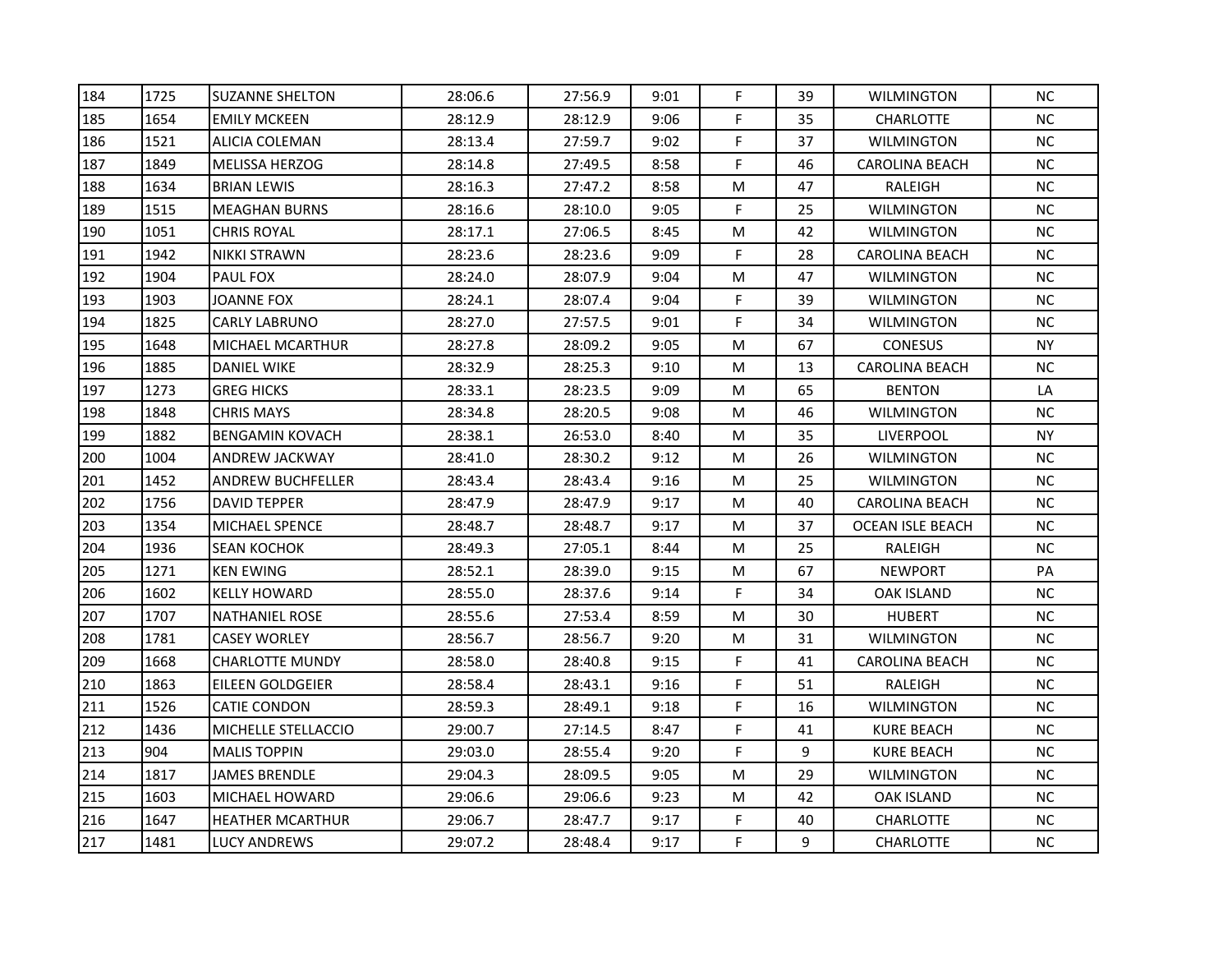| 218 | 1003 | <b>LINDSAY FULCHER</b>   | 29:07.6 | 28:45.7 | 9:16 | F  | 25 | <b>WILMINGTON</b>     | <b>NC</b> |
|-----|------|--------------------------|---------|---------|------|----|----|-----------------------|-----------|
| 219 | 1667 | <b>TREY MOYE</b>         | 29:07.7 | 28:46.0 | 9:17 | M  | 28 | <b>WILMINGTON</b>     | NC        |
| 220 | 1230 | <b>SARAH STEBNICKI</b>   | 29:08.7 | 28:44.9 | 9:16 | F  | 28 | <b>WILMINGTON</b>     | NC.       |
| 221 | 1424 | <b>MALLORY DORAN</b>     | 29:09.4 | 29:06.2 | 9:23 | F  | 20 | <b>KURE BEACH</b>     | NC        |
| 222 | 1014 | JENNIFER HOLLAND         | 29:10.0 | 28:38.6 | 9:14 | F  | 34 | <b>WILMINGTON</b>     | <b>NC</b> |
| 223 | 1750 | <b>HUDSON SULLIVAN</b>   | 29:10.8 | 29:10.8 | 9:25 | M  | 32 | <b>CAROLINA BEACH</b> | NC.       |
| 224 | 1576 | NICOLE GRAY              | 29:15.6 | 28:27.9 | 9:11 | F  | 38 | <b>CAROLINA BEACH</b> | <b>NC</b> |
| 225 | 1646 | LINDSAY MARTINI          | 29:15.6 | 28:27.8 | 9:11 | F  | 30 | <b>WILMINGTON</b>     | <b>NC</b> |
| 226 | 1019 | JOHN SWEETZ              | 29:16.4 | 28:49.8 | 9:18 | M  | 54 | <b>WILMINGTON</b>     | NC        |
| 227 | 1816 | JENN WRIGLEY             | 29:20.4 | 28:54.1 | 9:19 | F  | 54 | RALEIGH               | NC        |
| 228 | 1352 | <b>ISABELLA REILLY</b>   | 29:22.0 | 29:20.9 | 9:28 | F  | 9  | LELAND                | <b>NC</b> |
| 229 | 1353 | <b>JOSH REILLY</b>       | 29:22.1 | 29:14.9 | 9:26 | M  | 36 | LELAND                | NC        |
| 230 | 1194 | LOU SAWYER               | 29:22.8 | 28:38.5 | 9:14 | M  | 48 | <b>CAROLINA BEACH</b> | <b>NC</b> |
| 231 | 1193 | ELLE SAWYER              | 29:23.0 | 28:38.5 | 9:14 | F  | 9  | <b>CAROLINA BEACH</b> | <b>NC</b> |
| 232 | 1928 | ETHAN LOWE               | 29:26.7 | 29:23.0 | 9:29 | M  | 11 | <b>CAROLINA BEACH</b> | <b>NC</b> |
| 233 | 1767 | <b>MAUREEN VASQUEZ</b>   | 29:28.0 | 29:08.9 | 9:24 | F  | 49 | CAROLINA BEACH        | <b>NC</b> |
| 234 | 1611 | PORTER KEILL             | 29:29.9 | 29:07.2 | 9:24 | M  | 8  | <b>WILMINGTON</b>     | <b>NC</b> |
| 235 | 1402 | <b>MARICA WINCHIP</b>    | 29:31.6 | 29:31.6 | 9:31 | F  | 15 | <b>CAROLINA BEACH</b> | <b>NC</b> |
| 236 | 1250 | <b>KAREN MAHNKEN</b>     | 29:34.3 | 28:29.5 | 9:11 | F  | 26 | <b>WILMINGTON</b>     | NC        |
| 237 | 1854 | <b>JR GOODE</b>          | 29:35.3 | 28:17.8 | 9:07 | M  | 24 | MEBANE                | NC        |
| 238 | 1852 | TROY SHAW JR.            | 29:35.4 | 28:15.7 | 9:07 | М  | 46 | MEBANE                | <b>NC</b> |
| 239 | 1065 | <b>RICK CHEEK</b>        | 29:35.8 | 29:35.8 | 9:33 | M  | 41 | <b>WILMINGTON</b>     | <b>NC</b> |
| 240 | 1409 | <b>AMY JONES</b>         | 29:36.5 | 29:08.0 | 9:24 | F  | 36 | <b>BURGAW</b>         | <b>NC</b> |
| 241 | 1020 | LEXI SWEETZ              | 29:40.9 | 28:40.8 | 9:15 | F. | 42 | <b>CAROLINA BEACH</b> | NC.       |
| 242 | 1873 | <b>COURTNAY BORLESKE</b> | 29:44.2 | 27:58.4 | 9:01 | F  | 36 | <b>GARNER</b>         | NC        |
| 243 | 1432 | <b>CHRIS SAWYER</b>      | 29:46.6 | 29:16.5 | 9:26 | M  | 46 | <b>CAROLINA BEACH</b> | <b>NC</b> |
| 244 | 1209 | JACK HAYDU               | 29:47.4 | 29:47.4 | 9:36 | M  | 10 | CAROLINA BEACH        | NC.       |
| 245 | 1851 | <b>CODY FRANKLIN</b>     | 29:48.3 | 29:46.6 | 9:36 | M  | 12 | <b>WILMINGTON</b>     | NC.       |
| 246 | 1850 | <b>REGGIE FRANKLIN</b>   | 29:48.8 | 29:48.8 | 9:37 | M  | 37 | <b>WILMINGTON</b>     | <b>NC</b> |
| 247 | 1917 | RUSTE MILLER             | 29:49.4 | 28:48.4 | 9:17 | M  | 35 | RALEIGH               | NC        |
| 248 | 1918 | <b>LINDSAY SHEPPARD</b>  | 29:49.6 | 28:49.0 | 9:18 | F  | 33 | <b>DAVIDSON</b>       | NC        |
| 249 | 1871 | TERRIE HAYDU ABERLE      | 29:49.6 | 29:45.7 | 9:36 | F  | 38 | <b>CAROLINA BEACH</b> | NC.       |
| 250 | 1835 | AMANDA HOLMAN            | 29:49.8 | 27:47.6 | 8:58 | F  | 28 | ERIE                  | PA        |
| 251 | 1503 | <b>SAMUEL BOYCE</b>      | 29:51.6 | 28:22.6 | 9:09 | M  | 43 | <b>WILMINGTON</b>     | NC        |
|     |      |                          |         |         |      |    |    |                       |           |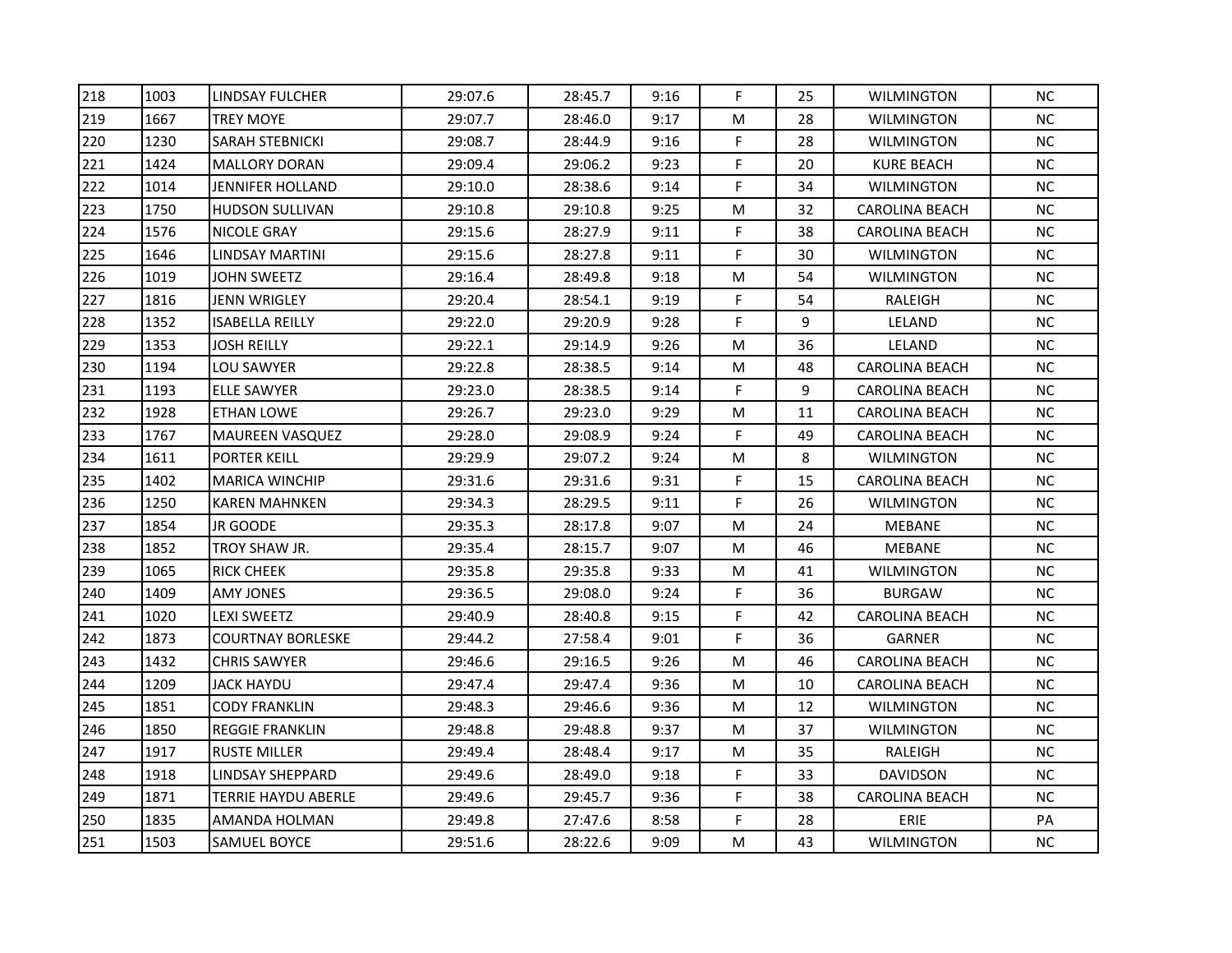| 252 | 1869 | <b>MATTHEW MYLOTT</b>   | 29:52.0 | 28:13.5 | 9:06 | M  | 34             | <b>KURE BEACH</b>     | <b>NC</b> |
|-----|------|-------------------------|---------|---------|------|----|----------------|-----------------------|-----------|
| 253 | 1332 | <b>BRANDON HART</b>     | 29:52.3 | 26:39.7 | 8:36 | M  | 35             | <b>WILMINGTON</b>     | <b>NC</b> |
| 254 | 1867 | <b>ANDREW SARMIERE</b>  | 29:52.3 | 28:14.6 | 9:06 | M  | 39             | CAROLINA BEACH        | <b>NC</b> |
| 255 | 1814 | JEREMY MARQUIS          | 29:52.8 | 29:25.4 | 9:29 | M  | 28             | RALEIGH               | $\sf NC$  |
| 256 | 1397 | DIANE PARKER            | 29:52.9 | 29:26.4 | 9:30 | F  | 50             | <b>WILMINGTON</b>     | <b>NC</b> |
| 257 | 1944 | JOLIE THOMAS            | 29:55.1 | 29:03.4 | 9:22 | F. | 38             | RALEIGH               | <b>NC</b> |
| 258 | 1588 | <b>ANDREW HARRISON</b>  | 29:57.0 | 28:04.3 | 9:03 | M  | 8              | <b>WILMINGTON</b>     | <b>NC</b> |
| 259 | 1598 | <b>GEORGE HOLLEN</b>    | 29:58.5 | 29:29.5 | 9:31 | M  | 41             | <b>WILMINGTON</b>     | <b>NC</b> |
| 260 | 1586 | <b>RENAE HARRIS</b>     | 29:59.9 | 29:31.9 | 9:31 | F. | 32             | <b>WILMINGTON</b>     | <b>NC</b> |
| 261 | 1357 | <b>JACOB CHALMERS</b>   | 30:00.8 | 28:40.1 | 9:15 | M  | 11             | <b>CAROLINA BEACH</b> | NC        |
| 262 | 1258 | <b>CHRIS YOUNG</b>      | 30:02.1 | 30:02.1 | 9:41 | M  | 37             | <b>WILMINGTON</b>     | <b>NC</b> |
| 263 | 1101 | <b>MADDIE MCCLISH</b>   | 30:02.7 | 29:32.7 | 9:32 | F  | 17             | <b>MANASSAS</b>       | VA        |
| 264 | 1111 | <b>NICK VARGA</b>       | 30:03.5 | 29:41.0 | 9:35 | M  | 45             | <b>GREENSBORO</b>     | <b>NC</b> |
| 265 | 1041 | <b>STEPHANIE FETZER</b> | 30:04.1 | 30:04.1 | 9:42 | F  | 50             | <b>WILMINGTON</b>     | <b>NC</b> |
| 266 | 1089 | LORI HASKINS            | 30:08.0 | 29:40.6 | 9:34 | F  | 51             | WILMINGTON            | DC        |
| 267 | 1733 | SLOJO SOLLOSI           | 30:08.4 | 30:08.4 | 9:43 | F  | 31             | WILMINGTON            | <b>NC</b> |
| 268 | 1249 | <b>MARK KING</b>        | 30:11.5 | 30:00.4 | 9:41 | M  | 35             | <b>WILMINGTON</b>     | <b>NC</b> |
| 269 | 1127 | <b>SEAN DWYER</b>       | 30:13.0 | 29:20.6 | 9:28 | M  | 38             | <b>WILMINGTON</b>     | <b>NC</b> |
| 270 | 1661 | TYLER MOHR              | 30:13.9 | 28:52.2 | 9:19 | M  | 25             | <b>GREENSBORO</b>     | <b>NC</b> |
| 271 | 1596 | AUDRA HEINS             | 30:16.2 | 30:16.2 | 9:46 | F  | 38             | <b>WILMINGTON</b>     | NC        |
| 272 | 1845 | HELEN PEREZ             | 30:16.5 | 30:01.6 | 9:41 | F  | 51             | WILMINGTON            | <b>NC</b> |
| 273 | 1017 | <b>JENNIFER SAWYERS</b> | 30:17.0 | 29:50.8 | 9:37 | F  | 26             | PILOT MOUNTAIN        | <b>NC</b> |
| 274 | 1016 | <b>RENE MOSLEY</b>      | 30:17.1 | 29:51.2 | 9:38 | F  | 50             | PILOT MOUNTAIN        | <b>NC</b> |
| 275 | 1508 | <b>KATHRYN BREEDEN</b>  | 30:17.7 | 28:56.4 | 9:20 | F  | 25             | <b>MORGANTON</b>      | <b>NC</b> |
| 276 | 1130 | ELIZABETH MONROE        | 30:18.4 | 29:26.6 | 9:30 | F  | 32             | <b>WILMINGTON</b>     | NC        |
| 277 | 1284 | <b>GERALD NEIL</b>      | 30:21.0 | 29:55.3 | 9:39 | M  | 44             | <b>CAROLINA BEACH</b> | <b>NC</b> |
| 278 | 1331 | <b>KRISTINE SMITH</b>   | 30:21.6 | 29:26.6 | 9:30 | F  | 43             | <b>WILMINGTON</b>     | <b>NC</b> |
| 279 | 1868 | <b>SCOTT KOCHIK</b>     | 30:22.6 | 28:38.7 | 9:14 | M  | 34             | <b>CAROLINA BEACH</b> | <b>NC</b> |
| 280 | 1930 | SOPHIA BRADFORD         | 30:23.3 | 30:23.3 | 9:48 | F  | 13             | <b>WIMINGTON</b>      | <b>NC</b> |
| 281 | 1935 | <b>HOLLY MCKEE</b>      | 30:30.2 | 30:30.2 | 9:50 | F  | 8              | <b>CAROLINA BEACH</b> | <b>NC</b> |
| 282 | 1609 | <b>MARY KAILA</b>       | 30:31.0 | 30:31.0 | 9:51 | F  | 28             | <b>WILMINGTON</b>     | <b>NC</b> |
| 283 | 1870 | <b>MONICA KOCHIK</b>    | 30:32.4 | 30:32.4 | 9:51 | F  | 33             | <b>CAROLINA BEACH</b> | NC.       |
| 284 | 1158 | <b>KELLI VANSCOY</b>    | 30:33.1 | 30:13.5 | 9:45 | F  | 42             | <b>CAROLINA BEACH</b> | NC.       |
| 285 | 1157 | <b>KAITLYN VANSCOY</b>  | 30:33.4 | 30:22.2 | 9:48 | F  | $\overline{7}$ | <b>CAROLINA BEACH</b> | NC.       |
|     |      |                         |         |         |      |    |                |                       |           |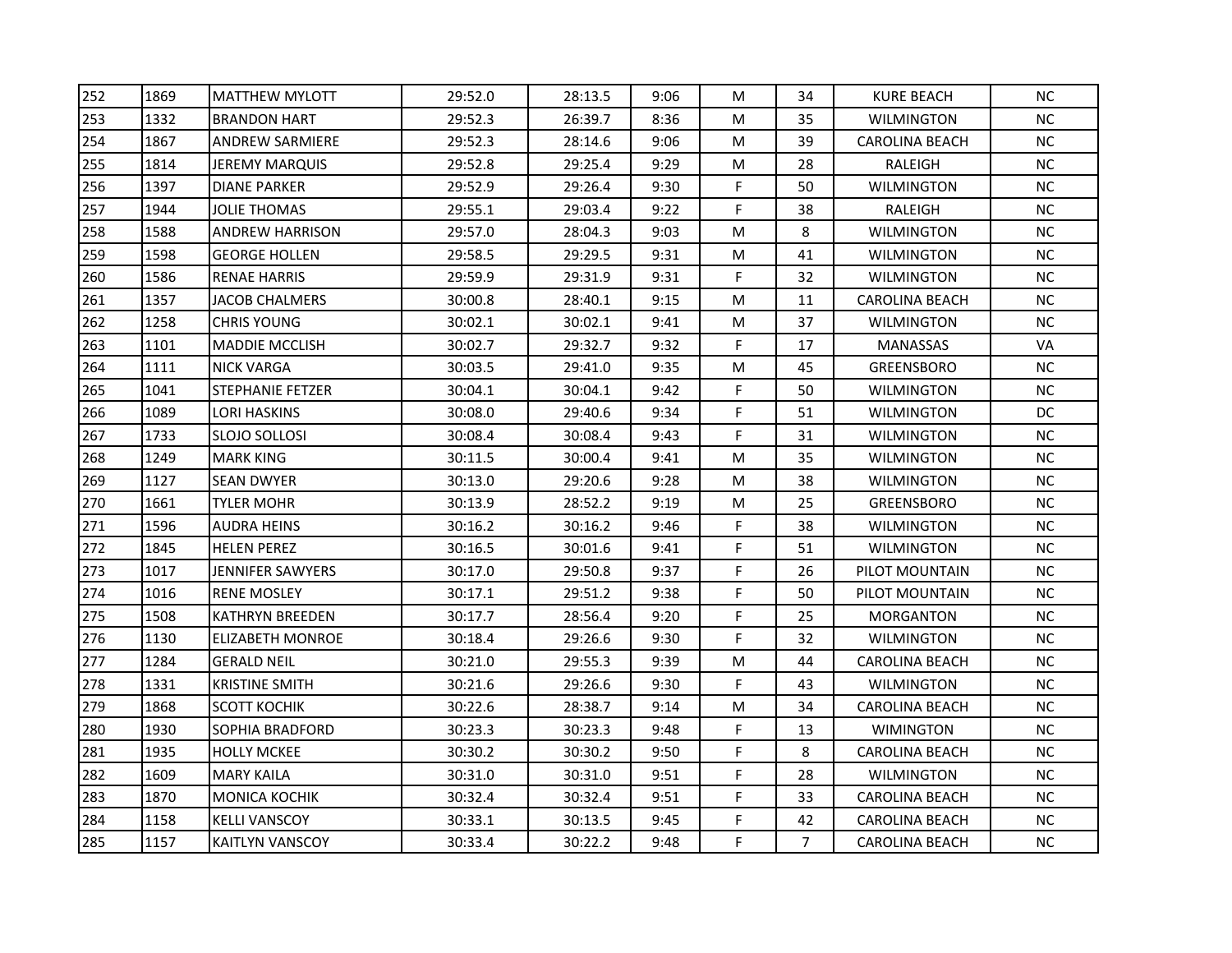| 286 | 1539 | <b>CY DONALDSON</b>      | 30:35.3 | 30:29.3 | 9:50  | M           | 48 | <b>CAROLINA BEACH</b> | <b>NC</b> |
|-----|------|--------------------------|---------|---------|-------|-------------|----|-----------------------|-----------|
| 287 | 1595 | <b>BRENDAN HEFFERNAN</b> | 30:37.1 | 28:21.6 | 9:09  | M           | 32 | <b>CAROLINA BEACH</b> | <b>NC</b> |
| 288 | 1798 | <b>KEITH SANDERS</b>     | 30:44.1 | 30:08.7 | 9:43  | M           | 35 | <b>WILMINGTON</b>     | NC.       |
| 289 | 1665 | LAUREN MORRIS            | 30:45.5 | 29:25.8 | 9:29  | F.          | 30 | <b>WILMINGTON</b>     | NC        |
| 290 | 1474 | CLAY ALFORD              | 30:47.0 | 30:35.0 | 9:52  | M           | 38 | WILMINGTON            | <b>NC</b> |
| 291 | 1475 | OWEN ALFORD              | 30:49.0 | 30:49.0 | 9:56  | M           | 7  | <b>WILMINGTON</b>     | <b>NC</b> |
| 292 | 1516 | <b>CURTIS CAMPBELL</b>   | 30:49.1 | 30:28.1 | 9:50  | M           | 62 | <b>WILMINGTON</b>     | <b>NC</b> |
| 293 | 1631 | JONATHAN LAUGHNAN        | 30:52.5 | 30:52.5 | 9:57  | M           | 33 | <b>WILMINGTON</b>     | <b>NC</b> |
| 294 | 1410 | LINDSAY LONNEBERG        | 30:55.9 | 30:26.9 | 9:49  | F.          | 27 | <b>WILMINGTON</b>     | <b>NC</b> |
| 295 | 1569 | TONI GILBERTSEN          | 30:57.6 | 30:34.6 | 9:52  | F           | 55 | <b>WILMINGTON</b>     | NC        |
| 296 | 1913 | <b>CATHRENE MORROW</b>   | 30:59.9 | 29:39.4 | 9:34  | F           | 31 | <b>WILMINGTON</b>     | <b>NC</b> |
| 297 | 1776 | <b>KAREN WILLIS</b>      | 31:00.0 | 30:41.4 | 9:54  | F           | 44 | <b>SHALLOTTE</b>      | NC        |
| 298 | 1001 | LARISSA BIRKENFELD       | 31:06.1 | 30:45.1 | 9:55  | F           | 28 | <b>WILMINGTON</b>     | <b>NC</b> |
| 299 | 1490 | SARAH BARRON             | 31:08.3 | 31:08.3 | 10:03 | F           | 32 | <b>WILMINGTON</b>     | <b>NC</b> |
| 300 | 1190 | <b>BROOKE PLETCHER</b>   | 31:09.7 | 31:01.2 | 10:00 | F           | 8  | WILMINGTON            | <b>NC</b> |
| 301 | 1445 | <b>CONNY LANGHORST</b>   | 31:10.4 | 30:32.4 | 9:51  | F           | 47 | <b>CAROLINA BEACH</b> | <b>NC</b> |
| 302 | 1824 | <b>RYAN O'ROURKE</b>     | 31:12.4 | 29:44.7 | 9:35  | M           | 28 | <b>WILMINGTON</b>     | <b>NC</b> |
| 303 | 1172 | <b>DAN RADLEY</b>        | 31:12.6 | 30:14.8 | 9:45  | M           | 35 | <b>WILMINGTON</b>     | <b>NC</b> |
| 304 | 1462 | SAVANNAH MAYNOR          | 31:12.9 | 30:18.2 | 9:46  | F           | 15 | <b>CAROLINA BEACH</b> | NC        |
| 305 | 1613 | <b>HALEY KENNEDY</b>     | 31:14.0 | 30:35.3 | 9:52  | F           | 24 | <b>WILMINGTON</b>     | NC        |
| 306 | 1565 | SOPHIE FUNDERBURK        | 31:14.1 | 30:36.5 | 9:52  | F           | 26 | SNEADS FERRY          | <b>NC</b> |
| 307 | 1329 | <b>KIMBERLY PAUL</b>     | 31:14.9 | 30:20.7 | 9:47  | F           | 43 | <b>WILMINGTON</b>     | <b>NC</b> |
| 308 | 1263 | ROBERT HUCKABEE          | 31:15.9 | 30:31.1 | 9:51  | M           | 21 | <b>WB</b>             | <b>NC</b> |
| 309 | 1823 | LAURA LEDFORD            | 31:16.5 | 29:47.8 | 9:36  | F           | 28 | <b>WILMINGTON</b>     | <b>NC</b> |
| 310 | 1841 | HALYN PRUSA              | 31:20.5 | 29:49.6 | 9:37  | F           | 21 | <b>CAROLINA BEACH</b> | NC        |
| 311 | 1890 | JULIA SMITH              | 31:20.9 | 30:34.7 | 9:52  | F           | 45 | <b>WILMINGTON</b>     | <b>NC</b> |
| 312 | 1758 | <b>CHIP THOMAS</b>       | 31:21.7 | 31:16.4 | 10:05 | M           | 55 | <b>BRISTOL</b>        | TN        |
| 313 | 1323 | <b>KELLY MAYO</b>        | 31:22.0 | 31:05.6 | 10:02 | F           | 11 | <b>WILMINGTON</b>     | NC.       |
| 314 | 1476 | <b>MICHELLE ALLEN</b>    | 31:23.8 | 31:18.4 | 10:06 | F           | 48 | ADVANCE               | <b>NC</b> |
| 315 | 1469 | <b>GARNER VON CANNON</b> | 31:25.3 | 31:25.3 | 10:08 | F           | 55 | <b>KURE BEACH</b>     | NC        |
| 316 | 901  | NAN TOPPIN               | 31:26.5 | 31:06.1 | 10:02 | $\mathsf F$ | 46 | <b>KURE BEACH</b>     | NC        |
| 317 | 1403 | <b>MIKKI CAROSELLI</b>   | 31:30.2 | 31:30.2 | 10:10 | F           | 49 | <b>CAROLINA BEACH</b> | NC.       |
| 318 | 1191 | <b>TODD PLETCHER</b>     | 31:39.4 | 31:30.6 | 10:10 | M           | 45 | <b>WILMINGTON</b>     | NC.       |
| 319 | 1584 | <b>CHARLIE HARDY</b>     | 31:42.1 | 31:25.3 | 10:08 | M           | 59 | <b>KURE BEACH</b>     | NC        |
|     |      |                          |         |         |       |             |    |                       |           |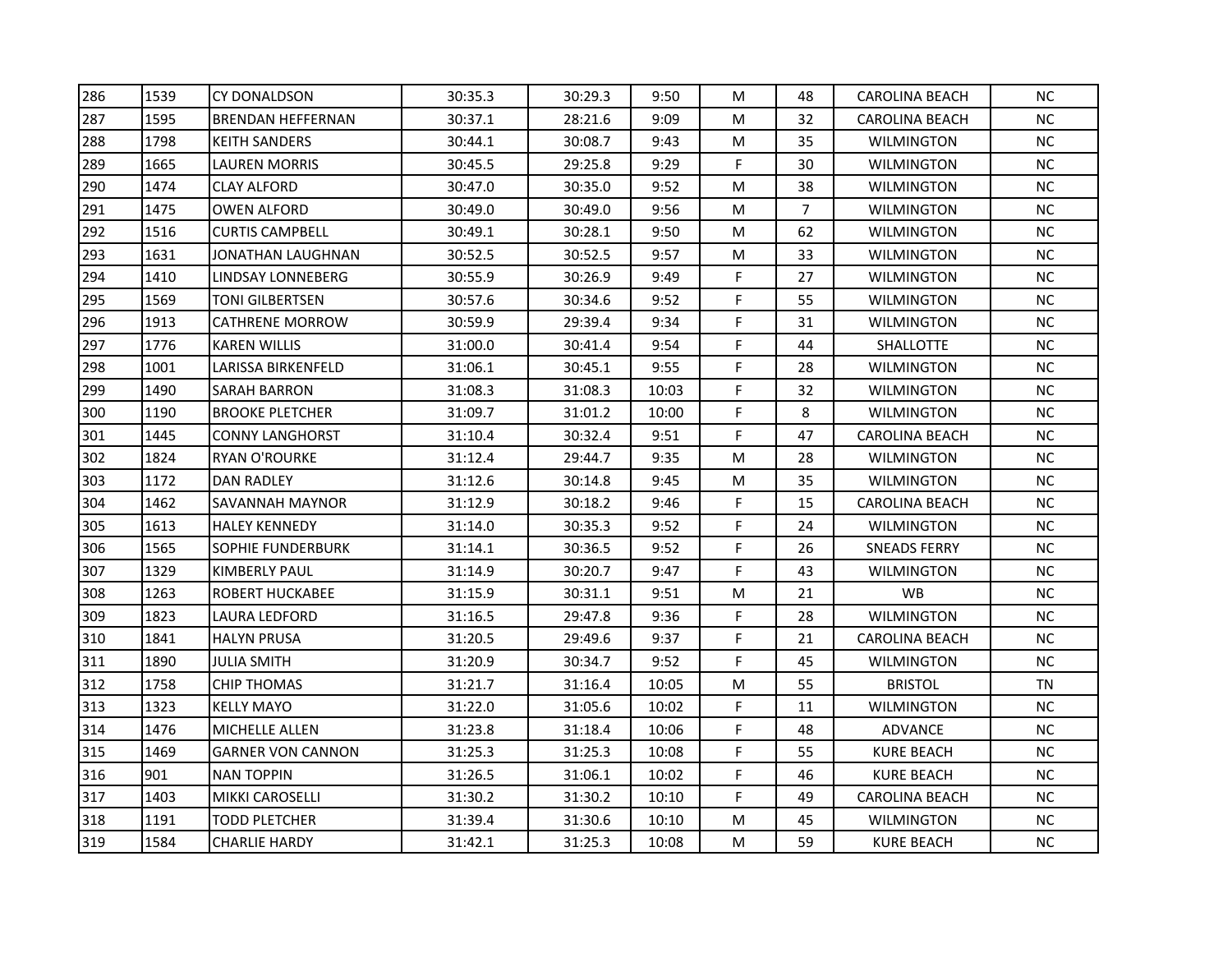| <b>KURE BEACH</b><br><b>MATTHEWS</b><br><b>CAROLINA BEACH</b><br><b>CAROLINA BEACH</b><br>CAROLINA BEACH<br><b>CAROLINA BEACH</b><br>RALEIGH<br><b>WILMINGTON</b><br><b>WILMINGTON</b><br><b>WILMINGTON</b><br><b>WILMINGTON</b><br><b>WILMINGTON</b><br><b>WILMINGTON</b><br><b>WILMINGTON</b><br>SANFORD<br><b>WILMINGTON</b><br><b>WILMINGTON</b><br><b>CAROLINA BEACH</b> | <b>NC</b><br>NC<br>NC.<br>NC<br><b>NC</b><br><b>NC</b><br><b>NC</b><br><b>NC</b><br>NC<br>NC<br><b>NC</b><br>NC<br><b>NC</b><br><b>NC</b><br><b>NC</b><br><b>NC</b><br><b>NC</b><br><b>NC</b> |
|-------------------------------------------------------------------------------------------------------------------------------------------------------------------------------------------------------------------------------------------------------------------------------------------------------------------------------------------------------------------------------|-----------------------------------------------------------------------------------------------------------------------------------------------------------------------------------------------|
|                                                                                                                                                                                                                                                                                                                                                                               |                                                                                                                                                                                               |
|                                                                                                                                                                                                                                                                                                                                                                               |                                                                                                                                                                                               |
|                                                                                                                                                                                                                                                                                                                                                                               |                                                                                                                                                                                               |
|                                                                                                                                                                                                                                                                                                                                                                               |                                                                                                                                                                                               |
|                                                                                                                                                                                                                                                                                                                                                                               |                                                                                                                                                                                               |
|                                                                                                                                                                                                                                                                                                                                                                               |                                                                                                                                                                                               |
|                                                                                                                                                                                                                                                                                                                                                                               |                                                                                                                                                                                               |
|                                                                                                                                                                                                                                                                                                                                                                               |                                                                                                                                                                                               |
|                                                                                                                                                                                                                                                                                                                                                                               |                                                                                                                                                                                               |
|                                                                                                                                                                                                                                                                                                                                                                               |                                                                                                                                                                                               |
|                                                                                                                                                                                                                                                                                                                                                                               |                                                                                                                                                                                               |
|                                                                                                                                                                                                                                                                                                                                                                               |                                                                                                                                                                                               |
|                                                                                                                                                                                                                                                                                                                                                                               |                                                                                                                                                                                               |
|                                                                                                                                                                                                                                                                                                                                                                               |                                                                                                                                                                                               |
|                                                                                                                                                                                                                                                                                                                                                                               |                                                                                                                                                                                               |
|                                                                                                                                                                                                                                                                                                                                                                               |                                                                                                                                                                                               |
|                                                                                                                                                                                                                                                                                                                                                                               |                                                                                                                                                                                               |
|                                                                                                                                                                                                                                                                                                                                                                               |                                                                                                                                                                                               |
| <b>AUBURN</b>                                                                                                                                                                                                                                                                                                                                                                 | NC                                                                                                                                                                                            |
| LELAND                                                                                                                                                                                                                                                                                                                                                                        | NC                                                                                                                                                                                            |
| LELAND                                                                                                                                                                                                                                                                                                                                                                        | $NC$                                                                                                                                                                                          |
| <b>WILMINGTON</b>                                                                                                                                                                                                                                                                                                                                                             | <b>NC</b>                                                                                                                                                                                     |
| <b>CAROLINA BEACH</b>                                                                                                                                                                                                                                                                                                                                                         | <b>NC</b>                                                                                                                                                                                     |
| CAROLINA BEACH                                                                                                                                                                                                                                                                                                                                                                | <b>NC</b>                                                                                                                                                                                     |
| <b>WILMINGTON</b>                                                                                                                                                                                                                                                                                                                                                             | NC                                                                                                                                                                                            |
| CARY                                                                                                                                                                                                                                                                                                                                                                          | NC                                                                                                                                                                                            |
| <b>WILMINGTON</b>                                                                                                                                                                                                                                                                                                                                                             | <b>NC</b>                                                                                                                                                                                     |
| <b>WILMINGTON</b>                                                                                                                                                                                                                                                                                                                                                             | NC                                                                                                                                                                                            |
| <b>KURE BEACH</b>                                                                                                                                                                                                                                                                                                                                                             | <b>NC</b>                                                                                                                                                                                     |
| WINSTON-SALEM                                                                                                                                                                                                                                                                                                                                                                 | NC                                                                                                                                                                                            |
| <b>WINSTON SALEM</b>                                                                                                                                                                                                                                                                                                                                                          | NC                                                                                                                                                                                            |
| <b>WILMINGTON</b>                                                                                                                                                                                                                                                                                                                                                             | <b>NC</b>                                                                                                                                                                                     |
|                                                                                                                                                                                                                                                                                                                                                                               | SC                                                                                                                                                                                            |
|                                                                                                                                                                                                                                                                                                                                                                               | NC                                                                                                                                                                                            |
|                                                                                                                                                                                                                                                                                                                                                                               | MT. PLEASANT<br><b>WILMINGTON</b>                                                                                                                                                             |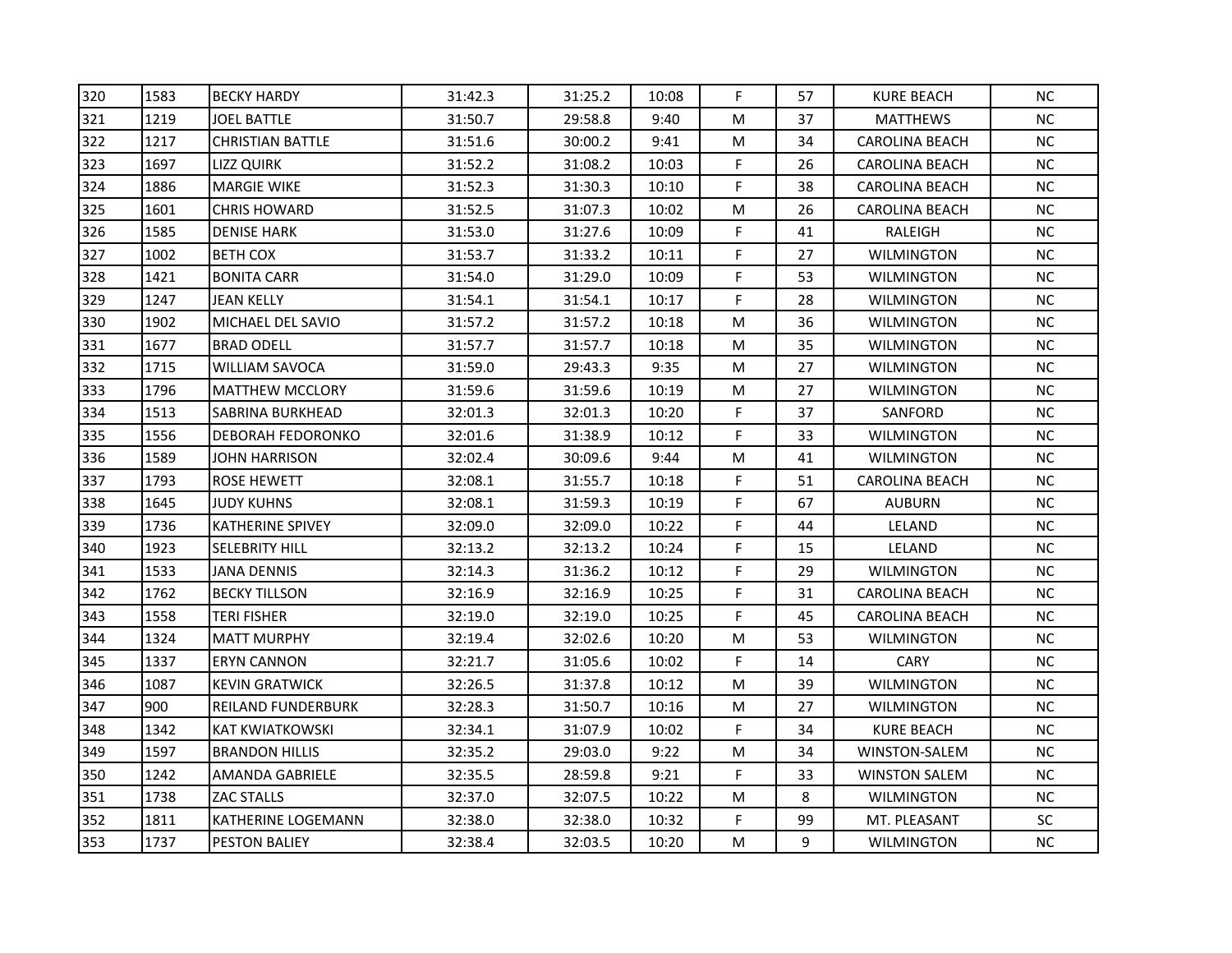| 354 | 1457 | <b>WENDY JOHNSON</b>    | 32:38.4 | 32:38.4 | 10:32 | F           | 42 | <b>WILMINGTON</b>     | <b>NC</b> |
|-----|------|-------------------------|---------|---------|-------|-------------|----|-----------------------|-----------|
| 355 | 1060 | <b>REAGAN MOSHER</b>    | 32:40.1 | 32:40.1 | 10:32 | M           | 50 | <b>WILMINGTON</b>     | <b>NC</b> |
| 356 | 1764 | <b>KRISTA TURNER</b>    | 32:41.9 | 32:14.4 | 10:24 | F           | 47 | <b>WILMINGTON</b>     | NC.       |
| 357 | 1630 | VINCENT LATTUCA         | 32:43.5 | 28:49.2 | 9:18  | M           | 46 | <b>WILMINGTON</b>     | NC        |
| 358 | 1461 | <b>MARK TARTER</b>      | 32:43.9 | 32:02.0 | 10:20 | M           | 44 | WILMINGTON            | <b>NC</b> |
| 359 | 1076 | <b>WHITNEY WILSON</b>   | 32:46.8 | 31:33.5 | 10:11 | F           | 34 | <b>WILMINGTON</b>     | <b>NC</b> |
| 360 | 1088 | <b>CAROLINE HARRIS</b>  | 32:50.4 | 32:07.0 | 10:22 | F           | 14 | <b>WILMINGTON</b>     | <b>NC</b> |
| 361 | 1485 | AMANDA BAKER            | 32:56.0 | 29:14.9 | 9:26  | F           | 29 | <b>WILMINGTON</b>     | <b>NC</b> |
| 362 | 1341 | <b>TONY GARIBAY</b>     | 32:57.8 | 32:57.8 | 10:38 | M           | 59 | <b>CAROLINA BEACH</b> | NC        |
| 363 | 1658 | <b>ROD KUANS</b>        | 32:58.3 | 32:49.1 | 10:35 | M           | 71 | <b>AUBURN</b>         | NC        |
| 364 | 1344 | JOHNNY MCWHIRTER        | 32:59.0 | 32:34.3 | 10:30 | M           | 48 | <b>INDIAN TRAIL</b>   | <b>NC</b> |
| 365 | 1150 | JODI LESSARD            | 33:02.8 | 30:51.2 | 9:57  | F           | 24 | <b>WILMINGTON</b>     | NC        |
| 366 | 1456 | JOSH HOPKINS            | 33:03.9 | 32:21.1 | 10:26 | M           | 36 | LELAND                | <b>NC</b> |
| 367 | 1685 | <b>TRACY PENA</b>       | 33:04.8 | 29:51.5 | 9:38  | F           | 40 | <b>CASTLE HAYNE</b>   | <b>NC</b> |
| 368 | 1232 | JAMIE FISH              | 33:04.9 | 31:01.9 | 10:00 | M           | 39 | YOUNGSVILLE           | <b>NC</b> |
| 369 | 1280 | <b>FRED LIGHTNER</b>    | 33:06.0 | 33:02.6 | 10:39 | M           | 67 | <b>WILMINGTON</b>     | <b>NC</b> |
| 370 | 1151 | <b>MARK HOFFMAN</b>     | 33:07.5 | 32:07.1 | 10:22 | M           | 34 | <b>ARLINGTON</b>      | VA        |
| 371 | 1947 | <b>JEFFRY DUPRE</b>     | 33:07.7 | 32:06.3 | 10:21 | M           | 29 | PINEVILLE             | <b>NC</b> |
| 372 | 1640 | <b>ROBERT MALKMUS</b>   | 33:09.3 | 30:49.0 | 9:56  | ${\sf M}$   | 28 | <b>WILMINGTON</b>     | NC        |
| 373 | 1710 | <b>KRISTY RUTH</b>      | 33:13.4 | 32:57.7 | 10:38 | F           | 54 | STATESVILLE           | NC        |
| 374 | 1711 | WILSON RUTH             | 33:13.8 | 32:58.3 | 10:38 | M           | 54 | <b>STATESVILLE</b>    | $NC$      |
| 375 | 1592 | <b>SANDERS SIMON</b>    | 33:22.1 | 32:39.9 | 10:32 | M           | 11 | <b>WILMINGTON</b>     | <b>NC</b> |
| 376 | 1495 | <b>TAMMHY BAYLEY</b>    | 33:22.3 | 32:47.7 | 10:35 | F           | 40 | <b>WILMINGTON</b>     | <b>NC</b> |
| 377 | 1822 | LAURA SNOW              | 33:22.4 | 31:30.6 | 10:10 | F           | 32 | CAROLINA BEACH        | <b>NC</b> |
| 378 | 1712 | LISA SANDERS            | 33:22.9 | 32:20.1 | 10:26 | F           | 42 | <b>WILMINGTON</b>     | NC        |
| 379 | 1400 | <b>ANNALISE SAFFO</b>   | 33:25.7 | 33:13.9 | 10:43 | $\mathsf F$ | 10 | <b>WILMINGTON</b>     | NC        |
| 380 | 1379 | JACQUELINE DELUISE      | 33:28.8 | 31:24.0 | 10:08 | F           | 24 | <b>WILMINGTON</b>     | <b>NC</b> |
| 381 | 1466 | <b>DAWN BETZ</b>        | 33:31.2 | 31:17.6 | 10:05 | F           | 59 | <b>CAROLINA BEACH</b> | NC        |
| 382 | 1423 | <b>CYNTHIA DORAN</b>    | 33:34.1 | 33:31.5 | 10:49 | F           | 58 | <b>KURE BEACH</b>     | <b>NC</b> |
| 383 | 1265 | LISA LEONARD            | 33:38.8 | 32:57.3 | 10:38 | F           | 52 | <b>CAROLINA BEACH</b> | NC        |
| 384 | 1934 | <b>KELSIE SCHWARZEL</b> | 33:39.6 | 32:46.6 | 10:34 | $\mathsf F$ | 25 | <b>CAROLINA BEACH</b> | NC        |
| 385 | 1266 | <b>DEBBIE ANKHELYI</b>  | 33:41.4 | 33:18.3 | 10:45 | F           | 54 | RALEIGH               | <b>NC</b> |
| 386 | 1267 | <b>MICKEY ANKHELYI</b>  | 33:41.8 | 33:14.7 | 10:43 | M           | 51 | FOLSOM                | CA        |
| 387 | 1086 | <b>AMY GRATWICK</b>     | 33:43.3 | 32:56.7 | 10:37 | F           | 32 | <b>WILMINGTON</b>     | NC        |
|     |      |                         |         |         |       |             |    |                       |           |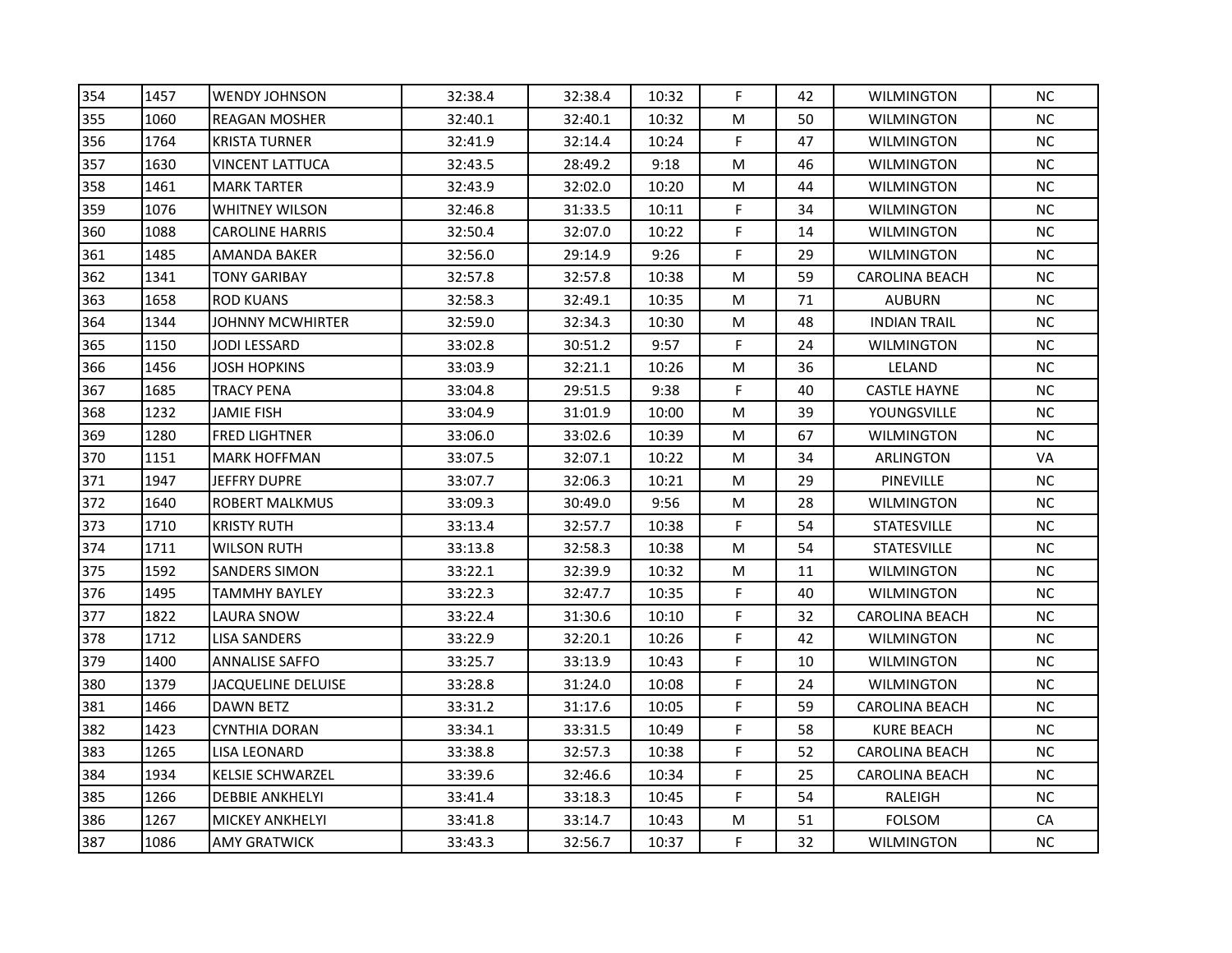| 388 | 1530 | <b>JAY COTTLE</b>          | 33:44.4 | 33:44.4 | 10:53 | M         | 38             | <b>WILMINGTON</b>     | <b>NC</b> |
|-----|------|----------------------------|---------|---------|-------|-----------|----------------|-----------------------|-----------|
| 389 | 1908 | <b>SCOTT SLOCUM</b>        | 33:49.3 | 33:11.8 | 10:42 | M         | 43             | <b>WILMINGTON</b>     | $NC$      |
| 390 | 1171 | <b>CASEY RADLEY</b>        | 33:51.5 | 32:53.0 | 10:36 | F         | 28             | <b>WILMINGTON</b>     | NC.       |
| 391 | 1350 | <b>MARIO PICCININ</b>      | 33:52.7 | 33:52.7 | 10:55 | M         | 60             | <b>CAROLINA BECH</b>  | NC        |
| 392 | 1582 | JUDY HAGESTROM             | 33:58.1 | 33:39.6 | 10:51 | F         | 74             | <b>CAROLINA BEACH</b> | <b>NC</b> |
| 393 | 1326 | <b>STEVE STOKES</b>        | 33:58.3 | 33:42.0 | 10:52 | M         | 57             | <b>WILMINGTON</b>     | <b>NC</b> |
| 394 | 1336 | RACHEL BERG                | 34:00.1 | 34:00.1 | 10:58 | F         | 49             | <b>WILMINGTON</b>     | <b>NC</b> |
| 395 | 1826 | <b>CATHY YOUNG</b>         | 34:01.5 | 33:47.2 | 10:54 | F         | 67             | <b>WILMINGTON</b>     | <b>NC</b> |
| 396 | 1435 | REBECCA SHAW               | 34:01.7 | 32:08.1 | 10:22 | F         | 35             | KURE BEACH            | NC        |
| 397 | 1426 | <b>AMY HESTER</b>          | 34:01.8 | 34:01.8 | 10:58 | F         | 36             | <b>CAROLINA BEACH</b> | NC        |
| 398 | 1742 | LAUREN STEPHENSON          | 34:04.7 | 33:58.0 | 10:57 | F         | 31             | <b>WILMINGTON</b>     | <b>NC</b> |
| 399 | 1240 | <b>AMY CROMARTIE</b>       | 34:08.7 | 32:38.2 | 10:32 | F         | 40             | <b>WILMINGTON</b>     | NC        |
| 400 | 1713 | ANDREA SANDERSON           | 34:09.6 | 34:09.6 | 11:01 | F         | 32             | <b>FOUR OAKS</b>      | <b>NC</b> |
| 401 | 585  | <b>KRISTIN DELEO</b>       | 34:10.3 | 29:31.4 | 11:01 | F         | 34             | <b>CAROLINA BEACH</b> | <b>NC</b> |
| 402 | 670  | <b>HEATHER MOYLETT</b>     | 34:10.4 | 29:31.1 | 11:01 | F         | 32             | RALEIGH               | <b>NC</b> |
| 403 | 1126 | MORGAN VALDEZ              | 34:15.7 | 34:15.7 | 11:03 | F         | 33             | <b>WILMINGTON</b>     | <b>NC</b> |
| 404 | 1006 | <b>ELIZABETH POPKEY</b>    | 34:15.8 | 33:26.8 | 10:47 | F         | 37             | <b>WILMINGTON</b>     | <b>NC</b> |
| 405 | 1043 | LINDA MEYER                | 34:16.0 | 34:14.4 | 11:03 | F         | 58             | <b>CASTLE HAYNE</b>   | <b>NC</b> |
| 406 | 1118 | <b>BLANCA GOMEZ</b>        | 34:17.8 | 33:28.5 | 10:48 | F         | 36             | <b>ROCKY POINT</b>    | NC        |
| 407 | 1876 | <b>EVE MORTON</b>          | 34:21.3 | 34:03.7 | 10:59 | F         | 12             | <b>WILMINGTON</b>     | NC        |
| 408 | 1875 | <b>RILEY MORTON</b>        | 34:21.3 | 34:03.7 | 10:59 | F         | 13             | WILMINGTON            | $NC$      |
| 409 | 1115 | <b>KYLE WHELAN</b>         | 34:23.8 | 33:35.7 | 10:50 | M         | 24             | <b>CHARLOTTE</b>      | <b>NC</b> |
| 410 | 1277 | <b>NATALIE KNIGHT</b>      | 34:24.5 | 34:04.6 | 10:59 | F         | 45             | <b>KURE BEACH</b>     | <b>NC</b> |
| 411 | 1691 | <b>TAYLOR PLATZ</b>        | 34:26.4 | 33:55.1 | 10:56 | F         | $\overline{7}$ | CAROLINA BEACH        | <b>NC</b> |
| 412 | 1689 | ANNA PLATZ                 | 34:26.7 | 33:54.9 | 10:56 | F         | 36             | <b>CAROLINA BEACH</b> | NC        |
| 413 | 1378 | <b>JACQUELINE BAILEY</b>   | 34:28.0 | 32:23.6 | 10:27 | F         | 27             | <b>WILMINGTON</b>     | NC        |
| 414 | 1377 | <b>CLAIRE ALTOMARE</b>     | 34:28.2 | 32:23.3 | 10:27 | F         | 34             | <b>WILMINGTON</b>     | <b>NC</b> |
| 415 | 1672 | <b>CAITLIN GALLAGHER</b>   | 34:29.1 | 34:18.5 | 11:04 | F         | 33             | <b>CAROLINA BEACH</b> | <b>TN</b> |
| 416 | 1314 | <b>ANDREW RADA</b>         | 34:31.4 | 32:13.7 | 10:24 | M         | 16             | <b>FAYETTEVILLE</b>   | <b>NC</b> |
| 417 | 1696 | <b>DEBORAH PYE</b>         | 34:33.5 | 34:27.3 | 11:07 | F         | 99             | <b>BLOUNTVILLE</b>    | NC        |
| 418 | 1425 | <b>MARK HATFIELD</b>       | 34:34.5 | 34:02.6 | 10:59 | ${\sf M}$ | 45             | <b>CAROLINA BEACH</b> | NC        |
| 419 | 1534 | <b>MELLISSA DIONESOTES</b> | 34:36.5 | 33:03.5 | 10:40 | F         | 32             | <b>WILMINGTON</b>     | <b>NC</b> |
| 420 | 1545 | <b>WANDA EASON</b>         | 34:40.9 | 34:40.9 | 11:11 | F         | 65             | <b>WILMINGTON</b>     | NC        |
| 421 | 1268 | <b>MICHAEL MARQUIS</b>     | 34:47.8 | 34:21.0 | 11:05 | M         | 26             | <b>WILMINGTON</b>     | NC        |
|     |      |                            |         |         |       |           |                |                       |           |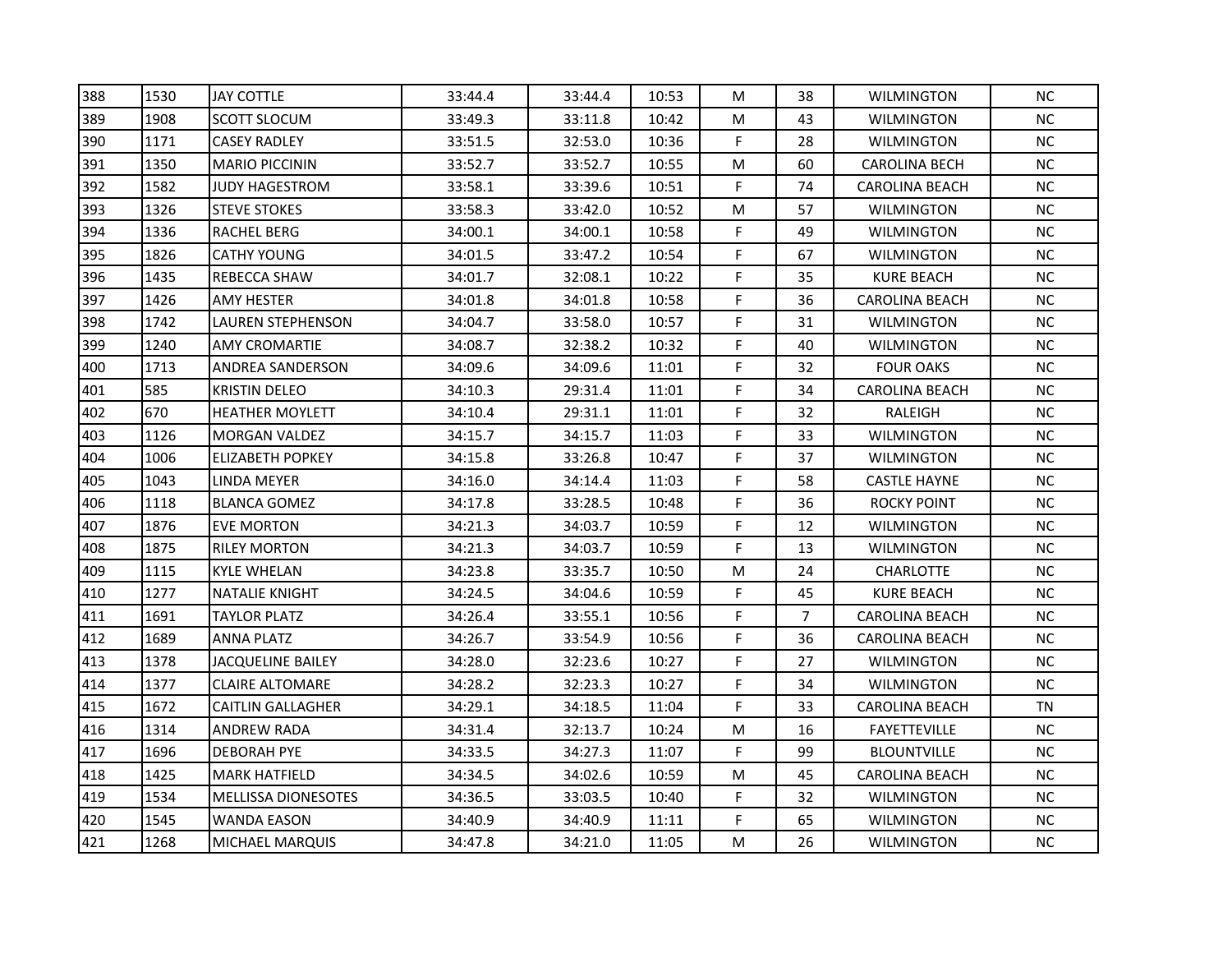| 422 | 1728 | <b>JANE SLOVIK</b>       | 34:53.2 | 31:40.6 | 10:13 | F           | 42 | LELAND                | <b>NC</b> |
|-----|------|--------------------------|---------|---------|-------|-------------|----|-----------------------|-----------|
| 423 | 1572 | LEIGH GRAINGER           | 34:54.3 | 34:25.0 | 11:06 | F           | 55 | <b>LILLINGTON</b>     | <b>NC</b> |
| 424 | 1571 | JAY GRAINGER             | 34:54.7 | 34:54.7 | 11:15 | M           | 54 | LILLINGTON            | NC.       |
| 425 | 1939 | <b>EMILY PURCELL</b>     | 34:54.7 | 34:52.3 | 11:15 | F.          | 25 | <b>WILMINGTON</b>     | <b>CA</b> |
| 426 | 1948 | <b>SANDY ANTOR</b>       | 35:00.2 | 34:44.8 | 11:12 | M           | 50 | <b>KURE BEACH</b>     | <b>NC</b> |
| 427 | 1103 | JOHNNY NIPPER            | 35:00.3 | 32:23.9 | 10:27 | M           | 32 | <b>SAN FRANCISCO</b>  | <b>NC</b> |
| 428 | 903  | <b>NIKOLE SILVA</b>      | 35:03.9 | 35:03.9 | 11:18 | F           | 3  | <b>CAROLINA BEACH</b> | <b>NC</b> |
| 429 | 1938 | <b>CHANDLER DOZIER</b>   | 35:07.2 | 35:03.2 | 11:18 | M           | 57 | <b>CAROLINA BEACH</b> | <b>NC</b> |
| 430 | 1800 | <b>CAROL YATES</b>       | 35:07.7 | 34:35.5 | 11:09 | F           | 50 | <b>WILMINGTON</b>     | NC        |
| 431 | 1174 | PEGGY SLOAN              | 35:10.5 | 34:07.1 | 11:00 | $\mathsf F$ | 50 | <b>WILMINGTON</b>     | NC        |
| 432 | 1370 | <b>BRIGIT FLORA</b>      | 35:13.8 | 32:51.4 | 10:36 | F           | 39 | <b>BOLIVIA</b>        | <b>NC</b> |
| 433 | 1754 | <b>AMY TAYLOR</b>        | 35:14.2 | 34:21.6 | 11:05 | F           | 43 | <b>CAROLINA BEACH</b> | NC        |
| 434 | 1702 | <b>MICHELLE REGISTER</b> | 35:14.6 | 33:32.2 | 10:49 | F           | 43 | <b>GREENVILLE</b>     | <b>NC</b> |
| 435 | 1858 | <b>JASON NYE</b>         | 35:16.8 | 33:31.2 | 10:49 | M           | 37 | CAROLINA BEACH        | <b>NC</b> |
| 436 | 1519 | <b>BETH COCHRAN</b>      | 35:17.5 | 34:45.8 | 11:13 | F           | 50 | CARY                  | <b>NC</b> |
| 437 | 1829 | <b>BRENT BUNN</b>        | 35:21.4 | 31:45.0 | 10:15 | M           | 35 | <b>WINNABOW</b>       | <b>NC</b> |
| 438 | 1500 | <b>ASHLEE CUMMINGS</b>   | 35:24.3 | 35:24.3 | 11:25 | F           | 26 | <b>WILMINGTON</b>     | <b>NC</b> |
| 439 | 1080 | <b>CHRISTINE BROWN</b>   | 35:27.2 | 34:52.1 | 11:15 | F           | 26 | <b>WILMINGTON</b>     | <b>NC</b> |
| 440 | 1607 | <b>SUZANNE JALOT</b>     | 35:27.8 | 34:51.5 | 11:15 | F           | 39 | <b>WILMINGTON</b>     | NC        |
| 441 | 1639 | TARA MACPHERSON          | 35:28.0 | 34:59.8 | 11:17 | F           | 37 | <b>WILMINGTON</b>     | NC        |
| 442 | 1877 | <b>NIKLAS MORTON</b>     | 35:30.0 | 35:11.9 | 11:21 | M           | 44 | WILMINGTON            | <b>NC</b> |
| 443 | 1878 | <b>VERONICA MORTON</b>   | 35:30.1 | 35:12.3 | 11:21 | F           | 48 | <b>WILMINGTON</b>     | <b>NC</b> |
| 444 | 1467 | <b>KENT DAWDY</b>        | 35:30.9 | 35:30.9 | 11:27 | M           | 51 | <b>WILMINGTON</b>     | <b>NC</b> |
| 445 | 1045 | <b>RICHARD POOLE</b>     | 35:32.4 | 34:30.2 | 11:08 | M           | 62 | <b>WILMINGTON</b>     | <b>NC</b> |
| 446 | 1727 | <b>WINDY SILVER</b>      | 35:32.7 | 34:55.5 | 11:16 | F           | 36 | <b>CAROLINA BEACH</b> | NC        |
| 447 | 1759 | <b>CHRISTY THOMPSON</b>  | 35:36.1 | 34:53.1 | 11:15 | F           | 39 | <b>WILMINGTON</b>     | NC        |
| 448 | 1477 | <b>ROBIN ALLEN</b>       | 35:37.0 | 35:20.7 | 11:24 | F           | 55 | WILMINGTON            | NC.       |
| 449 | 1099 | PENNY MAHONEY            | 35:38.8 | 35:03.7 | 11:18 | F           | 57 | <b>WILMINGTON</b>     | NC        |
| 450 | 1417 | <b>CHARLES BROWNE</b>    | 35:41.5 | 30:25.5 | 9:49  | M           | 44 | <b>CAROLINA BEACH</b> | <b>NC</b> |
| 451 | 1032 | <b>DAN BOURELLE</b>      | 35:50.7 | 33:35.7 | 10:50 | M           | 34 | <b>WILMINGTON</b>     | NC        |
| 452 | 1855 | <b>STACIE GOODE</b>      | 35:51.2 | 34:32.5 | 11:08 | $\mathsf F$ | 24 | MEBANE                | NC        |
| 453 | 1708 | <b>ROBERT ROSS</b>       | 35:54.8 | 35:54.8 | 11:35 | M           | 38 | LELAND                | <b>NC</b> |
| 454 | 1705 | <b>KARI RIGGINS</b>      | 35:55.9 | 35:55.9 | 11:35 | F           | 10 | <b>WILMINGTON</b>     | NC.       |
| 455 | 1559 | <b>KATE FLOAN</b>        | 35:56.3 | 35:35.9 | 11:29 | F           | 37 | <b>WILMINGTON</b>     | NC        |
|     |      |                          |         |         |       |             |    |                       |           |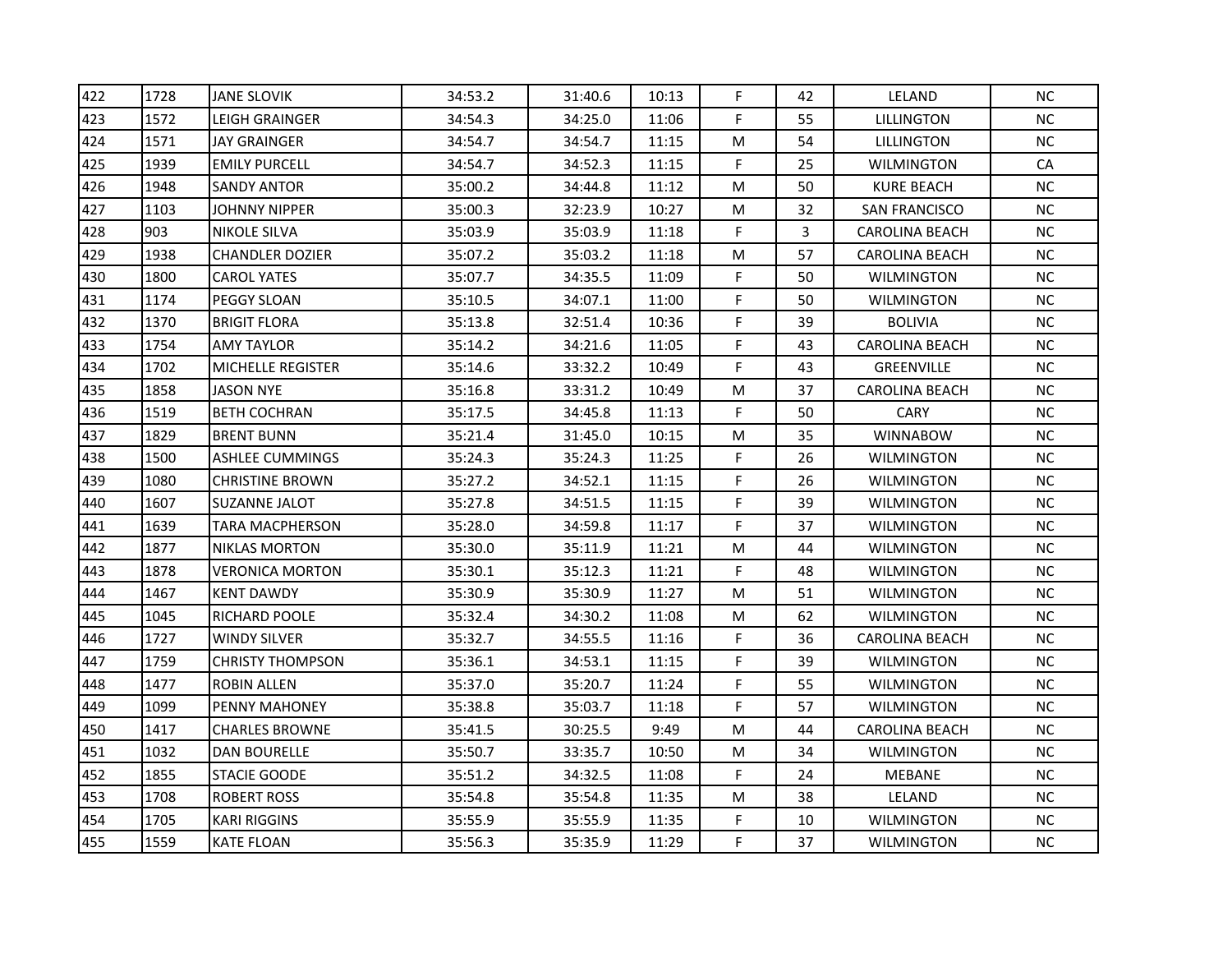| 456 | 1524 | <b>JULIE COLLINS</b>        | 35:57.0 | 35:32.1 | 11:28 | F | 42 | <b>CHAPEL HILL</b>    | <b>NC</b> |
|-----|------|-----------------------------|---------|---------|-------|---|----|-----------------------|-----------|
| 457 | 1468 | <b>NANCY DAWDY</b>          | 35:58.2 | 35:58.2 | 11:36 | F | 52 | <b>WILMINGTON</b>     | <b>NC</b> |
| 458 | 1407 | <b>DEE MORRISON</b>         | 35:58.2 | 34:45.2 | 11:13 | F | 48 | CAROLINA BEACH        | NC.       |
| 459 | 1140 | JEFFREY LIPPINCOTT          | 35:58.4 | 34:45.8 | 11:13 | M | 45 | <b>WILMINGTON</b>     | NC        |
| 460 | 1169 | ERIN GROSS                  | 35:59.1 | 35:01.2 | 11:18 | F | 25 | WILMINGTON            | <b>NC</b> |
| 461 | 1008 | KO CLARK                    | 36:02.8 | 34:34.0 | 11:09 | M | 40 | <b>WILMINGTON</b>     | <b>NC</b> |
| 462 | 1487 | <b>KIERAN BARCLAY</b>       | 36:02.8 | 32:23.0 | 10:27 | M | 11 | <b>WINNABOW</b>       | <b>NC</b> |
| 463 | 1488 | <b>RYAN BARCLAY</b>         | 36:03.6 | 32:25.4 | 10:27 | M | 40 | <b>WINNABOW</b>       | <b>NC</b> |
| 464 | 1789 | <b>MANDY WALZ</b>           | 36:03.8 | 35:37.3 | 11:29 | F | 43 | <b>CAROLINA BEACH</b> | NC        |
| 465 | 1347 | <b>SAMUEL NEWBERRY</b>      | 36:04.5 | 33:26.0 | 10:47 | M | 16 | <b>CAROLINA BEACH</b> | NC        |
| 466 | 1853 | STEPHANIE SHAW              | 36:04.7 | 34:45.8 | 11:13 | F | 42 | MEBANE                | <b>NC</b> |
| 467 | 1238 | <b>BRIAN SOLOMON</b>        | 36:05.5 | 34:01.0 | 10:58 | M | 34 | <b>CORNELIUS</b>      | NC        |
| 468 | 1743 | <b>AMY STEPP</b>            | 36:06.7 | 35:16.4 | 11:23 | F | 27 | <b>WILMINGTON</b>     | <b>NC</b> |
| 469 | 906  | <b>HEIDEI NUHOLM</b>        | 36:07.5 | 35:17.1 | 11:23 | F | 30 | <b>WILMINGTON</b>     | <b>NC</b> |
| 470 | 1843 | JENNIFER THOMPSON           | 36:07.5 | 36:07.5 | 11:39 | F | 30 | WILMINGTON            | <b>NC</b> |
| 471 | 1489 | SHANA BARCLAY               | 36:08.5 | 32:31.8 | 10:29 | F | 43 | <b>WINNABOW</b>       | <b>NC</b> |
| 472 | 1830 | <b>KATIE BUNN</b>           | 36:08.5 | 32:31.4 | 10:29 | F | 33 | <b>WINNABOW</b>       | <b>NC</b> |
| 473 | 1281 | DAVIS MCGOWAN               | 36:09.6 | 36:09.6 | 11:40 | M | 9  | <b>WILMINGTON</b>     | <b>NC</b> |
| 474 | 1819 | LAURA SANDS                 | 36:11.0 | 34:54.3 | 11:15 | F | 43 | SOUTHPORT             | NC        |
| 475 | 1283 | SHELLY MCGOWAN              | 36:14.7 | 36:14.7 | 11:41 | F | 43 | <b>WILMINGTON</b>     | NC        |
| 476 | 1254 | <b>KRISTIN SHELTON</b>      | 36:18.6 | 36:18.6 | 11:43 | F | 33 | WILMINGTON            | <b>NC</b> |
| 477 | 1233 | <b>KRISTIN FISH</b>         | 36:20.8 | 34:18.7 | 11:04 | F | 39 | YOUNGSVILLE           | <b>NC</b> |
| 478 | 1818 | <b>RACHEL KRAUS</b>         | 36:20.8 | 35:26.4 | 11:26 | F | 25 | <b>WILMINGTON</b>     | <b>NC</b> |
| 479 | 1544 | <b>KRISTINE EASON</b>       | 36:21.0 | 36:21.0 | 11:44 | F | 99 | <b>WILMINGTON</b>     | <b>NC</b> |
| 480 | 1505 | <b>BRAD BRADLEY</b>         | 36:23.5 | 35:38.1 | 11:30 | M | 42 | <b>CAROLINA BEACH</b> | NC        |
| 481 | 1195 | <b>EMERSON SHUTTLEWORTH</b> | 36:26.5 | 36:18.4 | 11:43 | F | 10 | <b>CAROLINA BEACH</b> | PA        |
| 482 | 1095 | WILLIAM KARNS               | 36:27.6 | 36:09.7 | 11:40 | M | 56 | WILMINGTON            | VA        |
| 483 | 1285 | <b>PAT WELFLEY</b>          | 36:33.1 | 36:33.1 | 11:47 | F | 64 | <b>NEWPORT</b>        | VA        |
| 484 | 1616 | <b>CHRISTINE KNAPP</b>      | 36:36.2 | 35:47.6 | 11:33 | F | 30 | <b>VIRGINIA BEACH</b> | <b>NC</b> |
| 485 | 1617 | <b>CLEON KNAPP</b>          | 36:36.7 | 35:56.7 | 11:35 | M | 41 | <b>VIRGINIA BEACH</b> | VA        |
| 486 | 1420 | <b>BOB CARR</b>             | 36:36.7 | 36:11.2 | 11:40 | M | 52 | <b>WILMINGTON</b>     | NC        |
| 487 | 1216 | <b>CATHERINE BATTLE</b>     | 36:46.2 | 34:54.5 | 11:15 | F | 29 | CHESAPEAKE            | <b>NC</b> |
| 488 | 1496 | PETER BECKLEY               | 36:47.6 | 36:13.2 | 11:41 | M | 39 | <b>CAROLINA BEACH</b> | NC.       |
| 489 | 1143 | TIM TINCH                   | 36:49.3 | 35:53.6 | 11:35 | M | 47 | <b>WILMINGTON</b>     | NC        |
|     |      |                             |         |         |       |   |    |                       |           |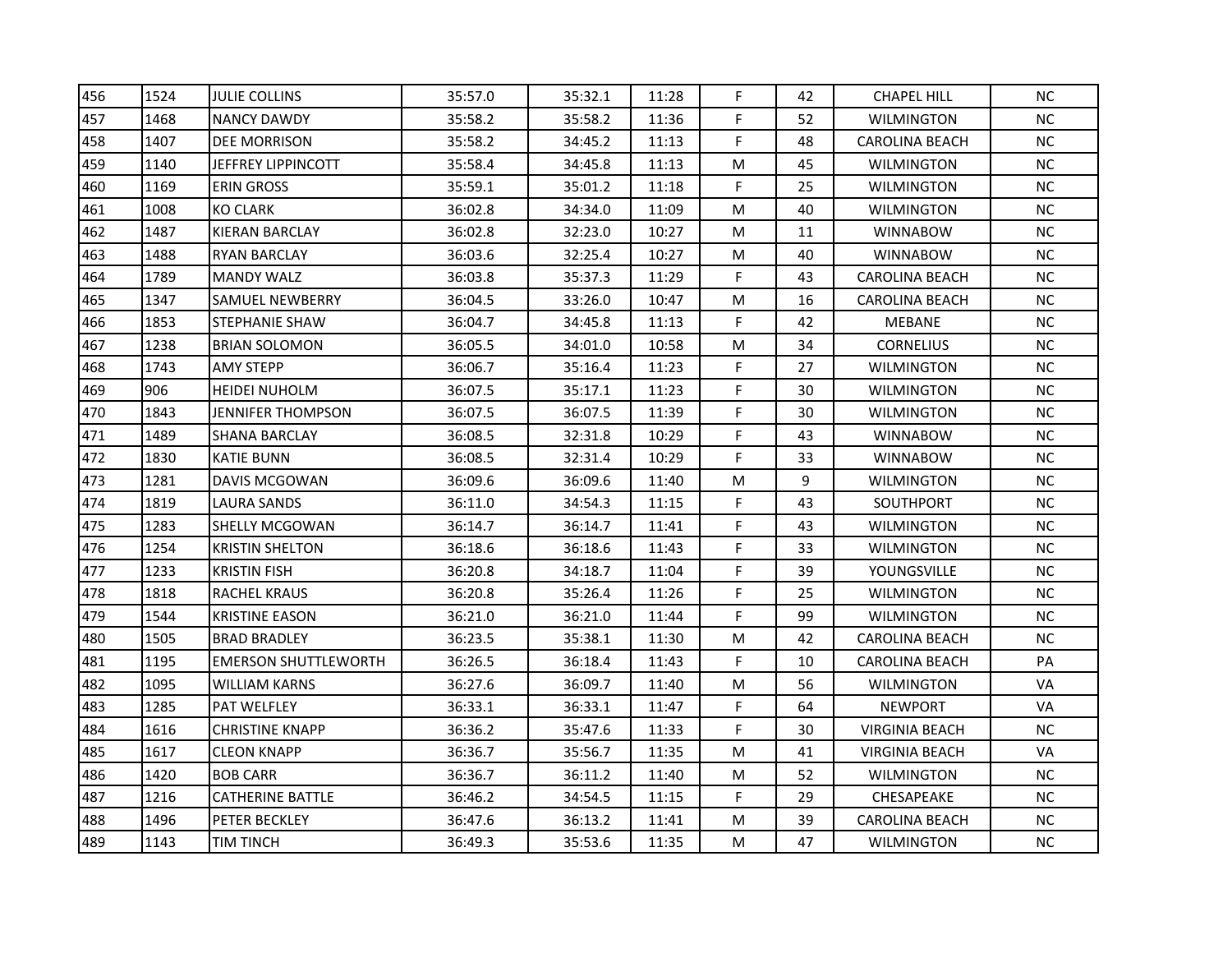| 490 | 1416 | <b>SHELLI BROWN</b>     | 36:50.1 | 36:35.5 | 11:48 | F           | 47             | <b>WILMINGTON</b>     | <b>NC</b> |
|-----|------|-------------------------|---------|---------|-------|-------------|----------------|-----------------------|-----------|
| 491 | 1142 | <b>MISSY TINCH</b>      | 36:53.6 | 36:03.8 | 11:38 | F           | 38             | <b>WILMINGTON</b>     | <b>NC</b> |
| 492 | 1141 | <b>DIANE PARRISH</b>    | 36:54.5 | 36:06.6 | 11:39 | F.          | 45             | WILLARD               | NC.       |
| 493 | 1594 | LAURA HEAL              | 37:00.5 | 35:52.9 | 11:34 | F           | 36             | <b>CAROLINA BEACH</b> | NC        |
| 494 | 1659 | <b>ADRIENNE MICKELS</b> | 37:00.7 | 35:53.2 | 11:35 | F           | 34             | RALEIGH               | <b>NC</b> |
| 495 | 1211 | <b>DESTINY WOODRUFF</b> | 37:02.9 | 36:36.5 | 11:48 | F           | 36             | <b>WILMINGTON</b>     | <b>NC</b> |
| 496 | 1212 | <b>JIMI WOODRUFF</b>    | 37:02.9 | 36:29.0 | 11:46 | M           | 99             | <b>WILMINGTON</b>     | <b>NC</b> |
| 497 | 1925 | ELIZABETH DUNA          | 37:05.0 | 35:35.3 | 11:29 | F           | 34             | <b>WILMINGTON</b>     | <b>NC</b> |
| 498 | 1040 | <b>HUDSON WILLIAMS</b>  | 37:05.2 | 36:54.0 | 11:54 | M           | $\overline{7}$ | <b>CAROLINA BEACH</b> | NC        |
| 499 | 1039 | <b>KIM FAUCETTE</b>     | 37:05.4 | 36:53.6 | 11:54 | F           | 44             | <b>WILMINGTON</b>     | NC        |
| 500 | 1081 | REBEKAH BUCHANAN        | 37:06.3 | 35:47.8 | 11:33 | F           | 35             | <b>WILMINGTON</b>     | <b>NC</b> |
| 501 | 1145 | <b>CHERYL WARD</b>      | 37:08.2 | 35:02.1 | 11:18 | F           | 33             | <b>WILMINGTON</b>     | NC        |
| 502 | 1241 | <b>ALLISON EAGEN</b>    | 37:13.5 | 36:29.5 | 11:46 | F           | 34             | <b>WILMINGTON</b>     | <b>NC</b> |
| 503 | 1806 | <b>MALIA WOMBLE</b>     | 37:14.8 | 37:06.7 | 11:58 | F           | 9              | <b>WILMINGTON</b>     | <b>NC</b> |
| 504 | 1259 | <b>DENOTRA FRANKS</b>   | 37:15.5 | 36:11.3 | 11:40 | F           | 34             | <b>WINNABOW</b>       | <b>NC</b> |
| 505 | 1144 | <b>BENJAMIN WARD</b>    | 37:18.1 | 35:11.1 | 11:21 | M           | 31             | WILMINGTON            | <b>NC</b> |
| 506 | 1683 | <b>KIM PATTERSON</b>    | 37:18.2 | 37:05.0 | 11:58 | F           | 47             | <b>HOLLY SPRINGS</b>  | <b>NC</b> |
| 507 | 1578 | <b>FREDDY GREGORY</b>   | 37:18.2 | 37:04.8 | 11:57 | M           | 57             | <b>HOLLY SPRINGS</b>  | <b>NC</b> |
| 508 | 1740 | SARAH STANBERRY         | 37:21.0 | 33:32.2 | 10:49 | F           | 38             | <b>WILMINGTON</b>     | NC        |
| 509 | 1739 | <b>BRIAN STANBERRY</b>  | 37:21.1 | 33:32.0 | 10:49 | M           | 39             | <b>WILMINGTON</b>     | NC        |
| 510 | 1883 | SHANDI JETER            | 37:24.6 | 36:57.3 | 11:55 | F           | 38             | WILMINGTON            | <b>NC</b> |
| 511 | 1506 | <b>MARIAN BRADLEY</b>   | 37:34.8 | 37:05.2 | 11:58 | F           | 36             | <b>CAROLINA BEACH</b> | <b>NC</b> |
| 512 | 1480 | <b>CINDY ANDERSON</b>   | 37:35.5 | 36:53.3 | 11:54 | F           | 41             | <b>WILMINGTON</b>     | <b>NC</b> |
| 513 | 1484 | PAUL ATKINSON           | 37:36.5 | 36:22.3 | 11:44 | M           | 51             | RALEIGH               | <b>NC</b> |
| 514 | 1330 | ASH SMITH               | 37:37.0 | 36:47.5 | 11:52 | M           | 36             | <b>WILMINGTON</b>     | NC        |
| 515 | 1605 | LEIGH LACOGNATA         | 37:38.6 | 36:51.7 | 11:53 | F           | 45             | <b>WILMINGTON</b>     | NC        |
| 516 | 1384 | ELIZABETH GODWIN        | 37:39.5 | 36:42.5 | 11:50 | F           | 27             | <b>WILSON</b>         | FL.       |
| 517 | 1587 | <b>STEPHANIE HARRIS</b> | 37:40.5 | 35:58.7 | 11:36 | F           | 44             | <b>WILMINGTON</b>     | NC        |
| 518 | 1655 | RODERICK MCQUEEN        | 37:43.4 | 36:45.9 | 11:51 | M           | 63             | TALLAHASSEE           | <b>NC</b> |
| 519 | 1455 | <b>CRYSTAL HOPKINS</b>  | 37:43.5 | 37:43.5 | 12:10 | F           | 34             | LELAND                | NC        |
| 520 | 1460 | MILISSA SIBLEY          | 37:44.0 | 36:58.9 | 11:55 | $\mathsf F$ | 46             | <b>WIMINGTON</b>      | NC        |
| 521 | 1624 | <b>KRISTEN LACOE</b>    | 37:45.2 | 34:07.2 | 11:00 | F           | 28             | <b>WINNABOW</b>       | <b>NC</b> |
| 522 | 1623 | <b>CHRIS LACOE</b>      | 37:45.8 | 34:08.9 | 11:01 | M           | 40             | <b>WINNABOW</b>       | NC.       |
| 523 | 1783 | <b>GUADALUPE WRIGHT</b> | 37:47.0 | 37:47.0 | 12:11 | F           | 46             | <b>WILMINGTON</b>     | NC        |
|     |      |                         |         |         |       |             |                |                       |           |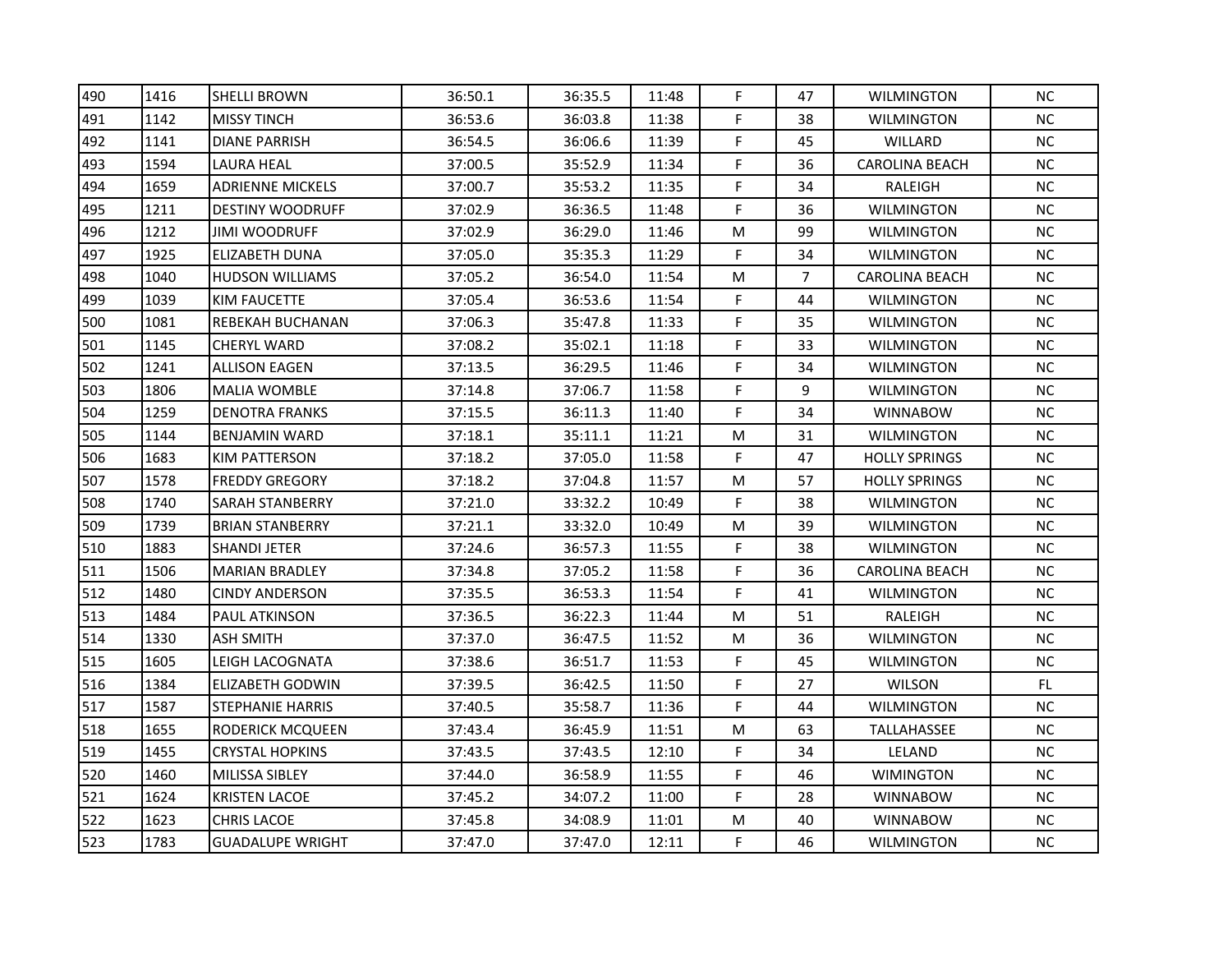| 524 | 1300 | <b>RYAN HUMPHREY</b>   | 37:48.5 | 37:17.3 | 12:02 | M | 38 | <b>CAROLINA BEACH</b> | <b>NC</b> |
|-----|------|------------------------|---------|---------|-------|---|----|-----------------------|-----------|
| 525 | 1301 | STEPHANIE HUMPHREY     | 37:49.1 | 37:18.1 | 12:02 | F | 37 | <b>CAROLINA BEACH</b> | <b>NC</b> |
| 526 | 1079 | <b>EMILY BARLAS</b>    | 37:49.3 | 36:30.8 | 11:46 | F | 30 | <b>WILMINGTON</b>     | NC.       |
| 527 | 1449 | <b>GREG HIGGINS</b>    | 37:49.6 | 36:59.9 | 11:56 | M | 70 | <b>CAROLINA BEACH</b> | NC        |
| 528 | 1509 | tori brock             | 37:49.7 | 37:49.7 | 12:12 | F | 18 | <b>GREENSBORO</b>     | <b>NC</b> |
| 529 | 1253 | <b>PUFFY RUSSELL</b>   | 37:50.3 | 34:17.0 | 11:04 | M | 35 | <b>WILMINGTON</b>     | <b>NC</b> |
| 530 | 1419 | <b>NANCY BUSOVNE</b>   | 37:50.5 | 37:21.0 | 12:03 | F | 52 | <b>CAROLINA BEACH</b> | <b>NC</b> |
| 531 | 1401 | LYNNE SAFFO            | 37:52.9 | 36:13.7 | 11:41 | F | 48 | <b>WILMINGTON</b>     | <b>NC</b> |
| 532 | 1914 | <b>KATHLEEN WHITE</b>  | 37:59.7 | 36:18.7 | 11:43 | F | 44 | <b>WILMINGTON</b>     | <b>NC</b> |
| 533 | 1396 | KIM HORD               | 38:00.8 | 36:20.5 | 11:43 | F | 49 | <b>CAROLINA BEACH</b> | NC        |
| 534 | 1286 | <b>CHRIS WILLIAMS</b>  | 38:00.9 | 37:46.9 | 12:11 | M | 46 | <b>WILMINGTON</b>     | <b>NC</b> |
| 535 | 1368 | <b>SUSAN PENN</b>      | 38:08.3 | 36:46.2 | 11:52 | F | 47 | <b>CAROLINA BEACH</b> | NC        |
| 536 | 1555 | <b>MOREY EVERETT</b>   | 38:09.8 | 36:23.2 | 11:44 | F | 40 | <b>WILMINGTON</b>     | <b>NC</b> |
| 537 | 1635 | <b>NATALIE LILLEY</b>  | 38:09.8 | 36:23.0 | 11:44 | F | 40 | APEX                  | <b>NC</b> |
| 538 | 1844 | ANNA WIEST             | 38:13.2 | 36:06.7 | 11:39 | F | 27 | <b>DURHAM</b>         | <b>NC</b> |
| 539 | 1256 | ELLIOTT WOOD           | 38:13.3 | 34:39.1 | 11:11 | M | 33 | <b>CARY</b>           | <b>NC</b> |
| 540 | 1077 | EJ BARBERICH           | 38:15.0 | 36:16.5 | 11:42 | M | 45 | <b>WILMINGTON</b>     | <b>NC</b> |
| 541 | 1464 | <b>BABS SOBOTA</b>     | 38:15.9 | 37:22.1 | 12:03 | F | 38 | <b>CAROLINA BEACH</b> | <b>NC</b> |
| 542 | 1463 | <b>SHARON POWELL</b>   | 38:16.0 | 38:16.0 | 12:21 | F | 46 | <b>WILMINGTON</b>     | NC        |
| 543 | 1880 | ETHAN CROMARTIE        | 38:16.5 | 38:16.5 | 12:21 | M | 24 | <b>WILMINGTON</b>     | NC        |
| 544 | 1418 | JENNIFER BROWNE        | 38:17.9 | 33:01.2 | 10:39 | F | 44 | CAROLINA BEACH        | <b>NC</b> |
| 545 | 1512 | <b>ROSS BRYANT</b>     | 38:19.0 | 38:08.4 | 12:18 | M | 14 | <b>PITTSBORO</b>      | <b>NC</b> |
| 546 | 1546 | SAMANTHA EATMON        | 38:23.7 | 37:32.0 | 12:06 | F | 19 | <b>WILMINGTON</b>     | <b>NC</b> |
| 547 | 1399 | TERI-JO ROGGE          | 38:31.9 | 38:31.9 | 12:25 | F | 52 | <b>CAROLINA BEACH</b> | <b>NC</b> |
| 548 | 1717 | PATRICIA SCHIZZANO     | 38:33.3 | 36:20.0 | 11:43 | F | 44 | <b>WILMINGTON</b>     | NC        |
| 549 | 1752 | CANDACE SWINSON        | 38:35.0 | 38:04.2 | 12:17 | F | 23 | <b>WILMINGTON</b>     | <b>NC</b> |
| 550 | 1862 | <b>NANCY MARTIN</b>    | 38:38.6 | 36:00.6 | 11:37 | F | 36 | CAROLINA BEACH        | <b>NC</b> |
| 551 | 1861 | <b>ANGELIQUE MEYER</b> | 38:38.6 | 38:38.6 | 12:28 | F | 35 | <b>WINNABOW</b>       | <b>NC</b> |
| 552 | 1553 | LINDSAY ELTRINGHAM     | 38:51.6 | 38:17.6 | 12:21 | F | 99 | <b>WILMINGTON</b>     | <b>NC</b> |
| 553 | 1288 | ALEXA BURGHARDT        | 38:52.5 | 38:01.8 | 12:16 | F | 12 | <b>WILMINGTON</b>     | <b>NC</b> |
| 554 | 1881 | <b>LINDSEY SANDERS</b> | 38:53.2 | 38:02.2 | 12:16 | F | 14 | <b>WILMINGTON</b>     | NC        |
| 555 | 1252 | <b>KELLI RUSSELL</b>   | 38:56.9 | 35:23.4 | 11:25 | F | 35 | <b>WILMINGTON</b>     | NC.       |
| 556 | 1741 | PATRICIA STANLAND      | 38:56.9 | 37:50.8 | 12:12 | F | 50 | <b>CASTLE HAYNE</b>   | NC.       |
| 557 | 1159 | <b>SARAH DOBBS</b>     | 38:58.5 | 38:27.0 | 12:24 | F | 30 | <b>WILMINGTON</b>     | NC        |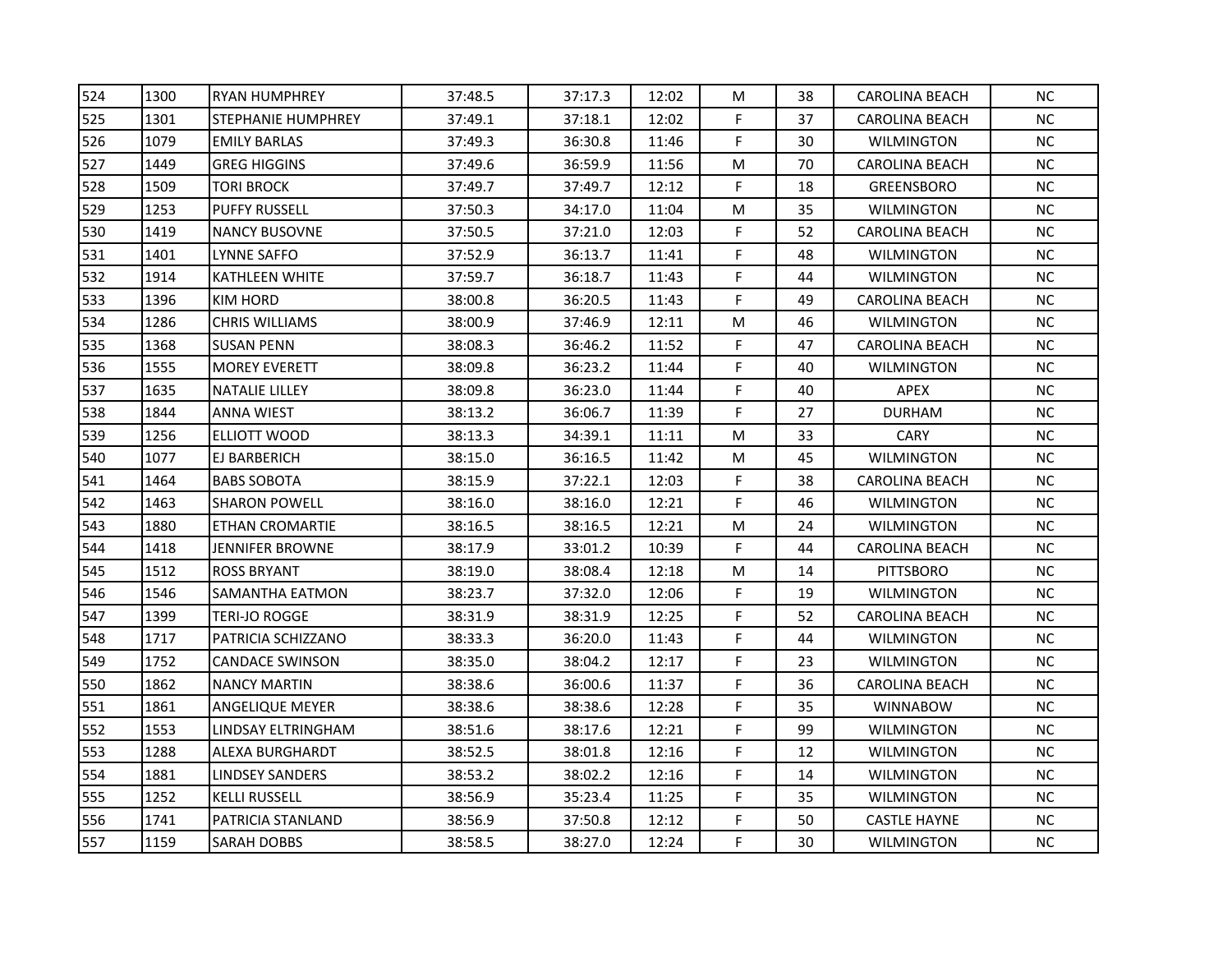| 558 | 1015 | <b>JASON HUFFMAN</b>     | 38:59.3 | 38:35.3 | 12:27 | M           | 40             | LELAND                | <b>NC</b> |
|-----|------|--------------------------|---------|---------|-------|-------------|----------------|-----------------------|-----------|
| 559 | 1561 | RODRIGO FLORIANO         | 39:01.1 | 37:46.5 | 12:11 | M           | 38             | <b>WILMINGTON</b>     | NC.       |
| 560 | 1719 | <b>ASHTON SCOTT</b>      | 39:02.3 | 38:04.7 | 12:17 | F           | 26             | <b>NEW BERN</b>       | <b>NC</b> |
| 561 | 1050 | ANGIE ROYAL              | 39:09.2 | 36:54.6 | 11:54 | F           | 41             | <b>WILMINGTON</b>     | <b>NC</b> |
| 562 | 1732 | <b>EILEEN SODERBERG</b>  | 39:10.0 | 35:18.6 | 11:23 | F           | 63             | OAK ISLAND            | NC        |
| 563 | 1204 | JENNIFER ANDERSEN        | 39:11.0 | 37:42.3 | 12:10 | F           | 41             | <b>CAROLINA BEACH</b> | <b>NC</b> |
| 564 | 1770 | <b>MARGARET WALTON</b>   | 39:13.6 | 38:17.3 | 12:21 | F           | 65             | <b>CAROLINA BEACH</b> | LA        |
| 565 | 1355 | LAUREN WARD              | 39:14.5 | 38:59.6 | 12:35 | F           | 99             | <b>WHITEVILLE</b>     | <b>NC</b> |
| 566 | 1274 | <b>RENEE HICKS</b>       | 39:16.8 | 38:34.7 | 12:26 | F           | 53             | <b>BENTON</b>         | NC        |
| 567 | 1662 | <b>CATHY MOLL</b>        | 39:19.2 | 38:35.1 | 12:27 | F           | 61             | <b>WILMINGTON</b>     | <b>NC</b> |
| 568 | 1237 | CHRISTINA MCCAZZIO       | 39:20.0 | 37:15.4 | 12:01 | F           | 28             | <b>CORNELIUS</b>      | <b>NC</b> |
| 569 | 1181 | SOLANA CHMIEL            | 39:22.0 | 38:50.9 | 12:32 | F           | 9              | <b>CAROLINA BEACH</b> | <b>NC</b> |
| 570 | 1517 | <b>HAVANAH CHMIEL</b>    | 39:22.6 | 38:51.5 | 12:32 | F           | $\overline{7}$ | <b>CAROLINA BEACH</b> | <b>NC</b> |
| 571 | 1486 | LINDSEY BAKER            | 39:22.9 | 38:30.1 | 12:25 | F.          | 25             | LELAND                | <b>NC</b> |
| 572 | 1082 | <b>BRITTANY CUMMINGS</b> | 39:27.4 | 36:37.2 | 11:49 | F           | 29             | <b>WILMINGTON</b>     | <b>NC</b> |
| 573 | 1802 | LORRI LEPORATTI          | 39:27.5 | 39:27.5 | 12:44 | F           | 46             | CAROLINA BEACH        | <b>NC</b> |
| 574 | 1518 | <b>HOLLY CHMIEL</b>      | 39:28.1 | 39:03.5 | 12:36 | F           | 35             | <b>CAROLINA BEACH</b> | <b>NC</b> |
| 575 | 1215 | <b>BRITTANY ALLEN</b>    | 39:28.3 | 38:37.8 | 12:27 | $\mathsf F$ | 32             | <b>WILMINGTON</b>     | NC        |
| 576 | 1795 | <b>BRENT LAWSON</b>      | 39:39.2 | 38:11.8 | 12:19 | M           | 50             | HAMPSTEAD             | <b>NC</b> |
| 577 | 1276 | LARKIN KNIGHT            | 39:46.7 | 39:46.7 | 12:50 | F           | 12             | KURE BEACH            | NC        |
| 578 | 1328 | JANET KEHOE              | 39:54.9 | 37:14.5 | 12:01 | F           | 47             | <b>HOPE MILLS</b>     | <b>NC</b> |
| 579 | 1308 | <b>MARCIA RUSSELL</b>    | 39:56.3 | 39:36.2 | 12:46 | F           | 60             | CAROLINA BEACH        | NC.       |
| 580 | 1901 | <b>TIFFANY KLOS</b>      | 40:00.2 | 37:01.7 | 11:56 | F           | 21             | <b>WILMINGTON</b>     | <b>NC</b> |
| 581 | 1940 | <b>NEACH FARR</b>        | 40:00.7 | 38:47.9 | 12:31 | F           | 48             | <b>WILMINGTON</b>     | <b>NC</b> |
| 582 | 1361 | <b>KAREN GRAYBUSH</b>    | 40:00.8 | 37:38.3 | 12:08 | F.          | 46             | <b>CAROLINA BEACH</b> | <b>NC</b> |
| 583 | 1735 | <b>NATALIE SPENCER</b>   | 40:07.5 | 40:07.5 | 12:56 | F           | 35             | <b>WATHA</b>          | NC        |
| 584 | 1629 | <b>KELLY LATTUCA</b>     | 40:08.0 | 36:13.2 | 11:41 | F           | 44             | <b>WILMINGTON</b>     | <b>NC</b> |
| 585 | 1295 | JENNIFER GORE            | 40:10.7 | 39:02.8 | 12:35 | F           | 39             | <b>LELAND</b>         | <b>NC</b> |
| 586 | 1694 | <b>SHARI POSTEMSKI</b>   | 40:10.8 | 38:43.3 | 12:29 | F           | 47             | <b>WILMINGTON</b>     | <b>NC</b> |
| 587 | 1695 | <b>TED POSTEMSKI</b>     | 40:10.8 | 38:43.9 | 12:29 | M           | 59             | <b>WILMINGTON</b>     | NC        |
| 588 | 1222 | <b>SHIRLEY CRAIG</b>     | 40:10.9 | 40:10.9 | 12:57 | F           | 54             | <b>CAROLINA BEACH</b> | NC        |
| 589 | 1296 | ANGELA HUSKEY            | 40:11.1 | 38:59.1 | 12:35 | F           | 53             | <b>WILMINGTON</b>     | <b>NC</b> |
| 590 | 1069 | JAMIE KEITH              | 40:11.1 | 36:43.3 | 11:51 | F           | 39             | <b>WILMINGTON</b>     | NC.       |
| 591 | 1070 | <b>LARRY KEITH</b>       | 40:11.1 | 36:42.6 | 11:50 | M           | 47             | <b>WILMINGTON</b>     | NC        |
|     |      |                          |         |         |       |             |                |                       |           |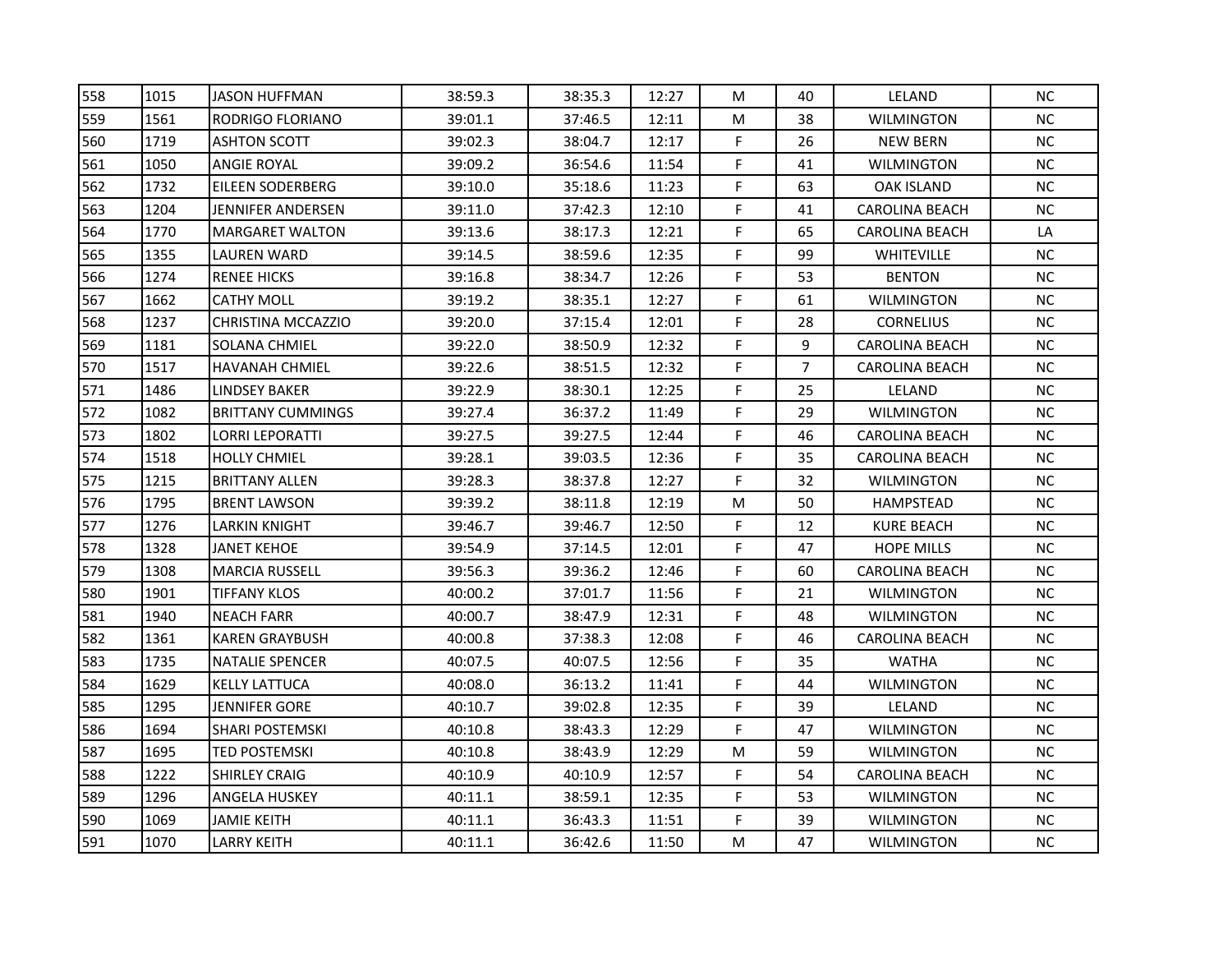| 592 | 1106 | <b>TYLER SIMMONS</b>      | 40:14.3 | 38:19.3 | 12:22 | M         | 30  | <b>WILMINGTON</b>         | <b>NC</b> |
|-----|------|---------------------------|---------|---------|-------|-----------|-----|---------------------------|-----------|
| 593 | 1831 | <b>SUZANNE DEAN</b>       | 40:22.7 | 38:37.3 | 12:27 | F         | 44  | <b>WILMINGTON</b>         | <b>NC</b> |
| 594 | 1834 | <b>SUSAN HARDY</b>        | 40:22.8 | 36:14.6 | 11:41 | F.        | 61  | SANFORD                   | NC.       |
| 595 | 1356 | <b>DONNA YORK</b>         | 40:29.8 | 40:05.5 | 12:56 | F.        | 52  | <b>CAROLINA BEACH</b>     | NC        |
| 596 | 1229 | <b>HEATHER ROGERS</b>     | 40:33.2 | 40:02.5 | 12:55 | F         | 34  | <b>WILMINGTON</b>         | <b>NC</b> |
| 597 | 1919 | NICHOLAS FLIAKOS          | 40:35.9 | 38:42.9 | 12:29 | M         | 999 | CAROLINA BEACH            | NC.       |
| 598 | 1034 | PEACHES HINKEL            | 40:38.8 | 39:12.7 | 12:39 | F         | 48  | <b>WILMINGTON</b>         | <b>NC</b> |
| 599 | 1482 | TRISH ARNOLD              | 40:39.4 | 40:39.4 | 13:07 | F         | 52  | <b>WILMINGTON</b>         | <b>NC</b> |
| 600 | 1299 | LAURA WHITE               | 40:44.6 | 39:39.1 | 12:47 | F         | 48  | <b>CAROLINA BEACH</b>     | <b>NC</b> |
| 601 | 1358 | <b>MADISON CHALMERS</b>   | 40:45.5 | 39:35.5 | 12:46 | F         | 13  | <b>CAROLINA BEACH</b>     | NC        |
| 602 | 1359 | NICOLE CHALMERS           | 40:48.7 | 39:27.1 | 12:44 | F         | 42  | <b>CAROLINA BEACH</b>     | <b>NC</b> |
| 603 | 1133 | <b>JILL BARCIA</b>        | 40:52.8 | 39:59.2 | 12:54 | F         | 63  | <b>WILMINGTON</b>         | <b>NC</b> |
| 604 | 1412 | <b>DONNA ROGERS</b>       | 40:55.5 | 40:26.0 | 13:03 | F         | 53  | CARY                      | NC        |
| 605 | 1428 | LORETTA KOETH             | 40:57.9 | 38:48.9 | 12:31 | F         | 52  | <b>WILMINGTON</b>         | <b>NC</b> |
| 606 | 1392 | <b>CINDY BALDERSON</b>    | 41:03.0 | 41:03.0 | 13:15 | F         | 45  | <b>CAROLINA BEACH</b>     | <b>NC</b> |
| 607 | 1405 | DEB LECOMPTE              | 41:03.3 | 39:54.9 | 12:52 | F         | 52  | CAROLINA BEACH            | <b>NC</b> |
| 608 | 1670 | <b>ASHLEY TIPPER</b>      | 41:07.2 | 40:54.8 | 13:12 | F         | 32  | <b>WILMINGTON</b>         | <b>NC</b> |
| 609 | 1809 | <b>MATT BARBOUR</b>       | 41:07.3 | 40:54.4 | 13:12 | M         | 45  | <b>WILMINGTON</b>         | <b>NC</b> |
| 610 | 1784 | RYAN YOUNG                | 41:15.3 | 40:38.1 | 13:06 | M         | 42  | <b>WILMINGTON</b>         | <b>NC</b> |
| 611 | 1391 | <b>BETTY BAKER</b>        | 41:15.4 | 40:00.1 | 12:54 | F.        | 49  | <b>CAROLINA BEACH</b>     | <b>NC</b> |
| 612 | 1383 | <b>CHRISTOPHER GODWIN</b> | 41:16.3 | 40:19.5 | 13:00 | M         | 30  | <b>WILSON</b>             | <b>NC</b> |
| 613 | 1047 | <b>MORGAN CECIL</b>       | 41:17.2 | 40:43.3 | 13:08 | F         | 32  | <b>CAROLINA BEACH</b>     | NC.       |
| 614 | 1706 | LAUREN ROMANO             | 41:17.2 | 40:43.6 | 13:08 | F.        | 27  | WILMINGTON                | NC.       |
| 615 | 1123 | <b>DARE JOHNSTON</b>      | 41:18.8 | 40:26.8 | 13:03 | F         | 51  | HAMPSTEAD                 | <b>NC</b> |
| 616 | 1119 | <b>DEBBIE HOPPER</b>      | 41:19.0 | 40:26.8 | 13:03 | F         | 54  | <b>WILMINGTON</b>         | <b>NC</b> |
| 617 | 1499 | JENNY BOOZELL             | 41:20.2 | 41:20.2 | 13:20 | F         | 44  | <b>CAROLINA BEACH</b>     | <b>NC</b> |
| 618 | 1747 | <b>SHARON STOUT</b>       | 41:22.4 | 41:22.4 | 13:21 | F         | 48  | <b>CAROLINA BEACH</b>     | <b>NC</b> |
| 619 | 1110 | <b>ASHLEY TAUL</b>        | 41:41.8 | 40:22.1 | 13:01 | F         | 27  | <b>BOONE</b>              | <b>NC</b> |
| 620 | 1774 | PAUL WIEST                | 41:51.5 | 39:45.4 | 12:49 | M         | 60  | <b>HOLLYCTHOLLY RIDGE</b> | <b>NC</b> |
| 621 | 1768 | PAMELA WALKER             | 41:52.5 | 40:46.1 | 13:09 | F.        | 50  | <b>WILMINGTON</b>         | <b>NC</b> |
| 622 | 1581 | ANGIE GUNN                | 41:53.4 | 39:54.5 | 12:52 | F         | 34  | <b>GREENSBORO</b>         | NC        |
| 623 | 1279 | <b>DORI LIGHTNER</b>      | 41:59.2 | 41:37.8 | 13:25 | F         | 67  | WILMINGTON                | NC.       |
| 624 | 1887 | <b>DAVID STRICKLAND</b>   | 42:13.0 | 41:36.7 | 13:25 | M         | 49  | <b>WILMINGTON</b>         | <b>NC</b> |
| 625 | 1615 | <b>KENNETH KIRK</b>       | 42:36.1 | 39:10.6 | 12:38 | ${\sf M}$ | 59  | <b>CONCORD</b>            | <b>NC</b> |
|     |      |                           |         |         |       |           |     |                           |           |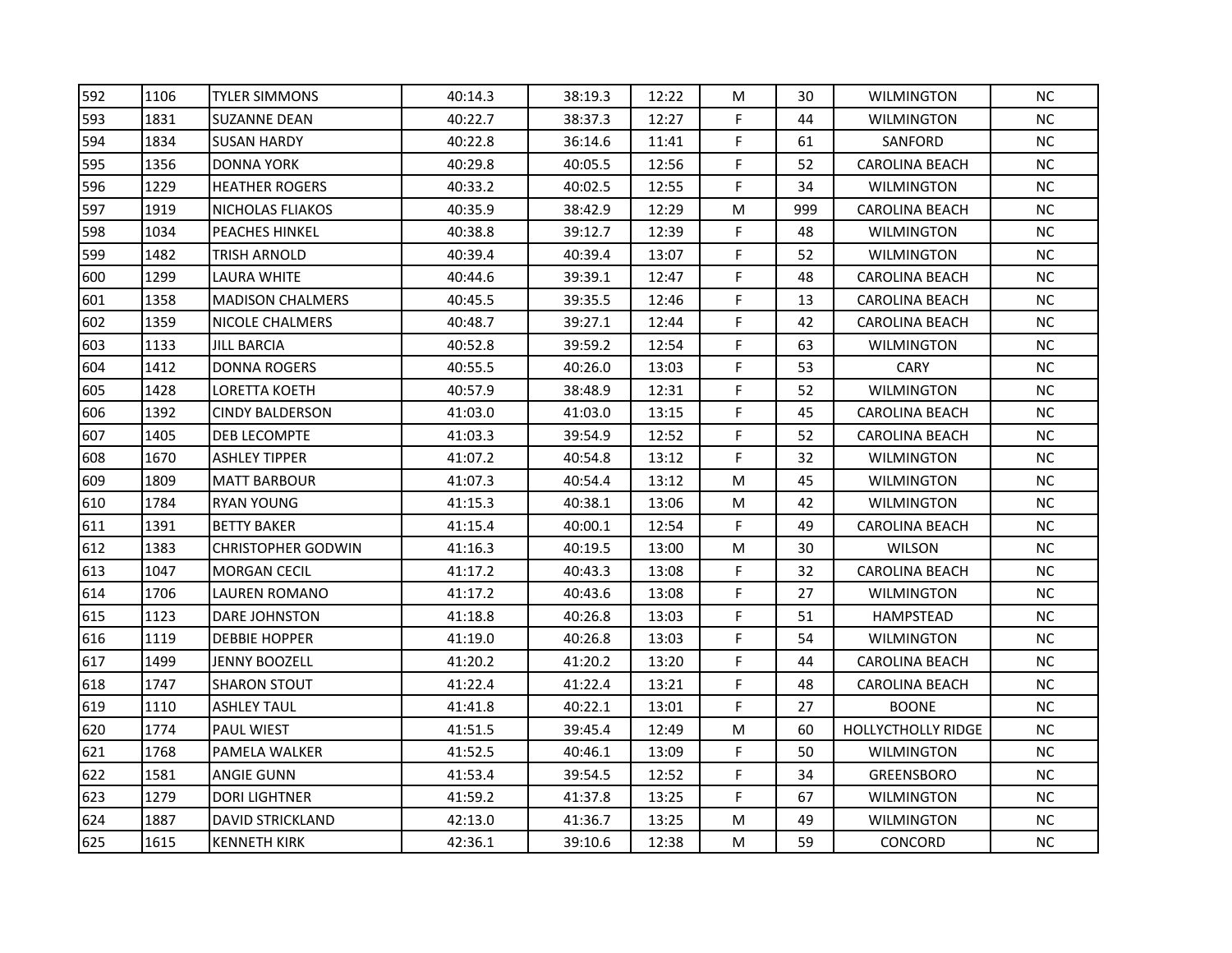| 626 | 1676 | <b>KATHERINE OCCHIPINTI</b> | 42:40.2 | 41:29.4 | 13:23 | F. | 44 | RALEIGH               | <b>NC</b>  |
|-----|------|-----------------------------|---------|---------|-------|----|----|-----------------------|------------|
| 627 | 1541 | <b>BOB DUNN</b>             | 43:00.9 | 42:41.2 | 13:46 | M  | 44 | <b>KURE BEACH</b>     | NC.        |
| 628 | 1573 | SARAH GRAINGER              | 43:01.4 | 42:31.6 | 13:43 | F. | 21 | <b>LILLINGTON</b>     | <b>NC</b>  |
| 629 | 1472 | <b>MUR AKINLI</b>           | 43:03.2 | 41:36.0 | 13:25 | M  | 39 | WILMINGTON            | <b>NC</b>  |
| 630 | 1471 | KATIE AKINLI                | 43:03.3 | 41:35.5 | 13:25 | F. | 34 | WILMINGTON            | NC         |
| 631 | 1663 | GENE MOLL                   | 43:05.3 | 42:05.1 | 13:35 | M  | 61 | <b>WILMINGTON</b>     | <b>NC</b>  |
| 632 | 1298 | <b>MELISSA TOOLE</b>        | 43:10.1 | 41:53.1 | 13:31 | F  | 34 | <b>WILMINGTON</b>     | ${\sf IN}$ |
| 633 | 1454 | WILLIAM WINSSOW             | 43:17.8 | 41:09.7 | 13:16 | M  | 9  | RALEIGH               | VA         |
| 634 | 1782 | <b>JAMIE WRECSICS</b>       | 43:21.1 | 43:21.1 | 13:59 | M  | 52 | <b>HEBRON</b>         | <b>MD</b>  |
| 635 | 1351 | <b>SHARON PRYOR</b>         | 43:31.1 | 42:53.2 | 13:50 | F  | 50 | <b>BLUE RIDGE</b>     | MD         |
| 636 | 1473 | RICHARD ALEXANDERJR         | 43:35.4 | 43:20.8 | 13:59 | M  | 53 | ELLICOTT CITY         | NC.        |
| 637 | 1652 | MIKE MCHALE                 | 43:36.0 | 43:22.0 | 13:59 | M  | 54 | <b>MARRIOTTSVILLE</b> | <b>NC</b>  |
| 638 | 1600 | <b>MARTIN HORN</b>          | 43:37.3 | 43:37.3 | 14:04 | M  | 51 | <b>DURHAM</b>         | <b>NC</b>  |
| 639 | 1038 | LEANN PIERCE                | 43:37.3 | 43:37.3 | 14:04 | F. | 46 | <b>CAROLINA BEACH</b> | NC         |
| 640 | 1859 | <b>SHARON NANCE</b>         | 43:38.2 | 41:46.9 | 13:28 | F  | 60 | <b>WALNUT COVE</b>    | <b>NC</b>  |
| 641 | 1160 | RICK SHINDEL                | 43:41.0 | 42:57.5 | 13:51 | M  | 52 | CAROLINA BEACH        | GA         |
| 642 | 1316 | LIZABETH RENNECKER          | 43:45.0 | 41:30.6 | 13:23 | F. | 30 | WILMINGTON            | <b>NC</b>  |
| 643 | 1317 | CATHARINA SALIMAN           | 43:45.0 | 41:26.3 | 13:22 | F  | 34 | SAVANNAH              | NC         |
| 644 | 1720 | LAURA SEVERT                | 43:45.3 | 41:24.8 | 13:21 | F  | 48 | WILMINGTON            | <b>NC</b>  |
| 645 | 1318 | NICHOLAS SHEPARD            | 43:45.4 | 41:30.7 | 13:23 | M  | 23 | WILMINGTON            | <b>NC</b>  |
| 646 | 1721 | SAMANTHA SEVERT             | 43:45.4 | 41:24.7 | 13:21 | F  | 26 | WILMINGTON            | <b>NC</b>  |
| 647 | 1310 | <b>MOE EUBANKS</b>          | 43:46.3 | 41:31.3 | 13:24 | M  | 30 | RALEIGH               | NC.        |
| 648 | 1309 | <b>DEIRDRE BERTRAND</b>     | 43:47.1 | 41:29.4 | 13:23 | F. | 44 | <b>WILMINGTON</b>     | <b>NC</b>  |
| 649 | 1322 | NICOLE BRITT                | 43:50.7 | 41:47.5 | 13:29 | F. | 42 | <b>WILMINGTON</b>     | <b>NC</b>  |
| 650 | 1321 | <b>CHANNING BRITT</b>       | 43:51.2 | 41:47.9 | 13:29 | M  | 9  | WILMINGTON            | <b>NC</b>  |
| 651 | 1520 | MARY ANN COFFEY             | 43:53.3 | 42:02.3 | 13:34 | F  | 59 | WINSTON-SALEM         | NC         |
| 652 | 1311 | <b>RANDY LANE</b>           | 43:53.3 | 41:36.4 | 13:25 | M  | 38 | <b>MOUNT OLIVE</b>    | <b>NC</b>  |
| 653 | 1313 | AMANDA RADA                 | 43:53.5 | 41:38.2 | 13:26 | F. | 38 | <b>FAYETTIVILLE</b>   | <b>NC</b>  |
| 654 | 1315 | <b>JESSICA RADA</b>         | 43:53.5 | 41:36.7 | 13:25 | F  | 13 | <b>FAYETTEVILLE</b>   | <b>NC</b>  |
| 655 | 1094 | <b>HANNAH KARNS</b>         | 43:55.6 | 43:10.8 | 13:55 | F. | 24 | <b>GREENSBORO</b>     | NC         |
| 656 | 1312 | <b>KELLY NOLING</b>         | 43:57.0 | 41:38.7 | 13:26 | F. | 99 | WILMINGTON            | VA         |
| 657 | 1091 | KIM HEUGEL                  | 44:12.0 | 44:01.9 | 14:12 | F. | 34 | <b>MOREHEAD CITY</b>  | NC.        |
| 658 | 1124 | <b>KATHIE SEWARD</b>        | 44:15.9 | 43:22.6 | 13:59 | F. | 45 | HAMPSTEAD             | VA         |
| 659 | 1864 | <b>LAURA IVEY</b>           | 44:26.8 | 44:03.3 | 14:13 | F  | 29 | <b>CAROLINA BEACH</b> | NC         |
|     |      |                             |         |         |       |    |    |                       |            |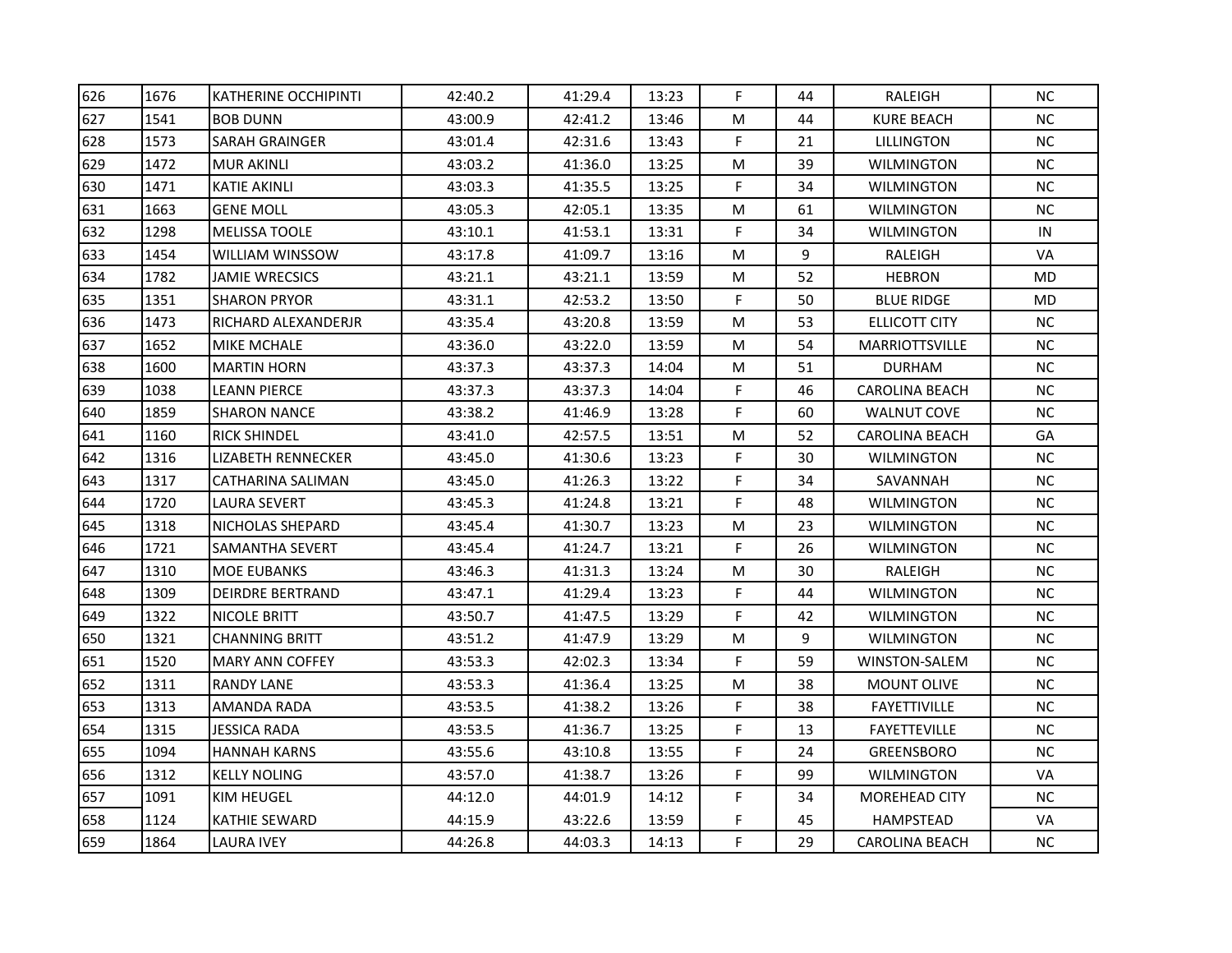| 660 | 1498 | <b>DORIE BLACK</b>        | 44:30.1 | 42:41.0 | 13:46 | F           | 44 | <b>LORTON</b>         | <b>NC</b> |
|-----|------|---------------------------|---------|---------|-------|-------------|----|-----------------------|-----------|
| 661 | 1718 | <b>KERI SCHNATZ</b>       | 44:30.9 | 42:41.7 | 13:46 | F           | 99 | <b>WILMINGTON</b>     | <b>NC</b> |
| 662 | 1260 | ANDREA JENNINGS           | 44:32.2 | 43:28.0 | 14:01 | F.          | 39 | <b>NORFOLK VA</b>     | NC.       |
| 663 | 1055 | <b>KAREN HEADRICK</b>     | 44:37.3 | 44:37.3 | 14:24 | F.          | 44 | <b>WILMINGTON</b>     | NC        |
| 664 | 1056 | R. PATRICK HENRY          | 44:37.8 | 43:07.1 | 13:55 | M           | 31 | WILMINGTON            | <b>NC</b> |
| 665 | 1704 | ADINA RIGGINS             | 44:40.8 | 44:40.8 | 14:25 | F           | 46 | <b>WILMINGTON</b>     | <b>NC</b> |
| 666 | 1833 | <b>SHANNON FRIEDRICHS</b> | 44:45.2 | 39:51.7 | 12:51 | F           | 38 | <b>WILMINGTON</b>     | <b>NC</b> |
| 667 | 1905 | ELIZABETH FILBERT         | 44:54.7 | 41:03.8 | 13:15 | F           | 14 | <b>WILMINGTON</b>     | <b>NC</b> |
| 668 | 1439 | OSCAR CLEAVELAND          | 45:05.8 | 45:01.5 | 14:31 | M           | 9  | <b>CAROLINA BEACH</b> | NC        |
| 669 | 1304 | <b>MARY GRINNELL</b>      | 45:27.3 | 44:35.0 | 14:23 | F           | 67 | <b>CAROLINA BEACH</b> | NC        |
| 670 | 1442 | SARAH HOFFER              | 45:29.8 | 44:56.7 | 14:30 | F           | 9  | <b>CAROLINA BEACH</b> | <b>NC</b> |
| 671 | 1125 | <b>ELISE TROGDON</b>      | 45:39.4 | 44:46.5 | 14:26 | F           | 19 | RALEIGH               | NC        |
| 672 | 1532 | OLIVIA DENBO              | 45:54.0 | 45:54.0 | 14:48 | F           | 13 | RALEIGH               | <b>NC</b> |
| 673 | 1128 | KARLA JOYNER              | 45:55.2 | 44:50.7 | 14:28 | F           | 35 | <b>HAMPSTEAD</b>      | <b>NC</b> |
| 674 | 1129 | MIKE JOYNER               | 45:55.5 | 44:50.6 | 14:28 | M           | 45 | HAMPSTEAD             | <b>NC</b> |
| 675 | 1440 | JANET HOFFER              | 45:58.9 | 45:11.8 | 14:35 | F           | 48 | <b>CAROLINA BEACH</b> | <b>NC</b> |
| 676 | 1325 | <b>ELSE STOKES</b>        | 45:59.9 | 45:34.9 | 14:42 | F           | 55 | <b>WILMINGTON</b>     | <b>NC</b> |
| 677 | 1132 | KIMBERLY WALLACE          | 46:07.6 | 44:58.4 | 14:30 | $\mathsf F$ | 99 | <b>WILMINGTON</b>     | <b>NC</b> |
| 678 | 1131 | <b>LESLIE SMILEY</b>      | 46:07.6 | 44:58.5 | 14:30 | F           | 49 | <b>WILMINGTON</b>     | NC        |
| 679 | 1134 | RONDA BATTERSON           | 46:09.4 | 44:02.0 | 14:12 | F           | 49 | <b>WILMINGTON</b>     | NC        |
| 680 | 1104 | <b>MICHAEL NIPPER</b>     | 46:15.8 | 43:39.6 | 14:05 | M           | 27 | WINSTON-SALEM         | <b>NC</b> |
| 681 | 1113 | <b>ASHLEY WAGONER</b>     | 46:15.8 | 43:38.5 | 14:05 | F           | 25 | WINSTON-SALEM         | <b>NC</b> |
| 682 | 1531 | ASHLEY COX                | 46:16.0 | 44:49.8 | 14:27 | F           | 38 | <b>ASHEBORO</b>       | <b>NC</b> |
| 683 | 1674 | NORMA NORWOOD             | 46:30.9 | 46:26.0 | 14:59 | F           | 66 | <b>WILMINGTON</b>     | <b>NC</b> |
| 684 | 1024 | <b>CHRISTI WERT</b>       | 46:31.1 | 45:17.5 | 14:36 | F.          | 50 | <b>CAROLINA BEACH</b> | NC        |
| 685 | 1792 | RITA HARTSFIELD           | 46:46.8 | 46:30.3 | 15:00 | F           | 51 | <b>CAROLINA BEACH</b> | <b>NC</b> |
| 686 | 1671 | <b>BILL NANCE</b>         | 46:48.4 | 43:00.5 | 13:52 | M           | 60 | <b>WALNUT COVE</b>    | NC.       |
| 687 | 1492 | <b>SUE BASINGER</b>       | 46:50.3 | 44:41.3 | 14:25 | F           | 63 | <b>CAROLINA BEACH</b> | NC.       |
| 688 | 1627 | <b>HANNAH LANGHOLZ</b>    | 47:15.0 | 47:15.0 | 15:15 | F           | 24 | <b>GREENSBORO</b>     | <b>NC</b> |
| 689 | 1048 | <b>WENDY HORNE</b>        | 47:20.9 | 46:47.0 | 15:05 | F           | 39 | <b>KURE BEACH</b>     | NC        |
| 690 | 1373 | <b>ERIC ATANASOFF</b>     | 47:35.1 | 47:25.1 | 15:18 | ${\sf M}$   | 44 | <b>WILMINGTON</b>     | NC        |
| 691 | 1372 | DEANNA ATANASOFF          | 47:35.4 | 47:25.3 | 15:18 | F           | 47 | <b>WILMINGTON</b>     | <b>NC</b> |
| 692 | 1011 | <b>EMILY SCHOLZ</b>       | 47:42.2 | 46:11.8 | 14:54 | F           | 99 | <b>WILMINGTON</b>     | NC.       |
| 693 | 1567 | <b>MEGAN GASTER</b>       | 48:03.5 | 47:30.4 | 15:19 | F           | 33 | <b>CAROLINA BEACH</b> | NC        |
|     |      |                           |         |         |       |             |    |                       |           |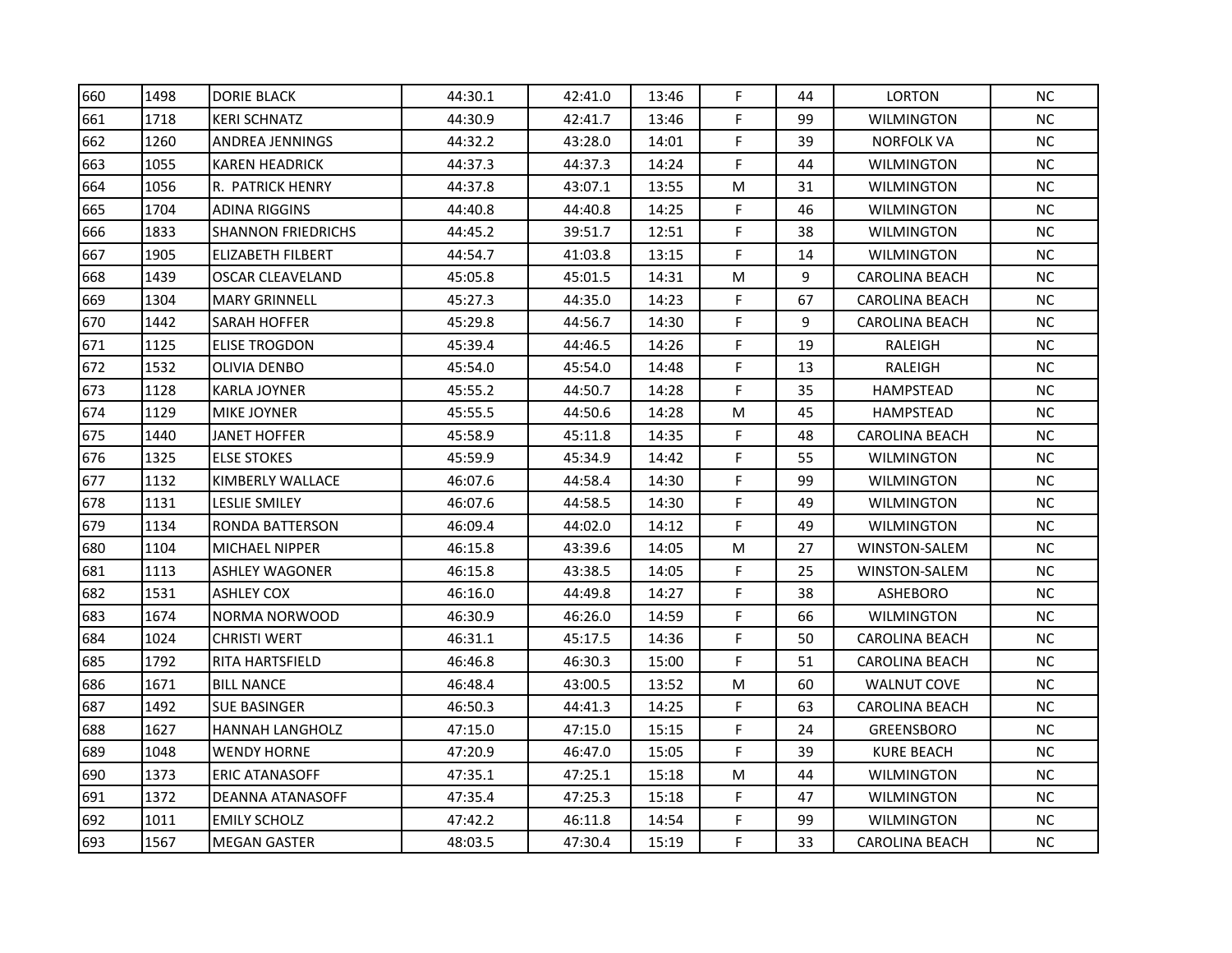| 694 | 1566 | <b>APRIL GASTER</b>      | 48:03.7 | 47:30.4 | 15:19 | F                                                                                                          | 54 | <b>REIDSVILLE</b>     | <b>NC</b> |
|-----|------|--------------------------|---------|---------|-------|------------------------------------------------------------------------------------------------------------|----|-----------------------|-----------|
| 695 | 1010 | ANDRIA LEONARD           | 48:04.3 | 46:33.4 | 15:01 | F                                                                                                          | 99 | <b>WILMINGTON</b>     | NC.       |
| 696 | 1220 | <b>MELISSA BATTLE</b>    | 48:05.7 | 45:27.4 | 14:40 | F                                                                                                          | 34 | <b>MATTHEWS</b>       | <b>NC</b> |
| 697 | 1333 | <b>CANDACE HART</b>      | 48:14.3 | 44:50.3 | 14:28 | F                                                                                                          | 33 | <b>WILMINGTON</b>     | NC        |
| 698 | 1334 | DAWN PULLEN              | 48:14.4 | 44:50.2 | 14:28 | F                                                                                                          | 53 | ARDEN                 | <b>NC</b> |
| 699 | 1450 | NICHOLAS BALIGOD         | 48:30.1 | 47:43.7 | 15:24 | M                                                                                                          | 25 | <b>WILMINGTON</b>     | <b>NC</b> |
| 700 | 1012 | <b>ISABELLA WOODBURY</b> | 48:33.5 | 48:33.5 | 15:40 | F                                                                                                          | 28 | <b>WILMINGTON</b>     | <b>NC</b> |
| 701 | 1874 | <b>GRACE CARBONARA</b>   | 48:35.1 | 46:37.5 | 15:02 | F                                                                                                          | 60 | <b>WILMINGTON</b>     | <b>NC</b> |
| 702 | 1009 | <b>MELANIE GARDNER</b>   | 48:35.1 | 47:07.3 | 15:12 | F                                                                                                          | 47 | <b>WILMINGTON</b>     | NC        |
| 703 | 1497 | <b>DAN BELL</b>          | 48:49.2 | 46:48.8 | 15:06 | M                                                                                                          | 72 | <b>KURE BEACH</b>     | NC        |
| 704 | 1847 | <b>ROY HENRY</b>         | 48:58.9 | 42:54.7 | 13:50 | M                                                                                                          | 84 | <b>WILMINGTON</b>     | <b>NC</b> |
| 705 | 1755 | <b>JAMES TAYLOR</b>      | 49:07.1 | 47:49.3 | 15:25 | M                                                                                                          | 53 | <b>WILMINGTON</b>     | <b>NC</b> |
| 706 | 1135 | <b>VALERIE BECKIM</b>    | 49:30.3 | 48:50.6 | 15:45 | $\mathsf F$                                                                                                | 33 | <b>WILMINGTON</b>     | NC        |
| 707 | 1137 | LYN CROMPTON             | 49:30.7 | 47:21.7 | 15:16 | F                                                                                                          | 49 | <b>WILMINGTON</b>     | <b>NC</b> |
| 708 | 1139 | <b>STEVEN ZWALLY</b>     | 49:31.0 | 48:51.1 | 15:45 | M                                                                                                          | 40 | KURE BEACH            | <b>NC</b> |
| 709 | 1166 | <b>CHARLES NEAL</b>      | 49:34.5 | 48:38.6 | 15:41 | M                                                                                                          | 28 | <b>WILMINGTON</b>     | <b>NC</b> |
| 710 | 1062 | <b>BILL SCOTT</b>        | 49:50.5 | 49:50.5 | 16:05 | M                                                                                                          | 54 | <b>WILMINGTON</b>     | <b>NC</b> |
| 711 | 1703 | <b>DONALD RHEW</b>       | 49:52.1 | 48:40.2 | 15:42 | M                                                                                                          | 48 | <b>CAROLINA BEACH</b> | $\sf NC$  |
| 712 | 1293 | <b>KATHY FLUTA</b>       | 49:52.5 | 48:45.8 | 15:44 | F                                                                                                          | 50 | <b>WILMINGTON</b>     | <b>NC</b> |
| 713 | 1027 | <b>ERIC MCHORNEY</b>     | 49:54.6 | 48:01.3 | 15:29 | M                                                                                                          | 40 | <b>CAROLINA BEACH</b> | NC        |
| 714 | 1625 | JENNIFER LAFLEUR         | 49:54.9 | 48:20.4 | 15:35 | F                                                                                                          | 26 | CAROLINA BEACH        | <b>NC</b> |
| 715 | 1386 | JOSEPH MOELLER           | 49:57.1 | 48:57.3 | 15:47 | M                                                                                                          | 61 | <b>WILMINGTON</b>     | <b>NC</b> |
| 716 | 1031 | RANDALL WINGFIELD        | 50:03.3 | 50:03.3 | 16:09 | M                                                                                                          | 60 | <b>STATESVILLE</b>    | <b>NC</b> |
| 717 | 1028 | <b>MEGAN MCHORNEY</b>    | 50:03.4 | 50:03.4 | 16:09 | F                                                                                                          | 36 | CAROLINA BEACH        | NC        |
| 718 | 1147 | <b>KALOB CROMARTIE</b>   | 50:21.9 | 50:21.9 | 16:15 | M                                                                                                          | 32 | <b>CAROLINA BEACH</b> | NC        |
| 719 | 1164 | KAYLA HOWE               | 50:27.8 | 49:32.4 | 15:59 | F                                                                                                          | 25 | WILMINGTON            | NC        |
| 720 | 1804 | ELIZABETH GREENE         | 51:18.3 | 48:42.4 | 15:43 | F                                                                                                          | 64 | WILMINGTON            | <b>NC</b> |
| 721 | 1227 | <b>ANNA PIPER</b>        | 51:50.0 | 48:42.8 | 15:43 | F                                                                                                          | 40 | <b>WILMINGTON</b>     | NC        |
| 722 | 1523 | <b>SUSAN COLEMAN</b>     | 51:59.6 | 50:48.3 | 16:23 | F                                                                                                          | 47 | <b>CAROLINA BEACH</b> | <b>NC</b> |
| 723 | 1522 | <b>GARY COLEMAN</b>      | 51:59.9 | 50:44.1 | 16:22 | M                                                                                                          | 44 | <b>CAROLINA BEACH</b> | <b>NC</b> |
| 724 | 1057 | <b>APRIL ISLEY</b>       | 52:09.9 | 50:20.6 | 16:14 | F                                                                                                          | 34 | <b>WILMINGTON</b>     | NC        |
| 725 | 1053 | PATRICIA BROOKMAN        | 52:39.6 | 50:56.3 | 16:26 | F                                                                                                          | 54 | LELAND                | <b>NC</b> |
| 726 | 1709 | TAMMY ROSS               | 53:20.9 | 53:20.9 | 17:12 | F                                                                                                          | 56 | <b>BURLINGTON</b>     | NC        |
| 727 | 1168 | <b>JACK FLYNN</b>        | 53:24.6 | 52:41.5 | 16:59 | $\mathsf{M}% _{T}=\mathsf{M}_{T}\!\left( a,b\right) ,\ \mathsf{M}_{T}=\mathsf{M}_{T}\!\left( a,b\right) ,$ | 74 | <b>CAROLINA BEACH</b> | <b>NC</b> |
|     |      |                          |         |         |       |                                                                                                            |    |                       |           |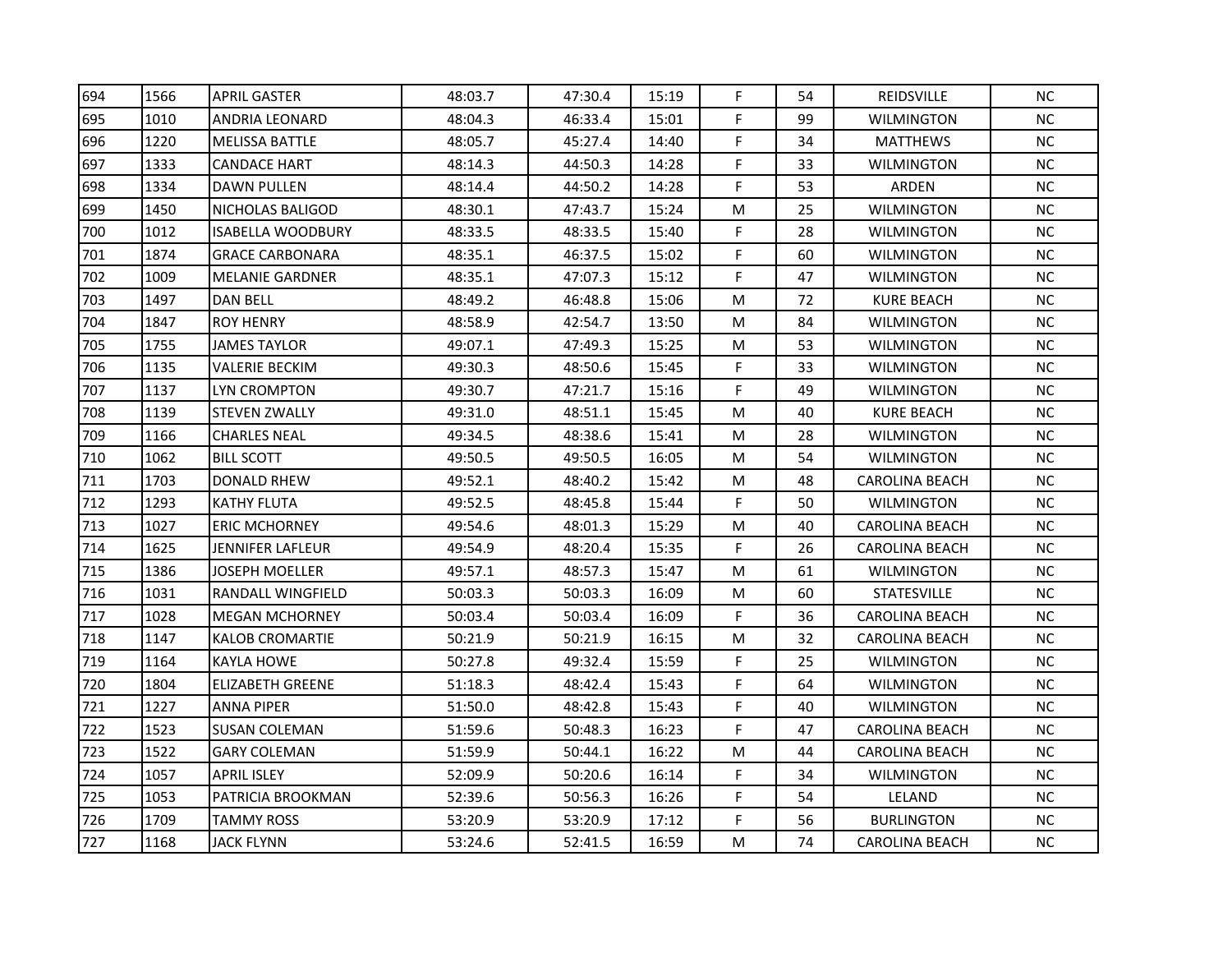| 1297 | <b>MARY MEGEE</b>       | 53:30.4 | 52:24.2 | 16:54 | F           | 43 | <b>WILMINGTON</b>     | <b>NC</b> |
|------|-------------------------|---------|---------|-------|-------------|----|-----------------------|-----------|
| 1294 | <b>TORIA FREYTAG</b>    | 53:30.5 | 53:30.5 | 17:15 | F           | 36 | <b>WILMINGTON</b>     | <b>NC</b> |
| 1270 | KATIE DEAVER            | 53:50.4 | 53:06.1 | 17:08 | F           | 20 | CAROLINA BEACH        | NC.       |
| 1338 | JOSHUA CORBITT          | 54:01.3 | 54:01.3 | 17:25 | M           | 32 | <b>KURE BEACH</b>     | NC        |
| 1494 | JULIE BAUER             | 54:01.3 | 49:36.5 | 16:00 | F           | 51 | <b>DURHAM</b>         | <b>NC</b> |
| 1649 | <b>GEORGE MCCUISTON</b> | 54:04.3 | 54:04.3 | 17:26 | M           | 74 | <b>CAROLINA BEACH</b> | <b>NC</b> |
| 1165 | <b>HEATHER MAGILL</b>   | 54:09.3 | 50:55.3 | 16:25 | F           | 27 | <b>KURE BEACH</b>     | <b>NC</b> |
| 1726 | <b>ELIZABETH SHOTT</b>  | 54:09.7 | 49:00.9 | 15:48 | F           | 41 | RICHLANDS             | <b>NC</b> |
| 1213 | <b>SHARON STERKEN</b>   | 54:11.1 | 50:06.4 | 16:10 | F           | 42 | <b>HAMPSTEAD</b>      | NC        |
| 1491 | <b>GREG BASINGER</b>    | 54:32.7 | 52:27.4 | 16:55 | M           | 58 | <b>CAROLINA BEACH</b> | NC        |
| 1483 | <b>DEBORAH ATKINSON</b> | 54:36.4 | 54:36.4 | 17:37 | F           | 56 | RALEIGH               | <b>NC</b> |
| 1772 | SHERRYL WEST            | 54:40.1 | 54:05.9 | 17:27 | F           | 53 | <b>MONROE</b>         | NC        |
| 1801 | <b>MARY CLASSI</b>      | 54:40.8 | 52:39.4 | 16:59 | F           | 63 | <b>WILMINGTON</b>     | <b>NC</b> |
| 1154 | <b>FISHER MARSHALL</b>  | 54:53.7 | 51:31.9 | 16:37 | M           | 10 | <b>CAROLINA BEACH</b> | <b>NC</b> |
| 1092 | MONTRESSA JOHNSON       | 55:22.4 | 52:32.4 | 16:57 | F           | 29 | <b>WATHA</b>          | <b>NC</b> |
| 1044 | JAY POOLE               | 55:24.7 | 54:22.8 | 17:32 | M           | 21 | <b>WILMINGTON</b>     | <b>NC</b> |
| 1340 | <b>SHANNON GARCIA</b>   | 55:35.8 | 50:22.8 | 16:15 | F           | 45 | CARY                  | <b>NC</b> |
| 1339 | <b>CHIP GARCIA</b>      | 55:40.1 | 50:26.9 | 16:16 | M           | 62 | <b>CARY</b>           | <b>NC</b> |
| 1176 | MIKE SPRINKLE           | 55:40.6 | 54:30.0 | 17:35 | ${\sf M}$   | 61 | <b>BURGAW</b>         | VA        |
| 1175 | JULIE SPRINKLE          | 55:41.1 | 54:30.3 | 17:35 | F           | 49 | <b>BURGAW</b>         | NC        |
| 1156 | <b>MADHAVI TRIKHA</b>   | 56:12.0 | 54:15.6 | 17:30 | F           | 13 | WILMINGTON            | $NC$      |
| 1153 | <b>CATHIE HURLEY</b>    | 56:12.5 | 54:15.9 | 17:30 | F           | 48 | <b>WILMINGTON</b>     | <b>NC</b> |
| 905  | <b>FAEREM BAKER</b>     | 56:18.5 | 52:21.3 | 16:53 | F           | 27 | <b>NEWPORT NEWS</b>   | <b>NC</b> |
| 1054 | <b>AMY DAVIS</b>        | 56:24.0 | 55:14.0 | 17:49 | F           | 35 | <b>WILMINGTON</b>     | <b>NC</b> |
| 1064 | JULIE TYNDALL           | 56:29.0 | 55:05.5 | 17:46 | F           | 36 | <b>WILMINGTON</b>     | NC        |
| 1922 | <b>MELISA MOSER</b>     | 56:29.3 | 55:03.7 | 17:45 | $\mathsf F$ | 32 | <b>WILMINGTON</b>     | NC        |
| 1537 | JOANN DOLEMAN           | 56:47.6 | 52:37.4 | 16:58 | F           | 67 | WILMINGTON            | NC.       |
| 1538 | ROBERT DOLEMAN          | 57:00.0 | 57:00.0 | 18:23 | M           | 78 | <b>WILMINGTON</b>     | NC        |
| 1872 | <b>SHERRIE FOWLER</b>   | 57:00.6 | 57:00.6 | 18:23 | F           | 48 | <b>ASHBORO</b>        | <b>NC</b> |
| 1369 | SARAH CARLSON           | 57:01.9 | 54:38.8 | 17:37 | F           | 38 | <b>CAROLINA BEACH</b> | NC        |
| 1037 | <b>ANDREW PIERCE</b>    | 57:05.9 | 57:05.9 | 18:25 | ${\sf M}$   | 22 | <b>CAROLINA BEACH</b> | NC        |
| 1033 | <b>ASHLEY ELLIS</b>     | 57:06.3 | 57:06.3 | 18:25 | F           | 24 | <b>DURHAM</b>         | <b>NC</b> |
|      |                         |         | 57:06.8 | 18:25 | F           | 33 | <b>WILMINGTON</b>     |           |
| 1502 | <b>ERIN BOSLEY</b>      | 57:06.8 |         |       |             |    |                       | NC        |
|      |                         |         |         |       |             |    |                       |           |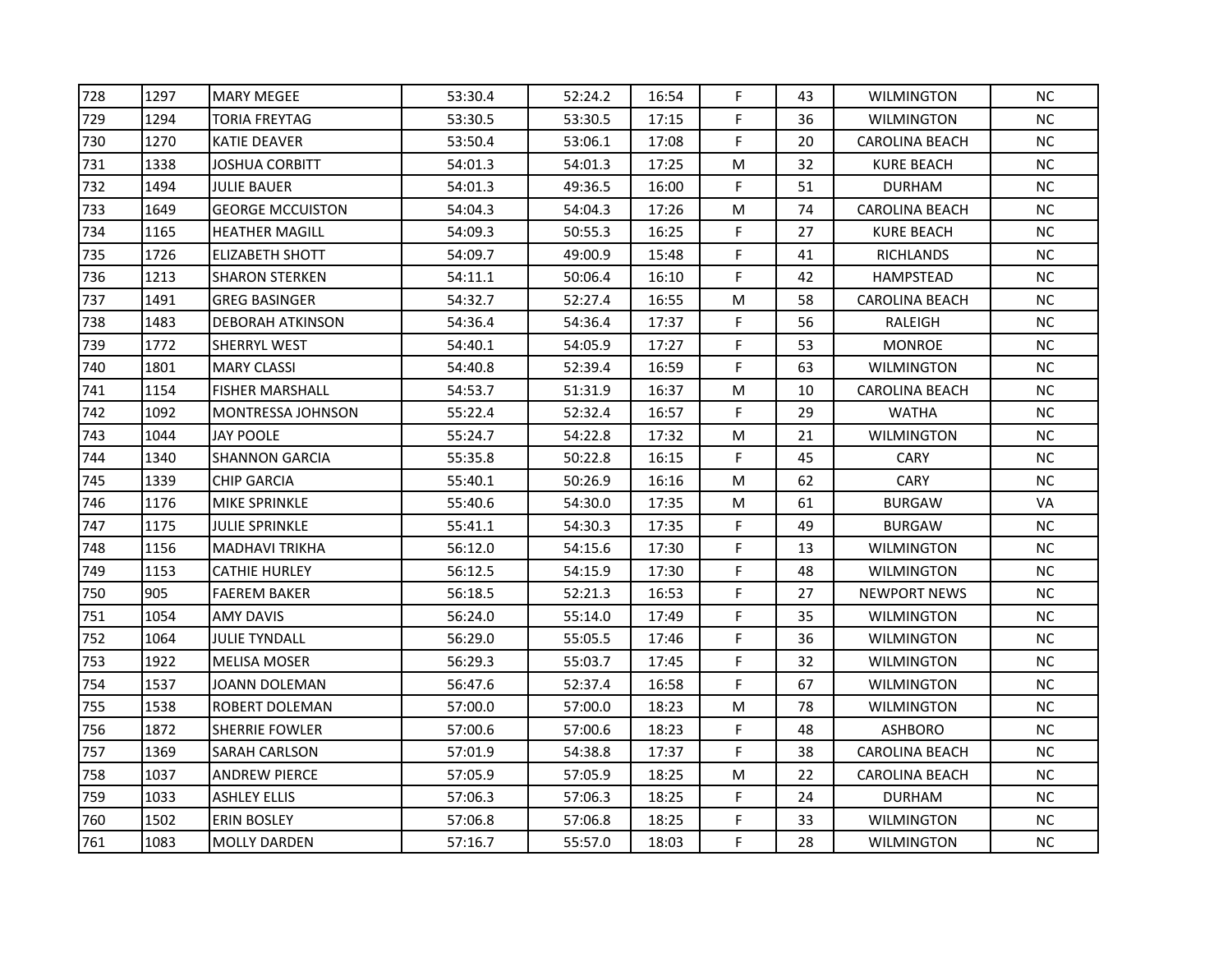| 762 | 1084 | <b>OZZIE DARDEN</b>         | 57:17.2   | 57:17.2   | 18:29 | M         | 31 | <b>WILMINGTON</b>     | <b>NC</b>  |
|-----|------|-----------------------------|-----------|-----------|-------|-----------|----|-----------------------|------------|
| 763 | 1381 | DAVID CALLAHAN              | 57:42.3   | 53:11.9   | 17:09 | M         | 38 | <b>WILMINGTON</b>     | <b>NC</b>  |
| 764 | 1382 | SHANNON CALLAHAN            | 57:42.4   | 53:11.0   | 17:09 | F         | 35 | <b>WILMINGTON</b>     | NC.        |
| 765 | 1052 | <b>NEILS ANNA</b>           | 57:56.7   | 56:18.0   | 18:10 | F         | 22 | <b>WILMINGTON</b>     | NC         |
| 766 | 1255 | JOSIE SKINNER               | 58:11.6   | 58:11.6   | 18:46 | F         | 31 | <b>WILMINGTON</b>     | <b>NC</b>  |
| 767 | 1812 | KIMBERLY MONAGHAN           | 58:45.3   | 55:35.3   | 17:56 | F         | 30 | WILMINGTON            | NC.        |
| 768 | 1731 | <b>TIM SMITH</b>            | 59:28.0   | 56:03.3   | 18:05 | M         | 52 | GOLDSBORO             | <b>NC</b>  |
| 769 | 1744 | <b>PAM STOKES</b>           | 59:29.0   | 56:04.1   | 18:05 | F         | 50 | <b>GOLDSBORO</b>      | ${\sf IN}$ |
| 770 | 1413 | MELANIE CAMBIO              | 59:38.1   | 56:29.9   | 18:13 | F         | 56 | <b>WILMINGTON</b>     | <b>NC</b>  |
| 771 | 1302 | DANIELLE ST-ONGE            | 59:54.0   | 54:26.4   | 17:34 | F         | 58 | <b>WILMINGTON</b>     | NC         |
| 772 | 1896 | PILAR WALING-MAY            | 1:00:16.1 | 56:26.3   | 18:12 | F         | 36 | LELAND                | <b>NC</b>  |
| 773 | 1888 | <b>ARGERO TSAHAS</b>        | 1:00:16.3 | 56:26.6   | 18:12 | F         | 35 | <b>HEBRON</b>         | $NC$       |
| 774 | 1898 | LEE KILLION                 | 1:00:26.2 | 59:30.3   | 19:12 | F         | 42 | <b>WILMINGTON</b>     | NC         |
| 775 | 1257 | AMANDA YOUNG                | 1:00:26.3 | 59:24.6   | 19:10 | F         | 34 | <b>WILMINGTON</b>     | <b>MN</b>  |
| 776 | 1246 | <b>BRIANNE JABLOW</b>       | 1:00:27.1 | 1:00:27.1 | 19:30 | F         | 30 | <b>WILMINGTON</b>     | <b>NC</b>  |
| 777 | 1221 | <b>CLAIRE BECKER</b>        | 1:00:51.9 | 58:52.7   | 18:59 | F         | 30 | LELAND                | $NC$       |
| 778 | 1098 | <b>KATIE LANGE</b>          | 1:02:01.0 | 56:01.2   | 18:04 | F         | 30 | <b>WILMINGTON</b>     | <b>NC</b>  |
| 779 | 1501 | DAVID BOSLEY                | 1:02:12.1 | 59:22.1   | 19:09 | ${\sf M}$ | 61 | <b>HERMANTOWN</b>     | NC         |
| 780 | 1570 | <b>BRIDGER WARLICK</b>      | 1:02:12.1 | 1:02:12.1 | 20:04 | M         | 13 | <b>WHITEVILLE</b>     | <b>NC</b>  |
| 781 | 1007 | SHALEE WILCOX               | 1:02:47.7 | 59:06.2   | 19:04 | F         | 33 | <b>CAROLINA BEACH</b> | <b>NC</b>  |
| 782 | 1807 | <b>BEN WILCOX</b>           | 1:02:48.1 | 59:03.9   | 19:03 | M         | 5  | <b>CAROLINA BEACH</b> | NC         |
| 783 | 1224 | <b>MILES GROGAN</b>         | 1:02:48.6 | 59:32.3   | 19:12 | M         | 41 | <b>WILMINGTON</b>     | <b>NC</b>  |
| 784 | 1345 | <b>PAGE MCWHIRTER</b>       | 1:03:02.1 | 1:03:02.1 | 20:20 | F         | 49 | <b>INDIAN TRAIL</b>   | NC.        |
| 785 | 1021 | <b>TORI CASEY</b>           | 1:03:31.3 | 1:01:57.1 | 19:59 | F         | 24 | <b>CAROLINA BEACH</b> | <b>NC</b>  |
| 786 | 1365 | <b>JESSICA HUGHES</b>       | 1:03:37.9 | 1:00:23.6 | 19:29 | F         | 20 | <b>WILMINGTON</b>     | NC         |
| 787 | 1360 | <b>WENDY FINCHER-HUGHES</b> | 1:03:39.4 | 1:00:24.7 | 19:29 | F         | 51 | <b>WILMINGTON</b>     | <b>NC</b>  |
| 788 | 1206 | <b>CHRISTINE SMITH</b>      | 1:03:40.5 | 1:00:01.8 | 19:22 | F         | 44 | WILMINGTON            | <b>NC</b>  |
| 789 | 1579 | <b>SANDY GRIMMETT</b>       | 1:04:13.6 | 1:04:13.6 | 20:43 | F         | 59 | <b>CHARLOTTE</b>      | <b>NY</b>  |
| 790 | 1138 | <b>KAY ROBINSON</b>         | 1:04:15.4 | 1:02:26.4 | 20:08 | F         | 65 | <b>WILMINGTON</b>     | <b>NC</b>  |
| 791 | 1022 | JULIA BRADFORD              | 1:04:24.8 | 59:23.2   | 19:09 | F         | 10 | <b>WILMINGTON</b>     | <b>NC</b>  |
| 792 | 1414 | <b>MARIE PARE</b>           | 1:05:39.6 | 1:02:31.8 | 20:10 | F         | 80 | <b>WILMINGTON</b>     | NC         |
| 793 | 1398 | TAMI REICHERT               | 1:05:59.5 | 1:02:59.3 | 20:19 | F         | 36 | <b>TILLISTON</b>      | <b>NC</b>  |
| 794 | 1525 | <b>CYNTHIA COLQUHOUN</b>    | 1:06:00.5 | 1:02:43.6 | 20:14 | F         | 44 | <b>CAROLINA BEACH</b> | <b>NC</b>  |
| 795 | 1650 | <b>CHRISTIE SINGLETON</b>   | 1:06:16.4 | 1:06:16.4 | 21:23 | F         | 41 | <b>WILMINGTON</b>     | <b>NC</b>  |
|     |      |                             |           |           |       |           |    |                       |            |